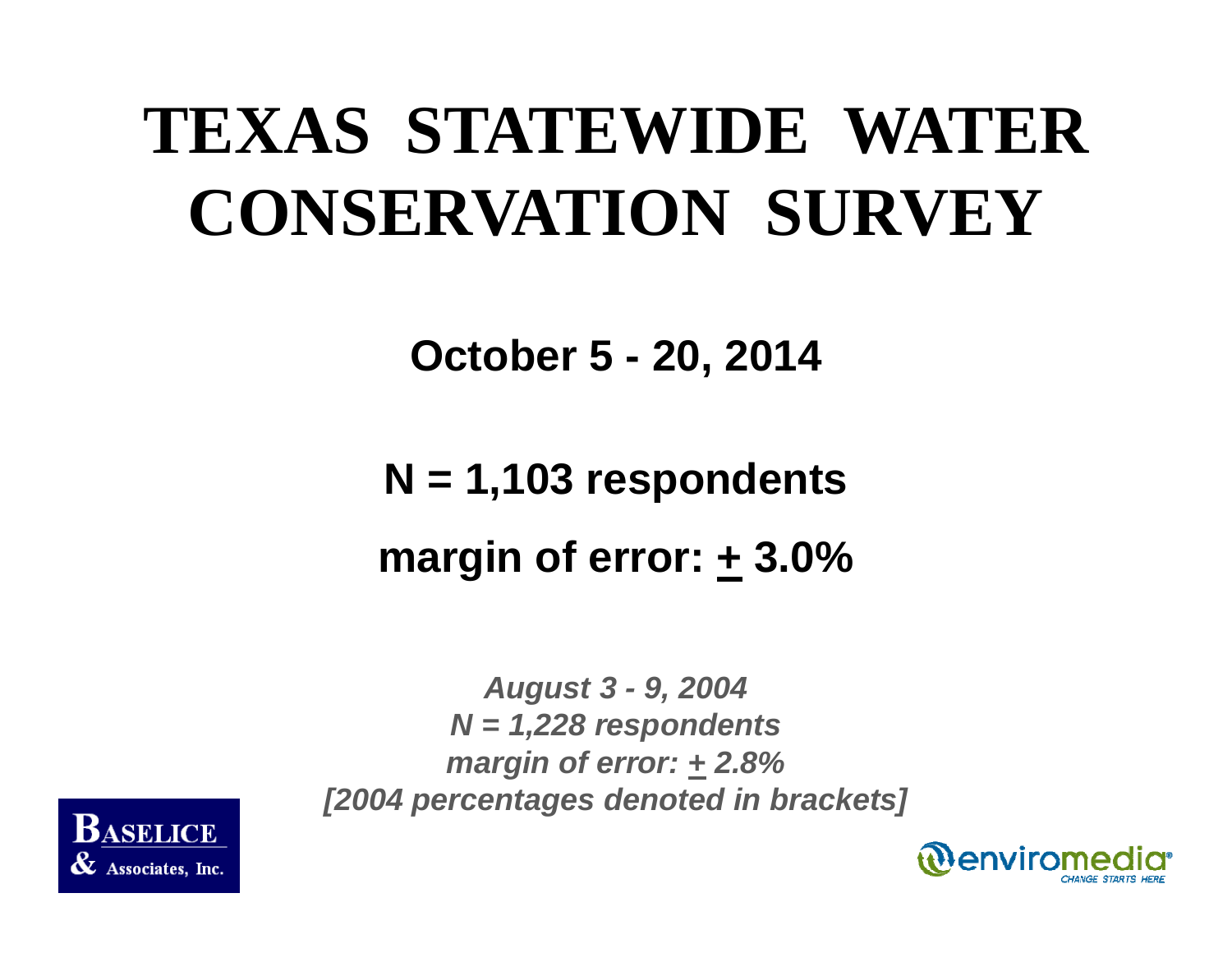

# **OBJECTIVES**



**To measure general and specific attitudes about water.**



**To determine opinions about water conservation in terms of personal habits and government education.** 



**To measure the persuasiveness of attitudinal and informative statements on increased likelihood of conserving water.**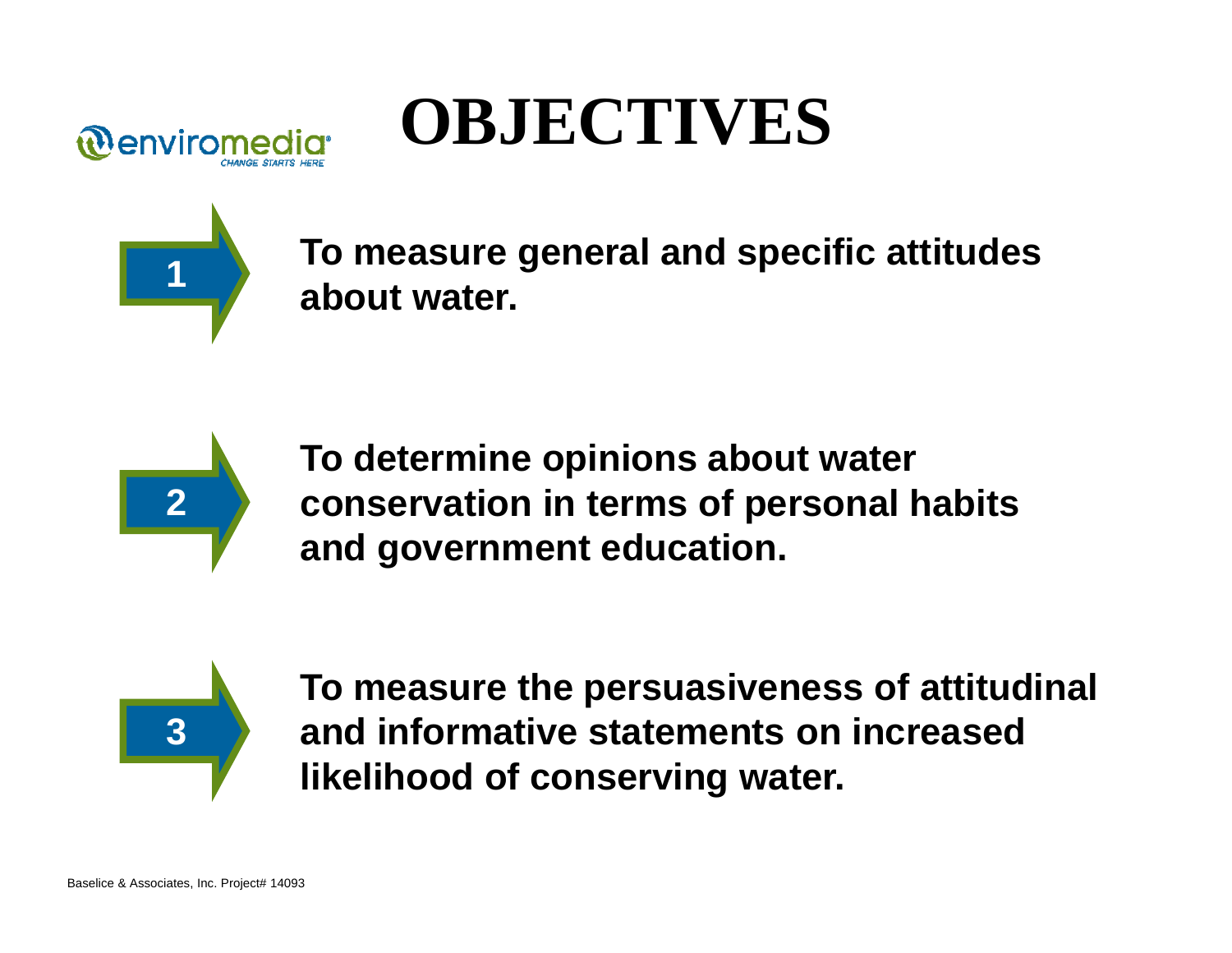#### **QUESTIONNAIRE FORMAT**

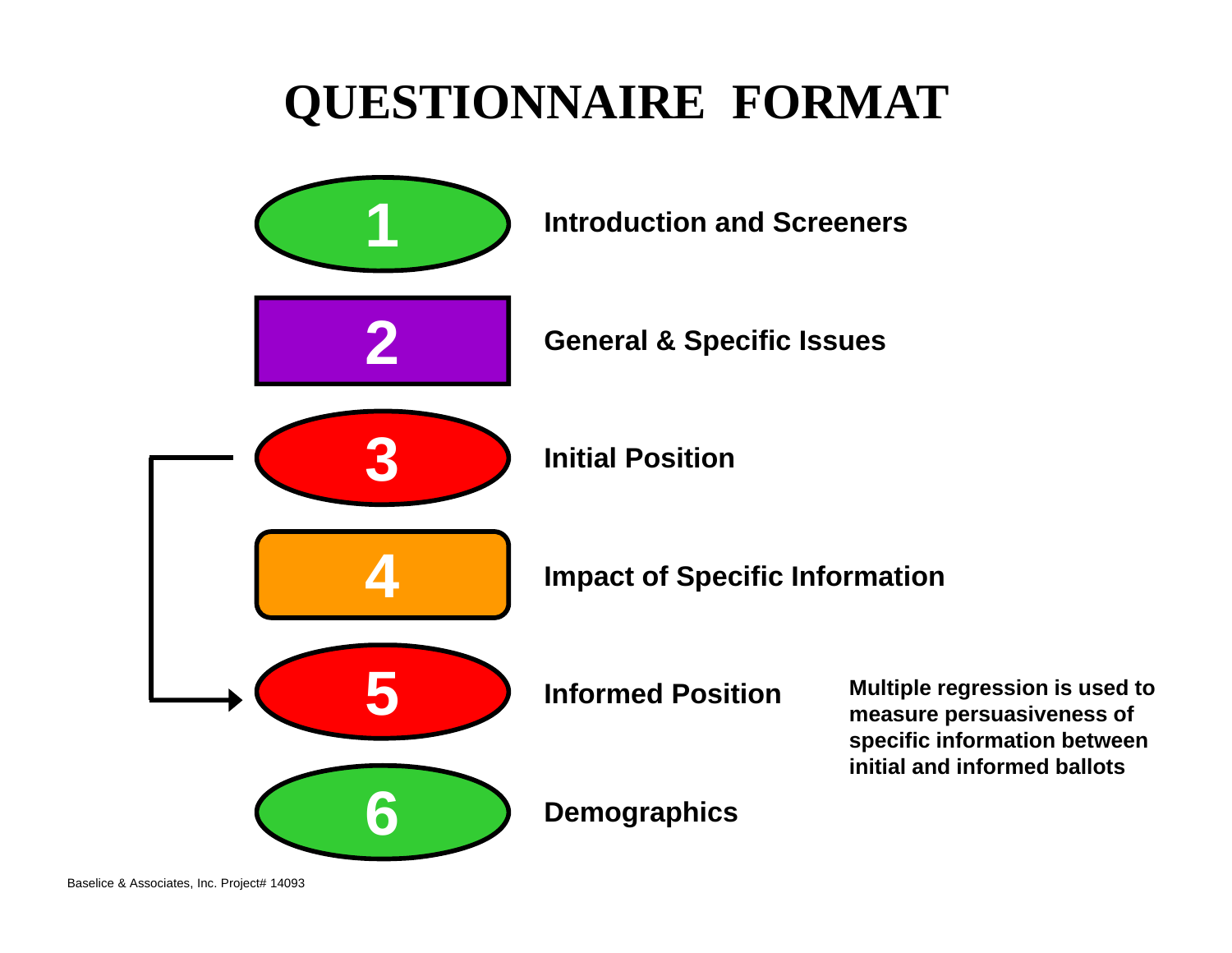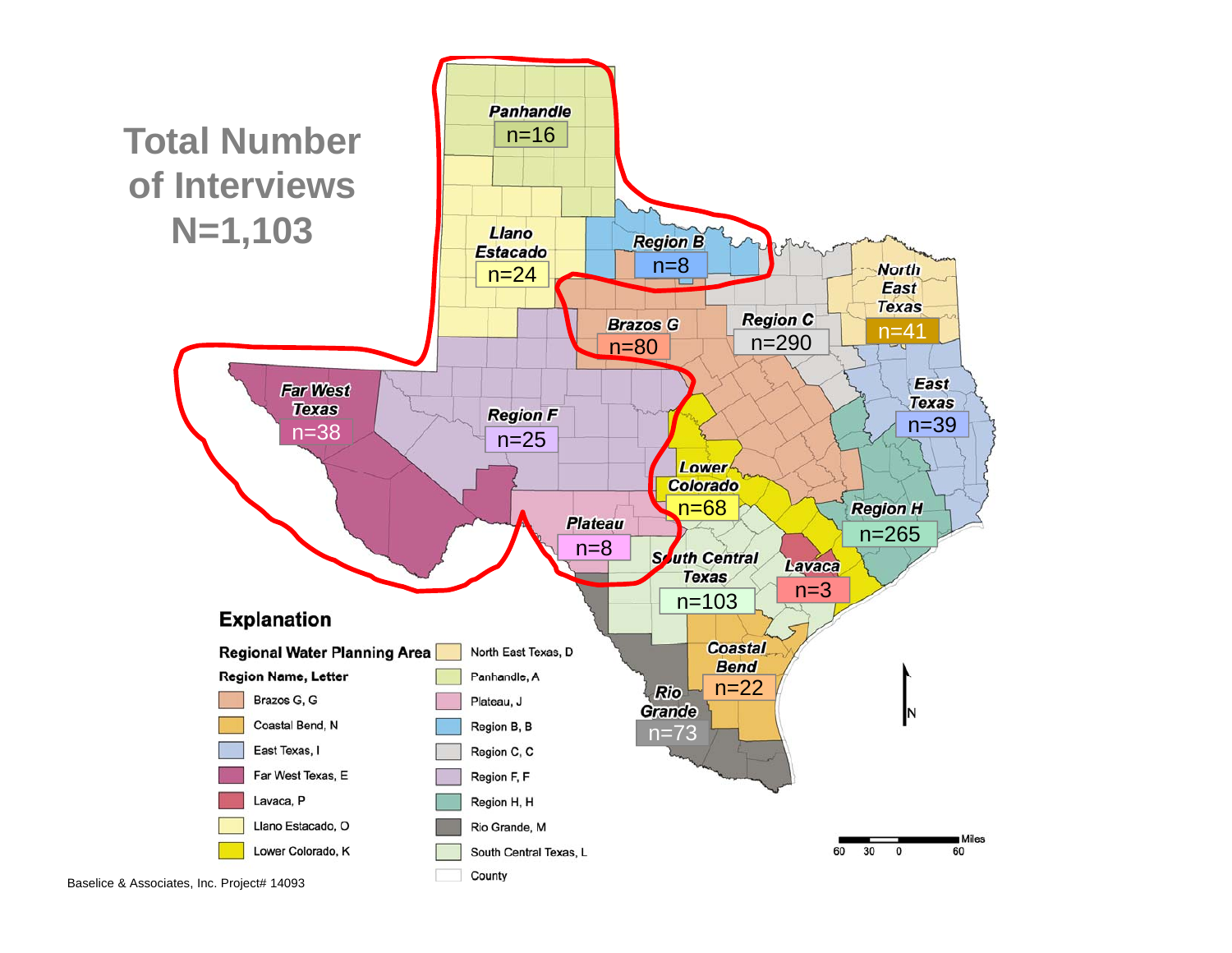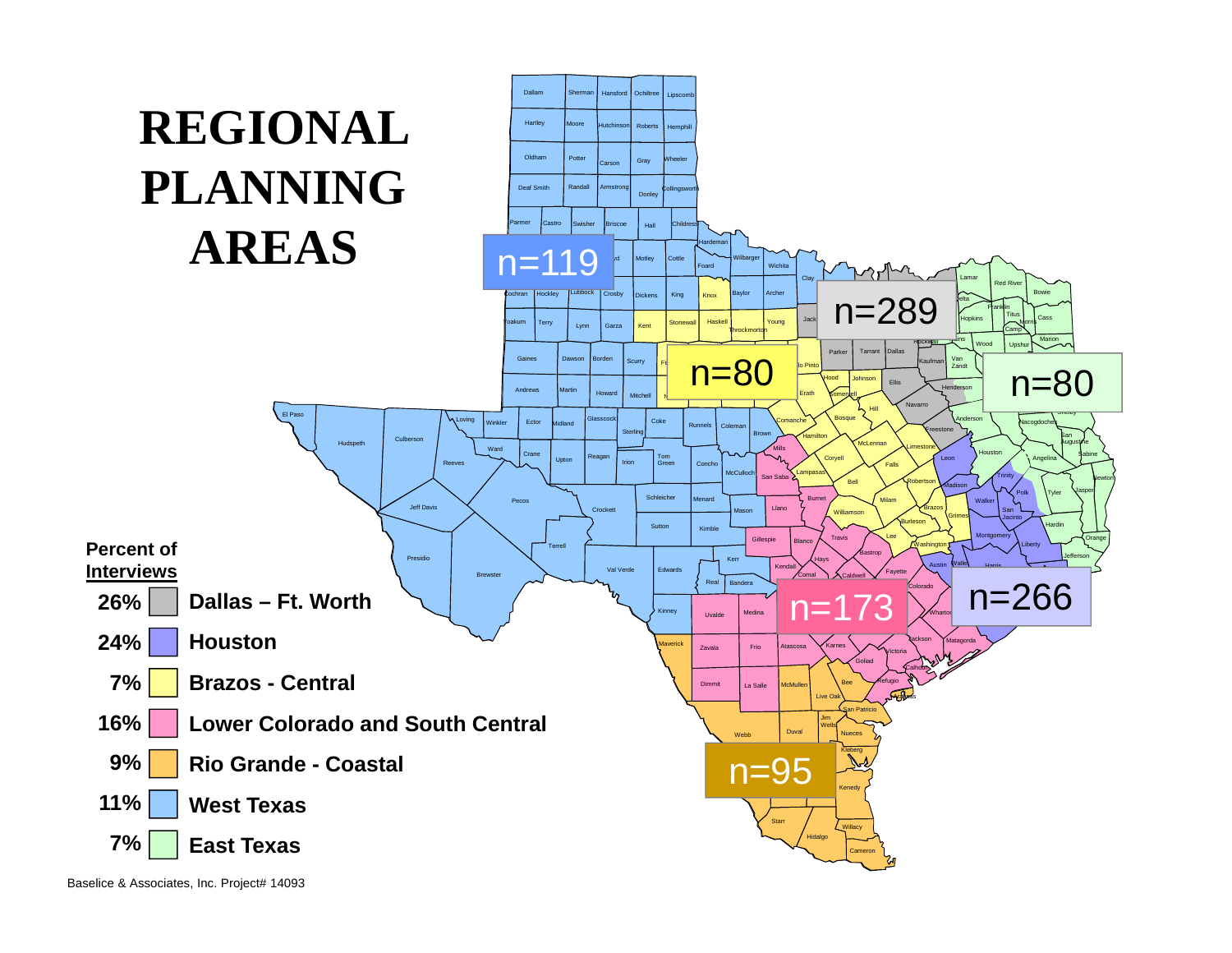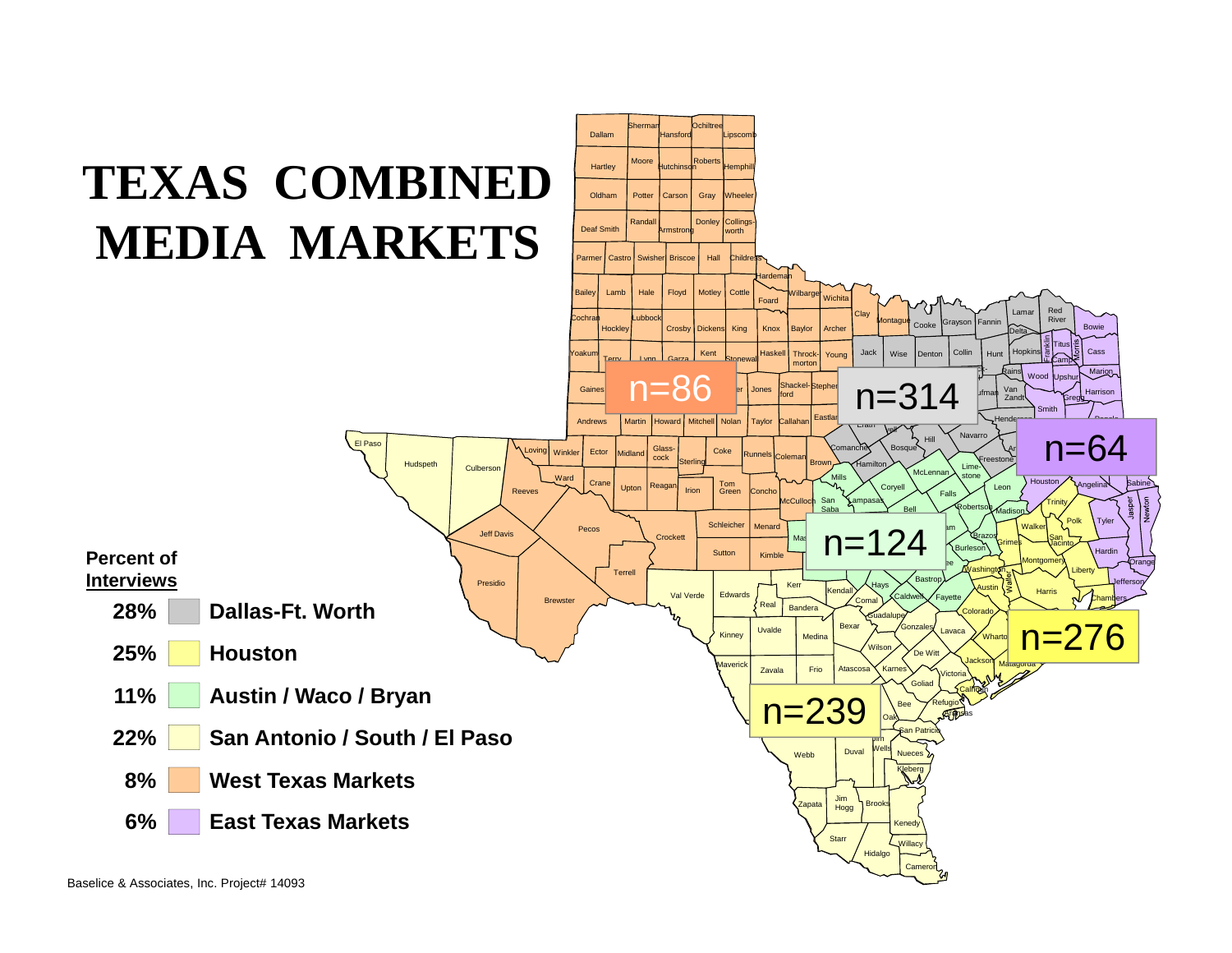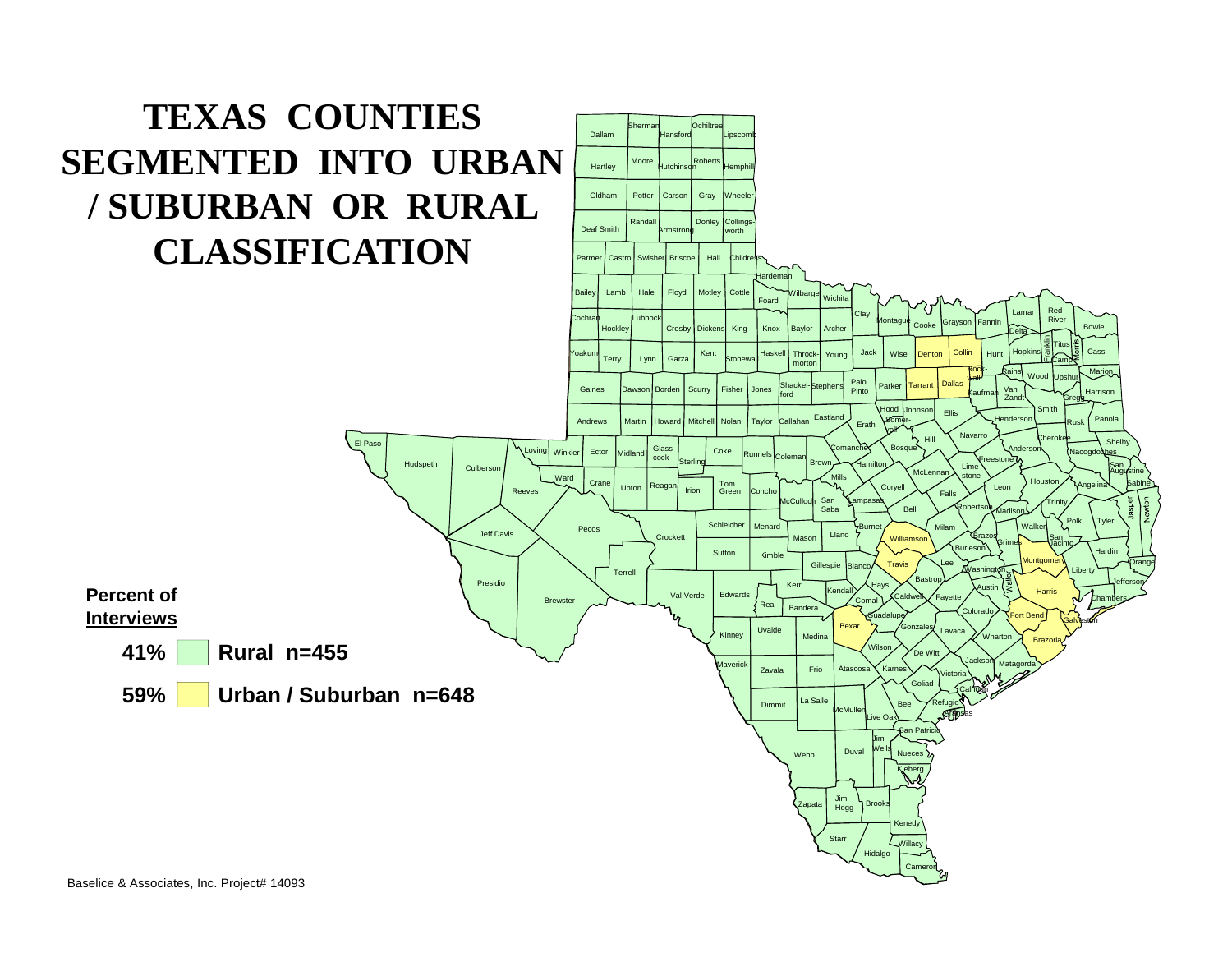#### **VOTE BEHAVIOR & IDEOLOGY**



| <b>Combination</b> | 24%<br>[28%]                 |                         | 6%[13%]                      | 112%                    | 18%                          | <b>FG%12% 16% 10% 22%</b><br>18% | 10%<br>115%              |
|--------------------|------------------------------|-------------------------|------------------------------|-------------------------|------------------------------|----------------------------------|--------------------------|
|                    | <b>Conserv</b><br><b>GOP</b> | Mod / Lib<br><b>GOP</b> | <b>Conserv</b><br><b>IND</b> | Mod / Lib<br><b>IND</b> | <b>Conserv</b><br><b>DEM</b> | Mod / Lib<br><b>DEM</b>          | <b>Not</b><br>registered |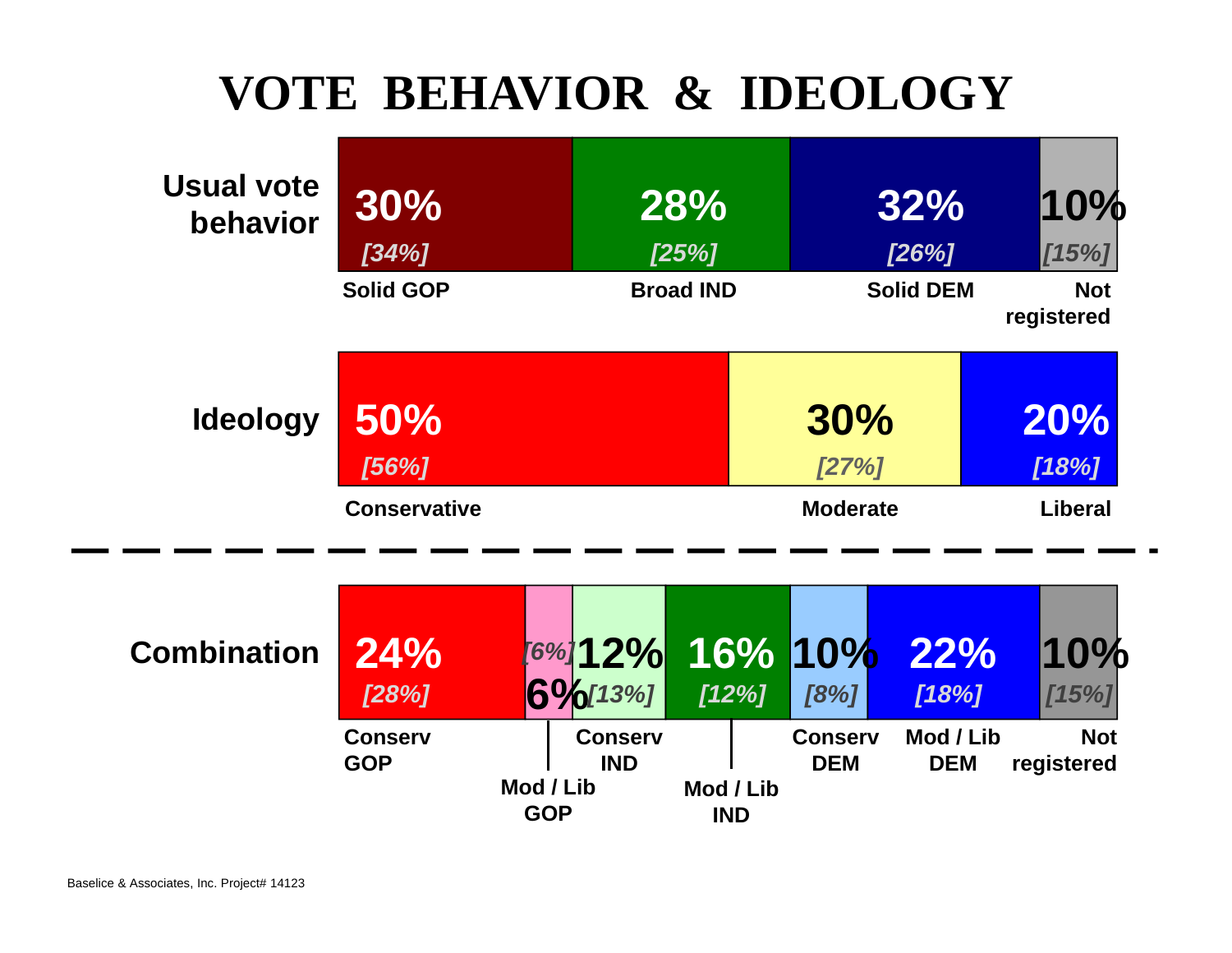#### **INTERNET & SOCIAL MEDIA**

D13. Do you have…

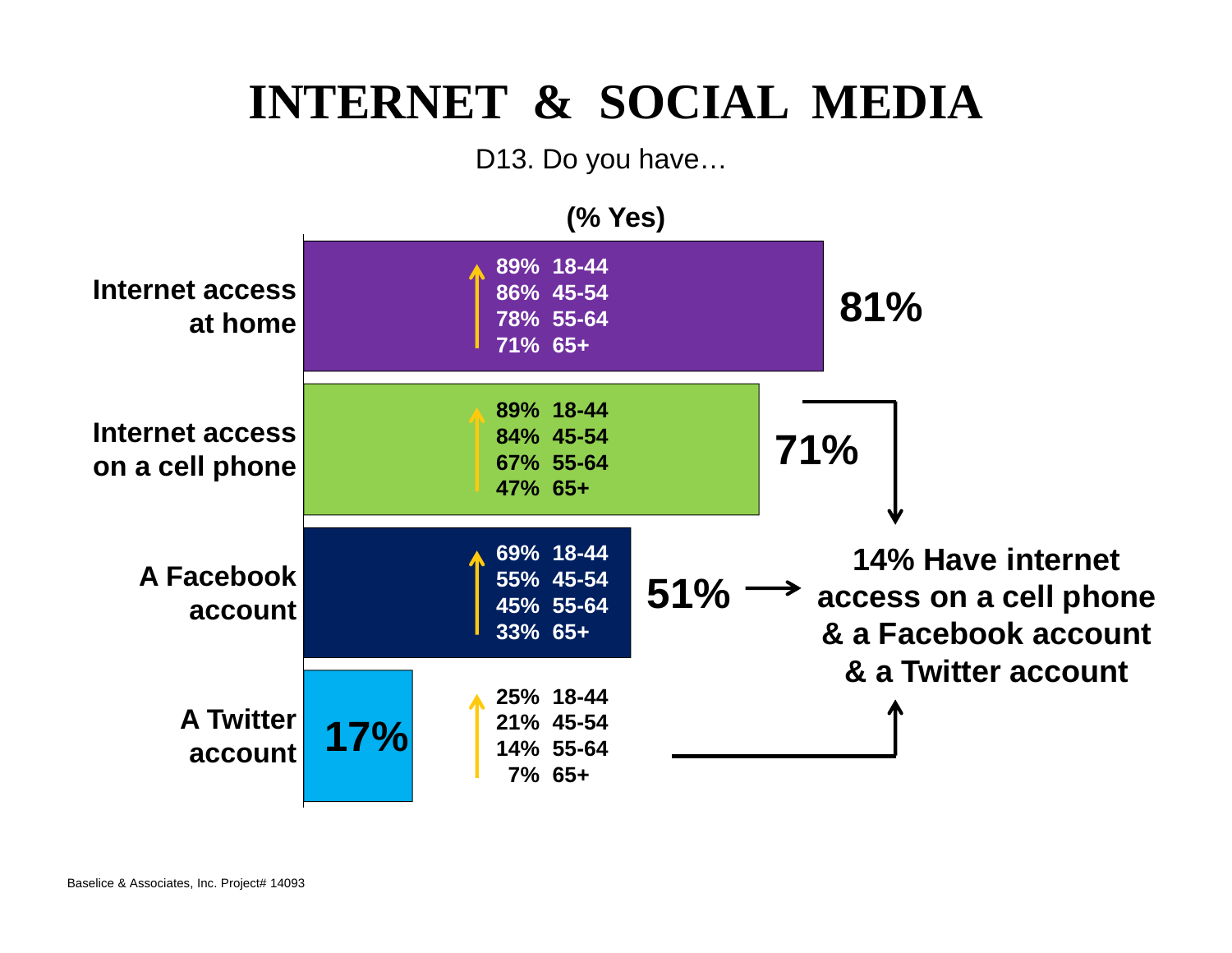#### **INTERNET & SOCIAL MEDIA**

|                                              | <b>Base</b> | Has cell<br>net, FB &<br>Twitter | Has 1 or 2<br>of the 3 | No cell<br>net, FB or<br>Twitter |
|----------------------------------------------|-------------|----------------------------------|------------------------|----------------------------------|
| <b>Total</b>                                 | 1103        | 14%                              | 65%                    | 22%                              |
| RAGE55 - Age                                 |             |                                  |                        |                                  |
| 18-44                                        | 319         | 23%                              | 71%                    | 7%                               |
| 45-54                                        | 231         | 15%                              | 73%                    | 11%                              |
| 55-64                                        | 246         | 11%                              | 67%                    | 22%                              |
| 65 or older                                  | 290         | 5%                               | 52%                    | 43%                              |
| Age unknown                                  | 17          |                                  | 35%                    | 65%                              |
| <b>RINCOME - Annual Household Income</b>     |             |                                  |                        |                                  |
| <b>Under \$40,000</b>                        | 254         | 10%                              | 57%                    | $33\%$                           |
| \$40,000 - \$79,999                          | 280         | 13%                              | 66%                    | 21%                              |
| \$80,000 - \$124,999                         | 210         | 15%                              | 76%                    | 9%                               |
| \$125,000 and over                           | 188         | 23%                              | 68%                    | 8%                               |
| Income unknown                               | 171         | 6%                               | 58%                    | 36%                              |
| <b>OWNINC80 - HOME OWNERSHIP / HH INCOME</b> |             |                                  |                        |                                  |
| Own/under \$80K                              | 390         | 9%                               | 61%                    | 31%                              |
| Own/\$80K or over                            | 386         | 18%                              | 73%                    | 9%                               |
| Rent/under \$80K                             | 146         | 20%                              | 61%                    | 18%                              |
| Rent/\$80K or over                           | 25          | 25%                              | 62%                    | 13%                              |
| Mixed unsure/refused                         | 155         | 5%                               | 61%                    | 35%                              |
| <b>COLLEGE - EDUCATION</b>                   |             |                                  |                        |                                  |
| No college                                   | 312         | 7%                               | 56%                    | 38%                              |
| Some college                                 | 259         | 12%                              | 69%                    | 19%                              |
| College graduate                             | 532         | 18%                              | 68%                    | 14%                              |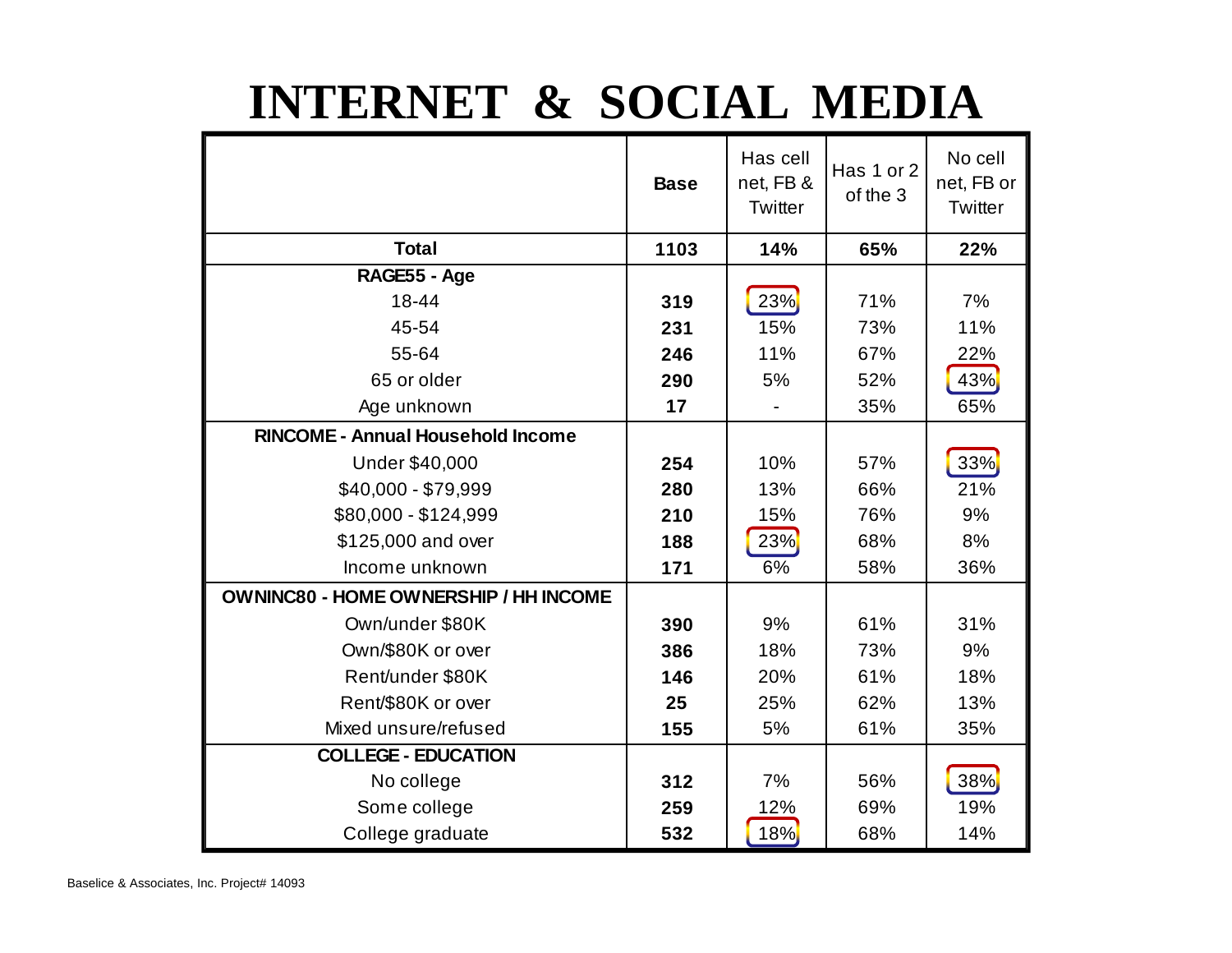#### **DEMOGRAPHICS**

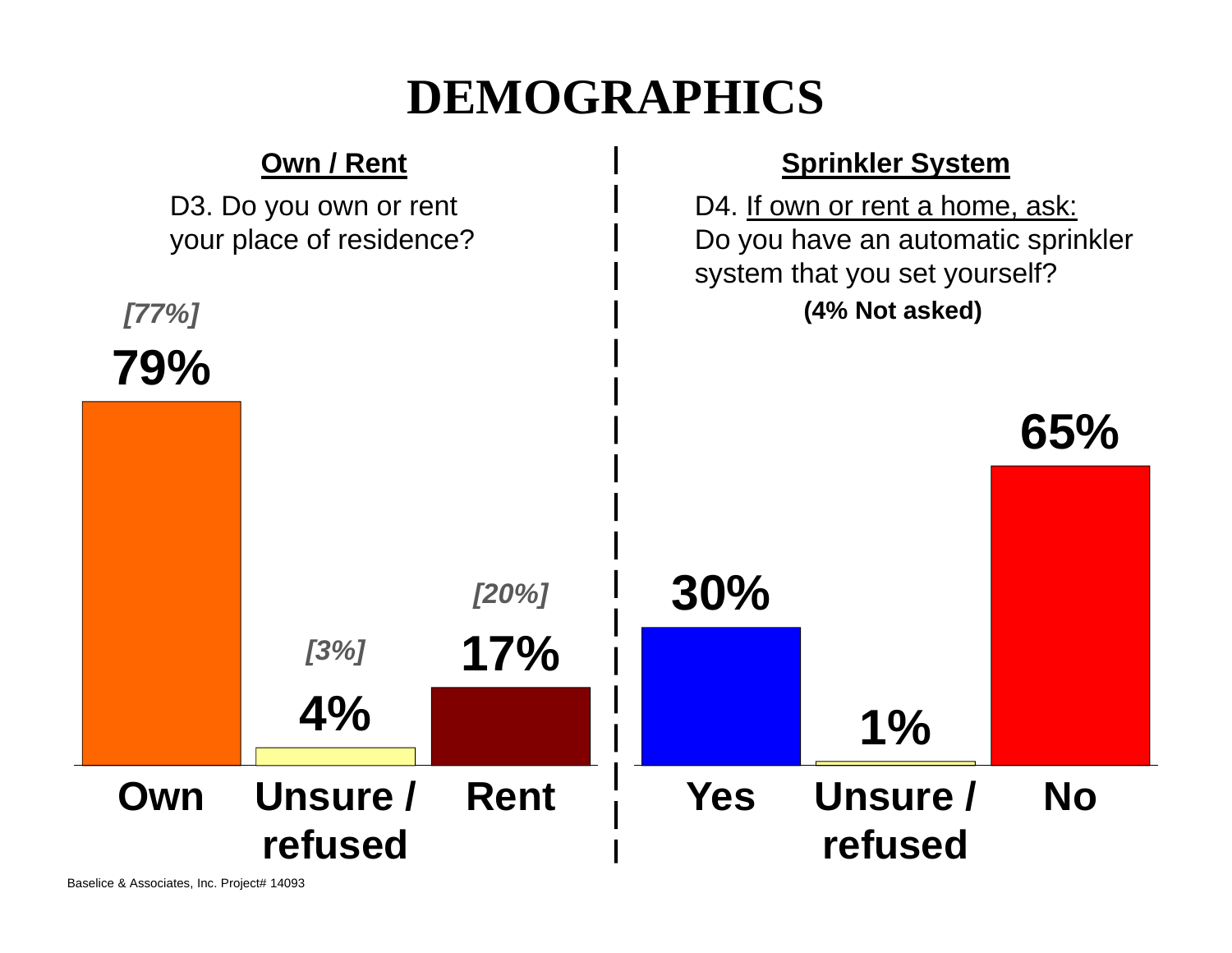#### **BIGGEST ENVIRONMENTAL PROBLEM**

Q1. What do you think the biggest environmental problem is in Texas?

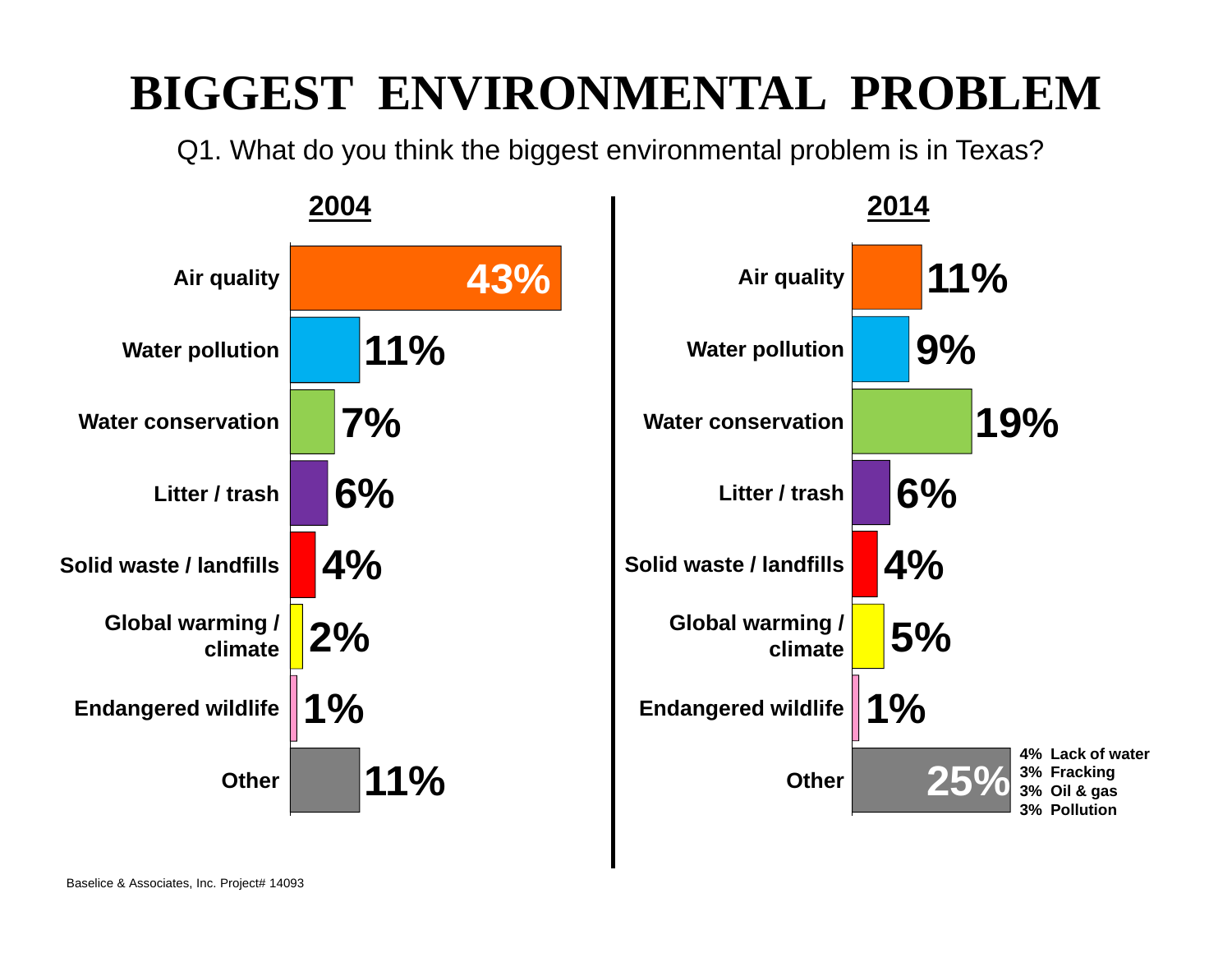#### **WATER IN TEXAS**

Q2. When you think of water in Texas, what is the first thing that comes to your mind?

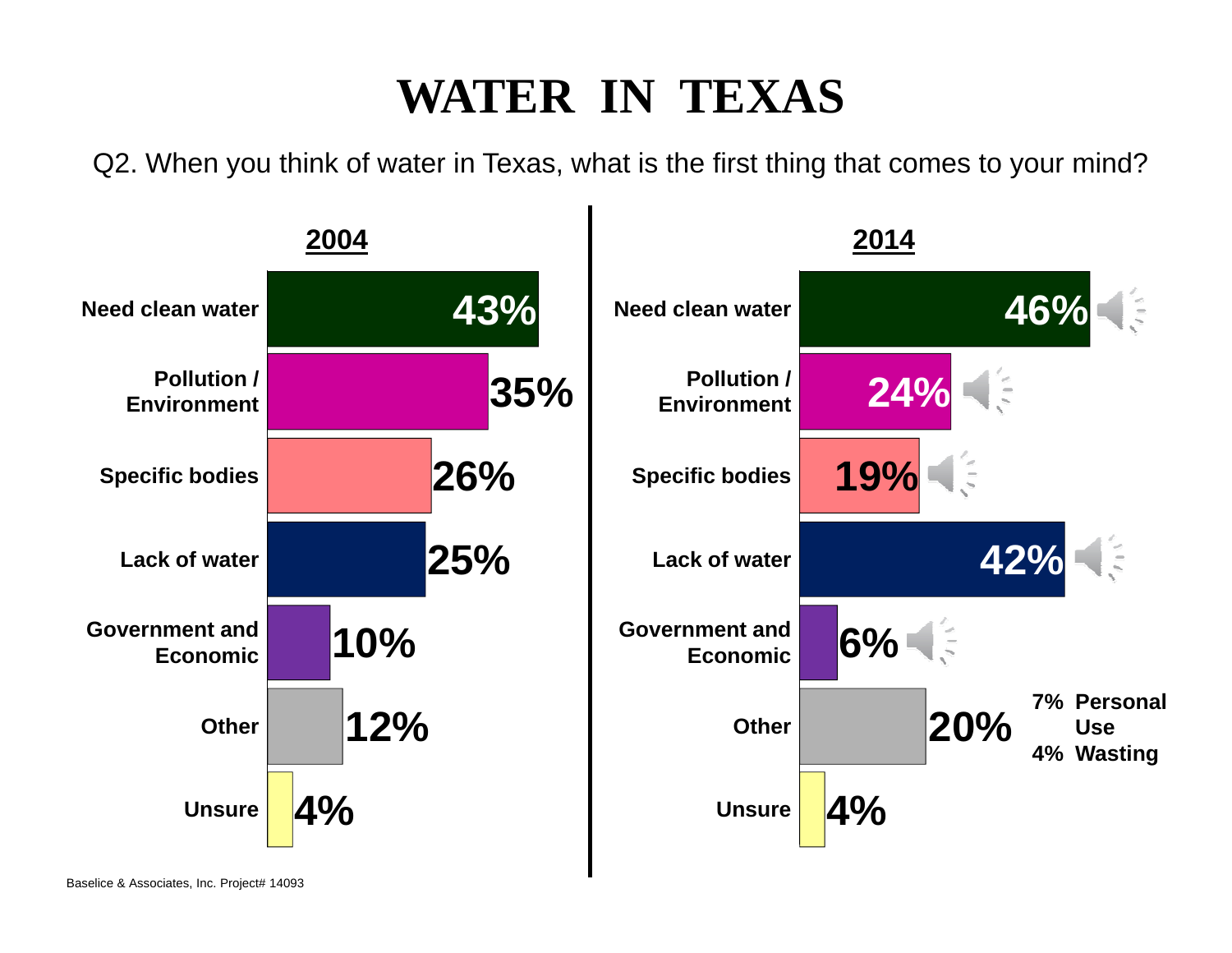#### **QUALITY OF WATER**

Q3. Would you say you are satisfied or dissatisfied with the quality of water you have access to?

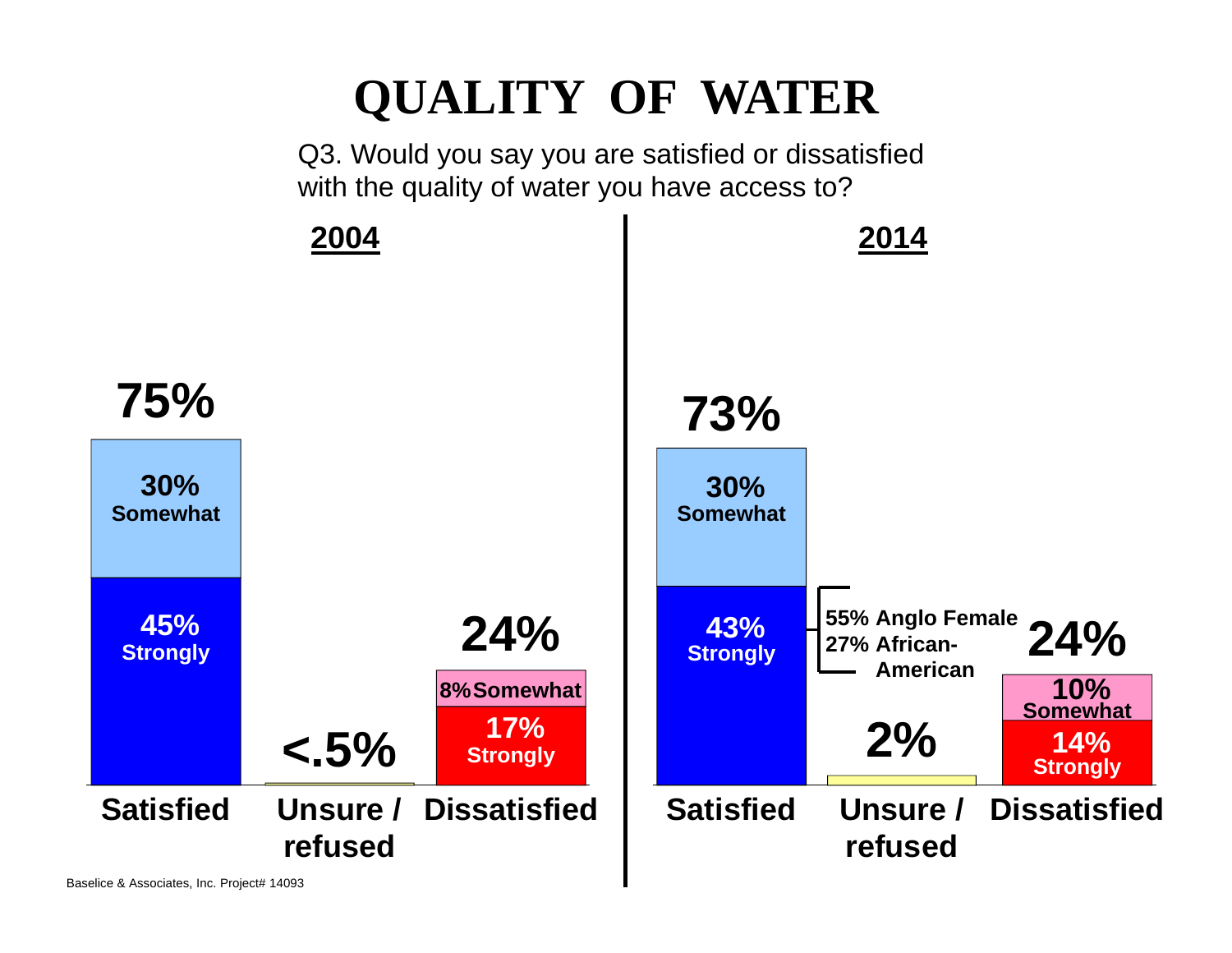### **WATER BILL CONCERN**

Q4. On a scale of zero to ten, with zero being NOT AT ALL CONCERNED and ten being EXTREMELY CONCERNED, how concerned are you about your water bill?

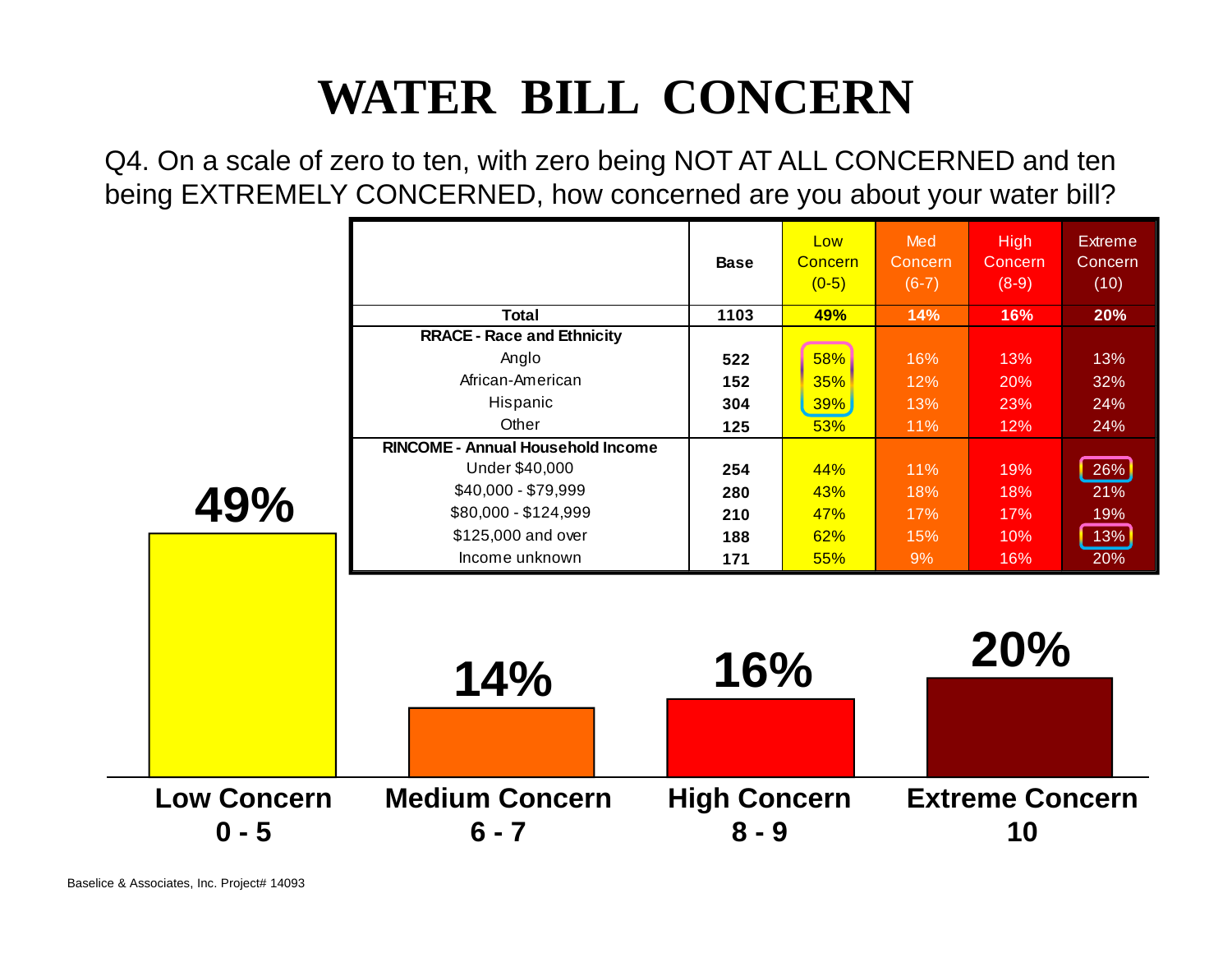## **ELECTRIC BILL CONCERN**

Q5. On a scale of zero to ten, with zero being NOT AT ALL CONCERNED and ten being EXTREMELY CONCERNED, how concerned are you about your electric bill?

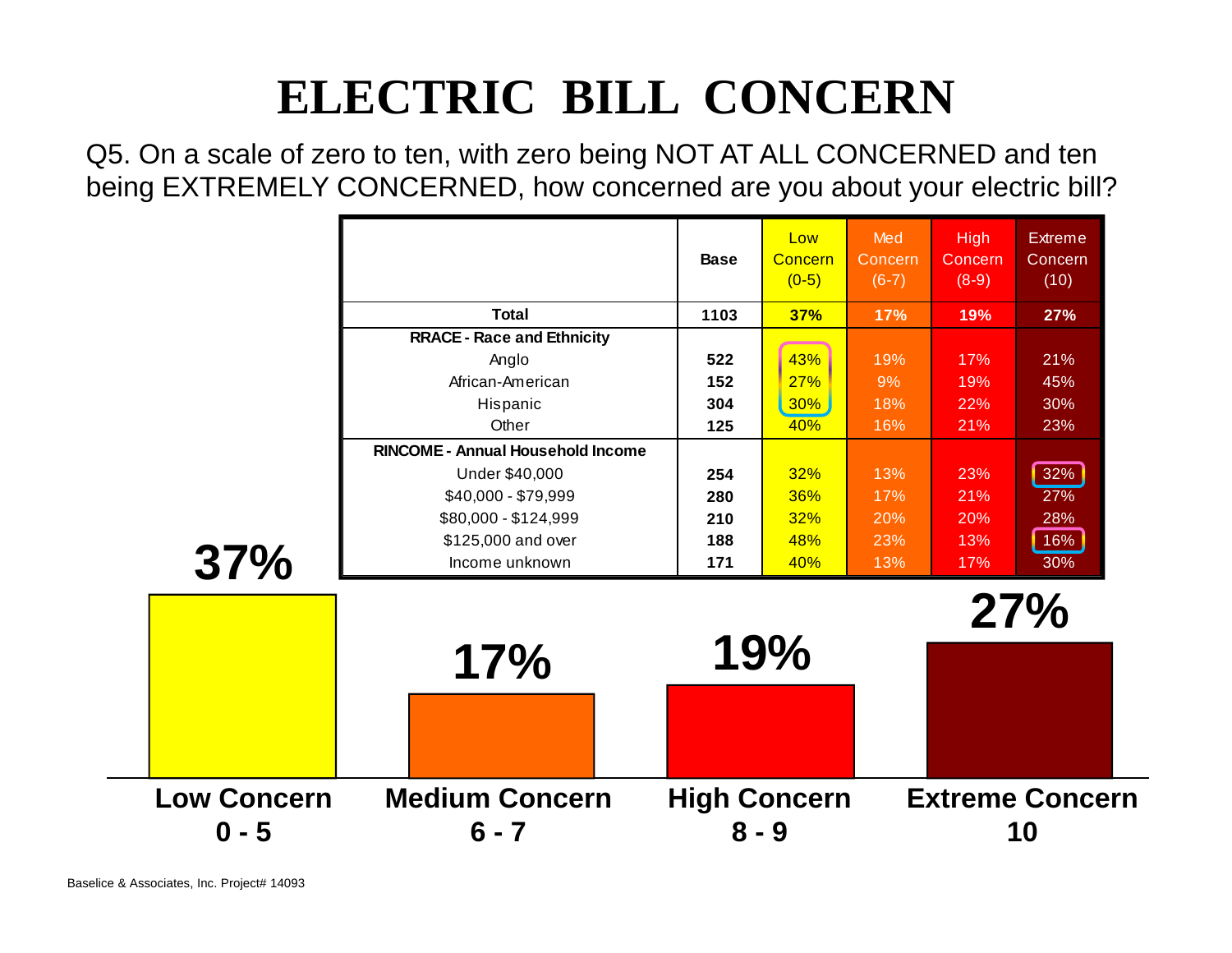#### **SEEN / READ / HEARD FUTURE NEEDS**

Q6. Have you seen, read or heard anything about what the state of Texas plans to do to meet future water needs?

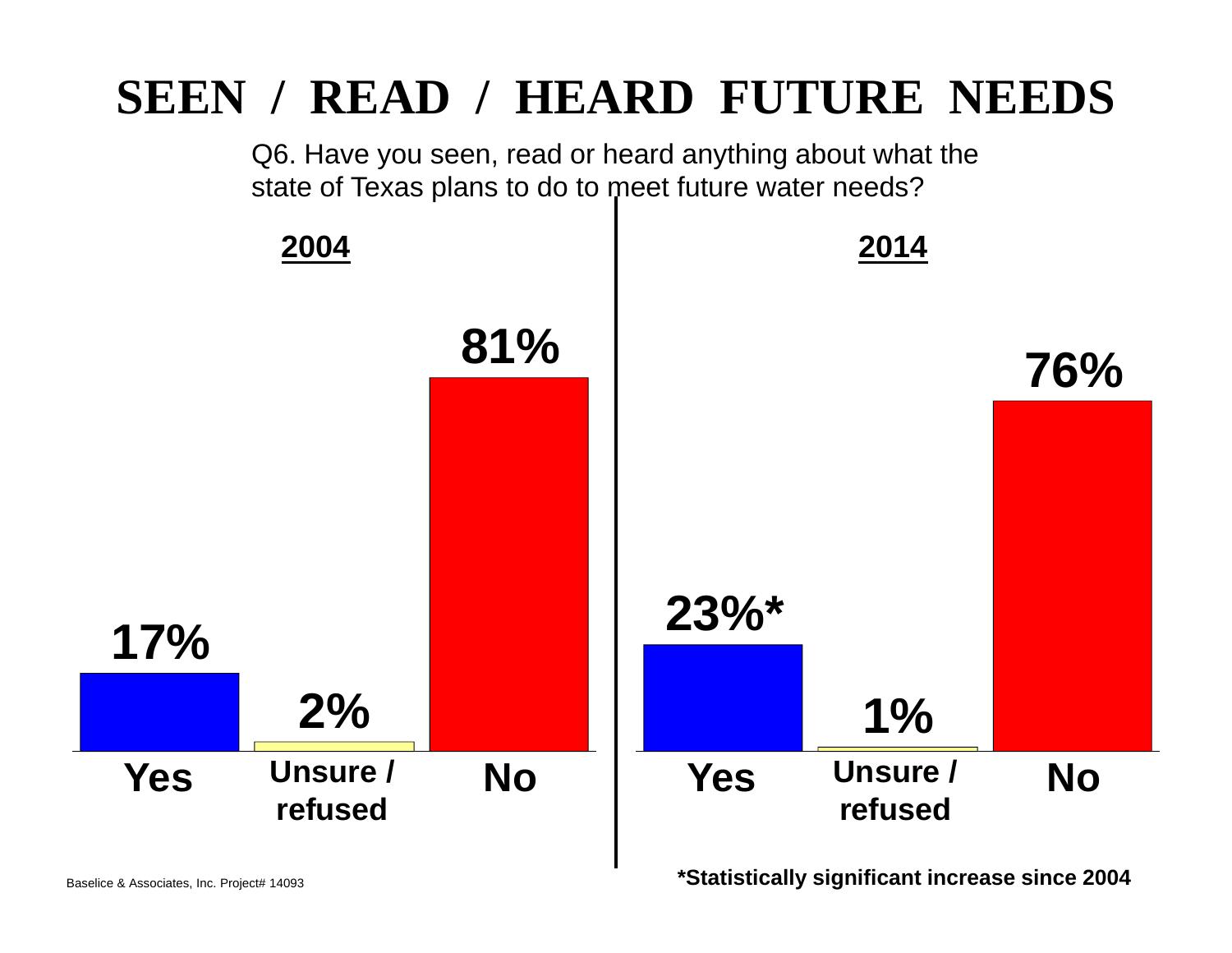#### **SEEN / READ / HEARD FUTURE NEEDS**

Q6. Have you seen, read or heard anything about what the state of Texas plans to do to meet future water needs?

|                                           | <b>Base</b> | Yes      | No/<br>unsure $/$<br>refused | Yes - No /<br>Unsure /<br>Refused |                     | 2014                           |
|-------------------------------------------|-------------|----------|------------------------------|-----------------------------------|---------------------|--------------------------------|
| <b>Total</b>                              | 1103        | 23%      | 77%                          | $-55%$                            |                     |                                |
| RR9655 - Age / Gender                     |             |          |                              |                                   |                     |                                |
| Male / 18-54                              | 286         | 24%      | 76%                          | $-53%$                            |                     |                                |
| Male $/55+$                               | 249         | 33%      | 67%                          | $-35%$                            |                     |                                |
| Female / 18-54                            | 264         | 13%      | 87%                          | $-74%$                            |                     |                                |
| Female $/55+$                             | 287         | 23%      | 77%                          | $-55%$                            |                     |                                |
| Age unknown                               | 17          | 18%      | 82%                          | $-64%$                            |                     |                                |
| <b>RRACE - Race and</b>                   |             |          |                              |                                   |                     |                                |
| <b>Ethnicity</b>                          |             |          |                              |                                   |                     |                                |
| Anglo                                     | 522         | 29%      | 71%                          | $-41%$                            |                     |                                |
| African-American                          | 152         | $11\%$   | 89%                          | $-79%$                            |                     |                                |
| Hispanic                                  | 304         | 17%      | 83%                          | $-65%$                            |                     |                                |
| Other                                     | 125         | 23%      | 77%                          | $-53%$                            |                     |                                |
| <b>RINCOME - Annual</b>                   |             |          |                              |                                   |                     |                                |
| <b>Household Income</b>                   |             |          |                              |                                   | $23\%$ <sup>*</sup> |                                |
| Under \$40,000                            | 254         | 16%      | 84%                          | $-68%$                            |                     |                                |
| \$40,000 - \$79,999                       | 280         | 22%      | 78%                          | $-56%$                            |                     |                                |
| \$80,000 - \$124,999                      | 210         | 24%      | 76%                          | $-51%$                            |                     |                                |
| \$125,000 and over                        | 188         | 30%<br>J | 70%                          | $-41%$                            |                     |                                |
| Income unknown                            | 171         | 25%      | 75%                          | $-51%$                            |                     | $1\%$                          |
| <b>RPARTYTS - SOLID vs.</b>               |             |          |                              |                                   |                     |                                |
| <b>BROAD VOTERS</b>                       |             |          |                              |                                   |                     |                                |
| Solid GOP                                 | 327         | 28%      | 72%                          | $-44%$                            | <b>Yes</b>          | <b>Unsure</b>                  |
| <b>Broad IND</b>                          | 314         | 25%      | 75%                          | $-50%$                            |                     |                                |
| Solid DEM                                 | 356         | 18%      | 82%                          | $-64%$                            |                     | refuse                         |
| Not Registered                            | 107         | 16%      | 84%                          | $-67%$                            |                     |                                |
| Baselice & Associates Inc. Project# 14093 |             |          |                              |                                   |                     | *Statistically significant ine |

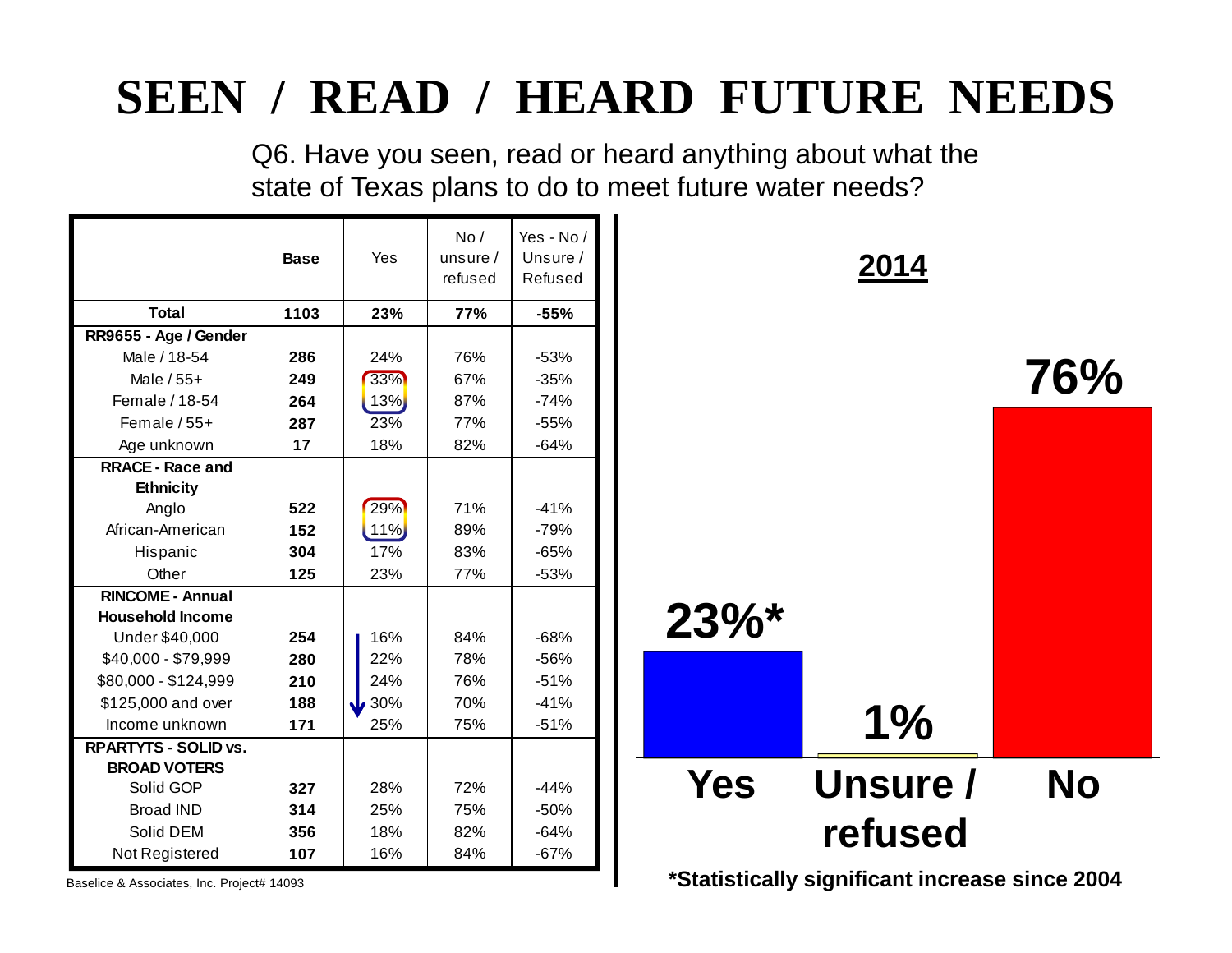#### **AWARENESS OF CONSERVATION**

Q7. Are you aware of any efforts to conserve water in your part of Texas?

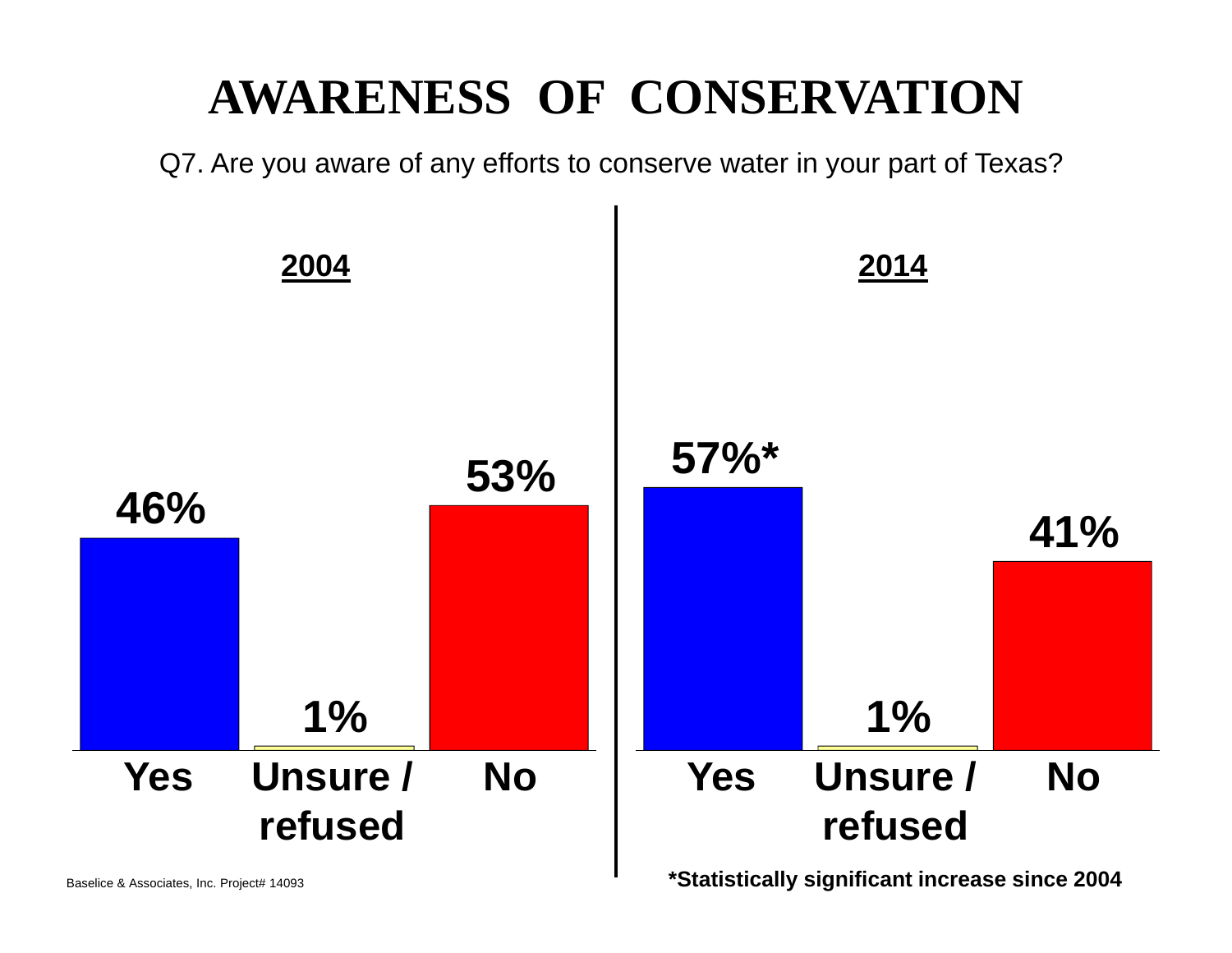#### **AWARENESS OF CONSERVATION**

Q7. Are you aware of any efforts to conserve water in your part of Texas?

|                             | <b>Base</b> | Yes   | No/<br>unsure $/$<br>refused | Yes - No /<br>Unsure /<br>Refused |
|-----------------------------|-------------|-------|------------------------------|-----------------------------------|
| <b>Total</b>                | 1103        | 57%   | 43%                          | 15%                               |
| RR9655 - Age / Gender       |             |       |                              |                                   |
| Male / 18-54                | 286         | 59%   | 41%                          | 19%                               |
| Male $/55+$                 | 249         | 62%   | 38%                          | 24%                               |
| Female / 18-54              | 264         | 47%   | 53%                          | $-7%$                             |
| Female $/55+$               | 287         | 62%   | 38%                          | 24%                               |
| Age unknown                 | 17          | 53%   | 47%                          | 6%                                |
| <b>RRACE - Race and</b>     |             |       |                              |                                   |
| <b>Ethnicity</b>            |             |       |                              |                                   |
| Anglo                       | 522         | 63%   | 37%                          | 26%                               |
| African-American            | 152         | (43%) | 57%                          | $-14%$                            |
| Hispanic                    | 304         | 53%   | 47%                          | 5%                                |
| Other                       | 125         | 63%   | 37%                          | 27%                               |
| <b>RINCOME - Annual</b>     |             |       |                              |                                   |
| <b>Household Income</b>     |             |       |                              |                                   |
| Under \$40,000              | 254         | 51%   | 49%                          | 1%                                |
| \$40,000 - \$79,999         | 280         | 55%   | 45%                          | 10%                               |
| \$80,000 - \$124,999        | 210         | 59%   | 41%                          | 18%                               |
| \$125,000 and over          | 188         | 63%   | 37%                          | 26%                               |
| Income unknown              | 171         | 64%   | 36%                          | 27%                               |
| <b>RPARTYTS - SOLID vs.</b> |             |       |                              |                                   |
| <b>BROAD VOTERS</b>         |             |       |                              |                                   |
| Solid GOP                   | 327         | 66%   | 34%                          | 32%                               |
| <b>Broad IND</b>            | 314         | 56%   | 44%                          | 12%                               |
| Solid DEM                   | 356         | 55%   | 45%                          | 9%                                |
| Not Registered              | 107         | 45%   | 55%                          | $-10%$                            |

**2014**

#### **57%\***

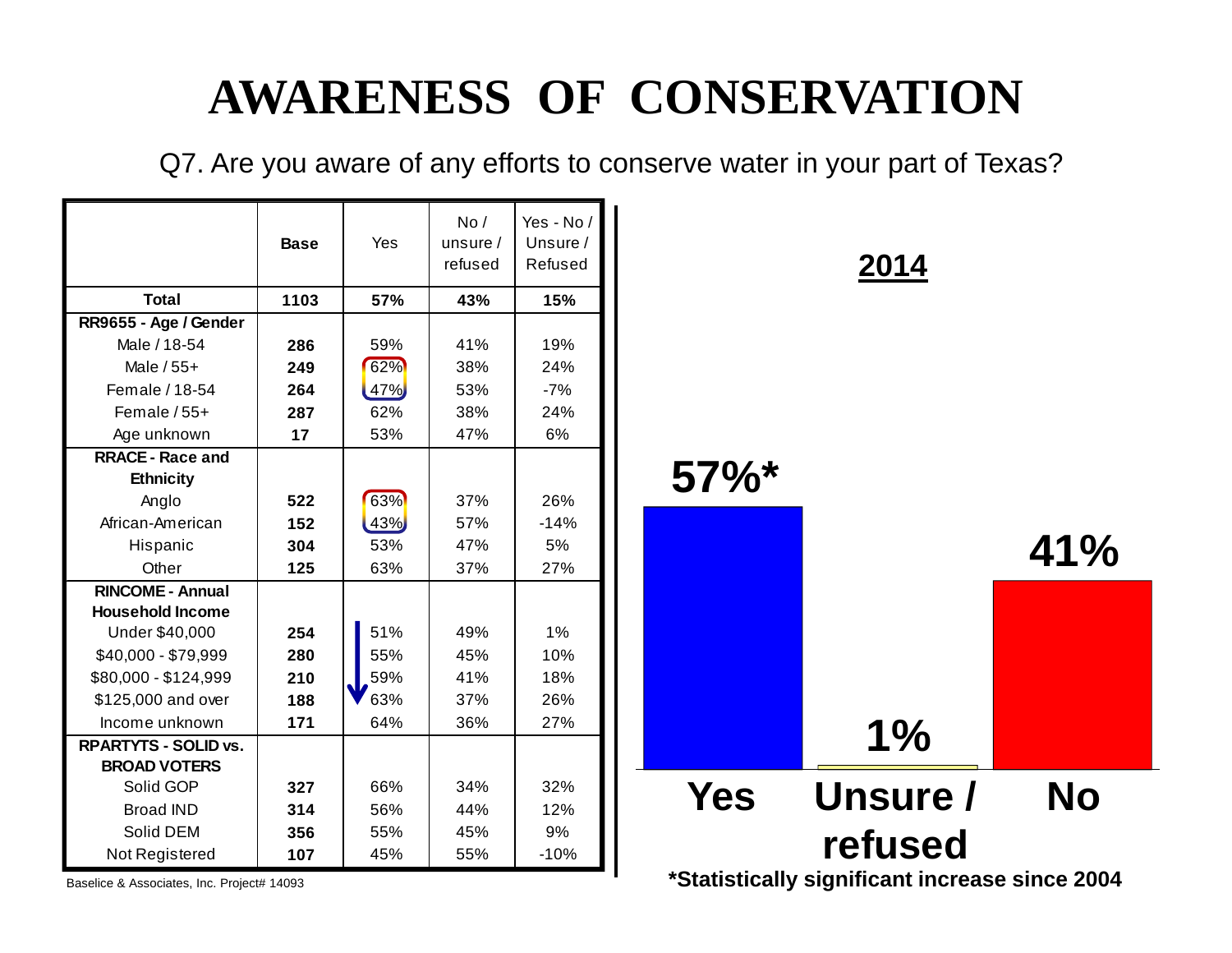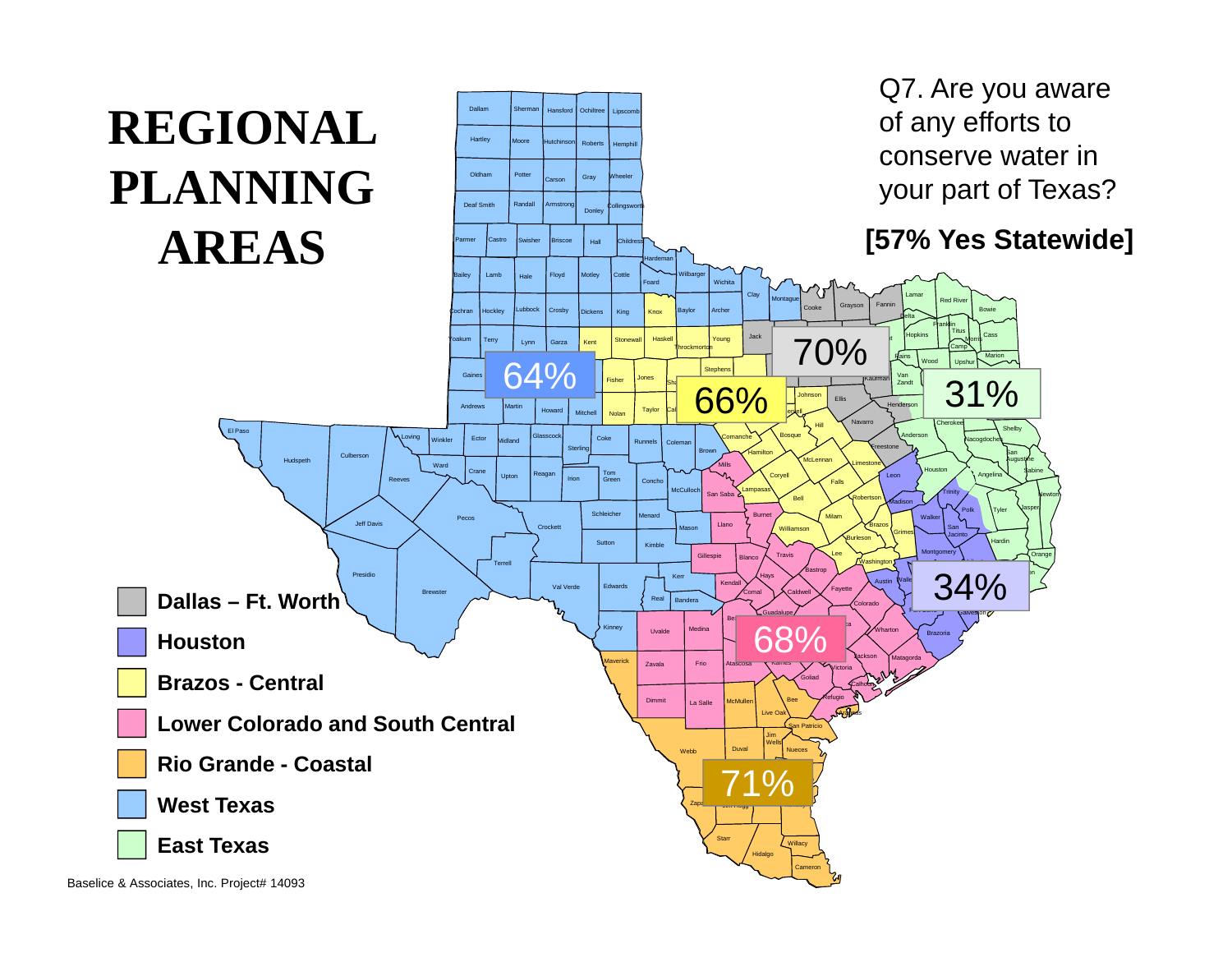## **SOURCE FOR DRINKING WATER**

Q8. Water conservation is defined as the protection of water resources and the reduction of water consumption so water is made available for the future. Which of the following best describes your knowledge of the natural source for your drinking water?

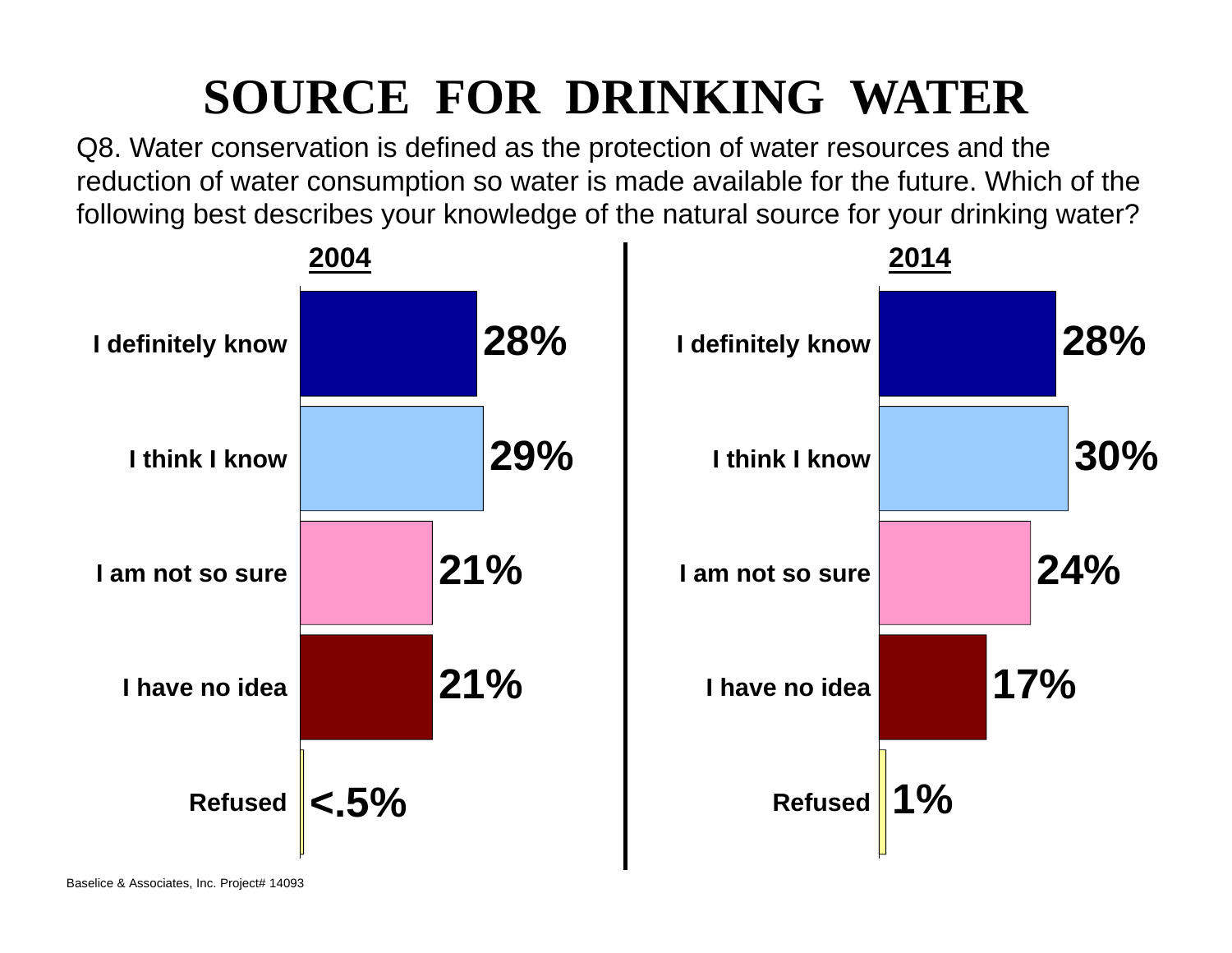### **SOURCE FOR DRINKING WATER**

Q8. Water conservation is defined as the protection of water resources and the reduction of water consumption so water is made available for the future. Which of the following best describes your knowledge of the natural source for your drinking water?

| <b>Subgroup</b>                | <b>Definitely</b><br><b>Know</b> |  |  |
|--------------------------------|----------------------------------|--|--|
| Male                           | 32%                              |  |  |
| <b>Female</b>                  | 24%                              |  |  |
| Male / Urban-Suburban          | 31%                              |  |  |
| Male / Rural                   | 34%                              |  |  |
| <b>Female / Urban-Suburban</b> | 24%                              |  |  |
| <b>Female / Rural</b>          | <b>25%</b>                       |  |  |
| Male / 18-49                   | 26%                              |  |  |
| Male $/50+$                    | 40%                              |  |  |
| <b>Female / 18-49</b>          | 20%                              |  |  |
| Female / 50+                   | 28%                              |  |  |

**2004**

| 4 | 2014 |
|---|------|
|   |      |

| <b>Subgroup</b>                | <b>Definitely</b><br><b>Know</b> |  |  |  |
|--------------------------------|----------------------------------|--|--|--|
| <b>Male</b>                    | 37%                              |  |  |  |
| <b>Female</b>                  | 19%                              |  |  |  |
| Male / Urban-Suburban          | 35%                              |  |  |  |
| Male / Rural                   | 40%                              |  |  |  |
| <b>Female / Urban-Suburban</b> | 17%                              |  |  |  |
| <b>Female / Rural</b>          | 22%                              |  |  |  |
| Male / 18-54                   | 34%                              |  |  |  |
| Male / 55+                     | 41%                              |  |  |  |
| <b>Female / 18-54</b>          | 14%                              |  |  |  |
| Female / 55+                   | 23%                              |  |  |  |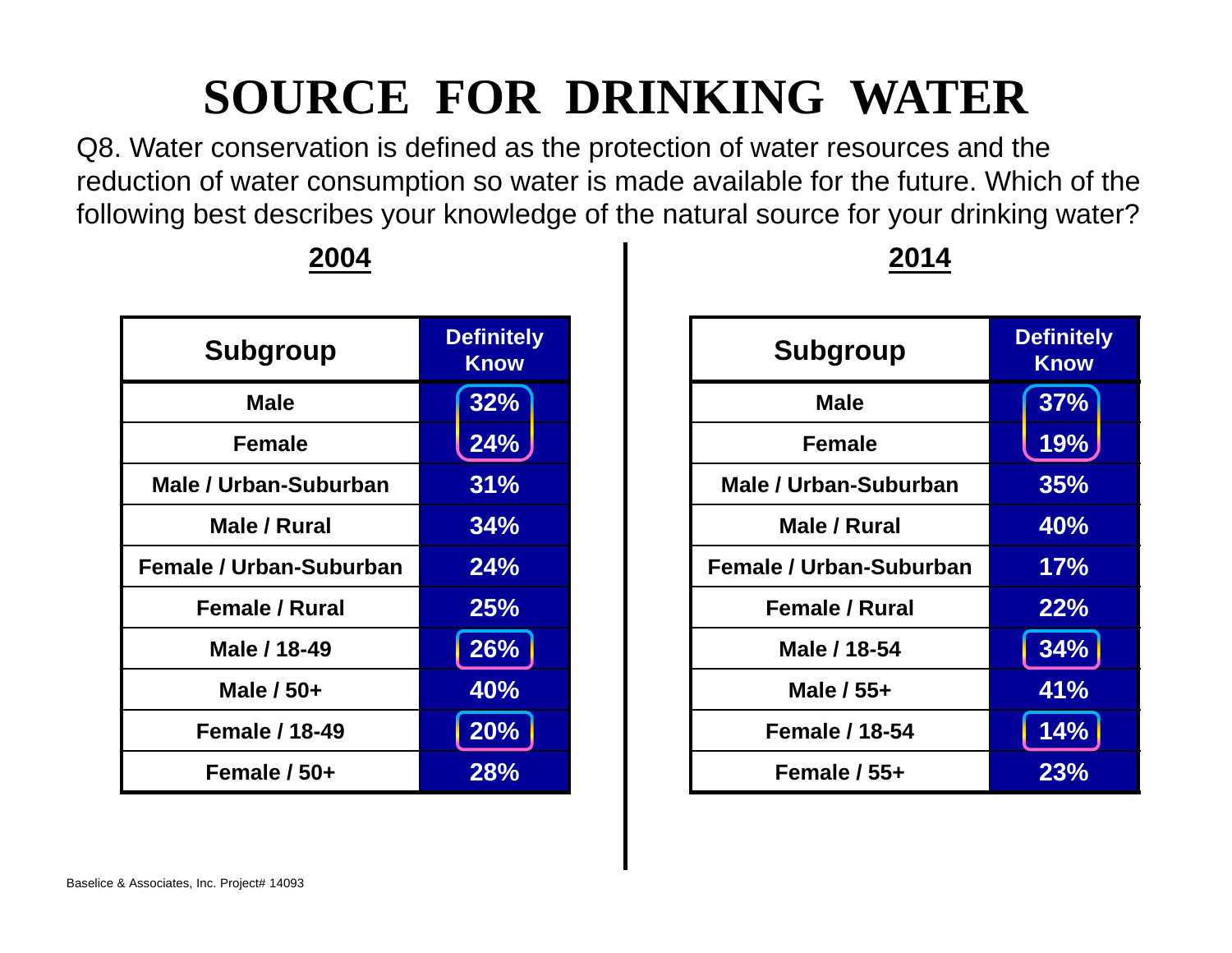|                                                                                           |                   | Q7 - Are you aware of any efforts to<br>conserve water in your part of Texas? |     |            |                     |  |  |
|-------------------------------------------------------------------------------------------|-------------------|-------------------------------------------------------------------------------|-----|------------|---------------------|--|--|
|                                                                                           |                   | Base                                                                          | Yes | <b>No</b>  | Unsure /<br>Refused |  |  |
| Q8 - Water conservation is                                                                | <b>Base</b>       | 1103                                                                          | 634 | 456        | 13                  |  |  |
| defined as the protection of<br>water resources and the<br>reduction of water consumption |                   | <b>100%</b>                                                                   | 57% | <b>41%</b> | 1%                  |  |  |
|                                                                                           | I definitely know | 308                                                                           | 230 | 75         | $\overline{2}$      |  |  |
|                                                                                           |                   | 100%                                                                          | 75% | 25%        | $1\%$               |  |  |
|                                                                                           | I think I know    | 335                                                                           | 218 | 113        | 5 <sup>5</sup>      |  |  |
|                                                                                           |                   | 100%                                                                          | 65% | 34%        | $1\%$               |  |  |
| so water is made available for                                                            | I am not so sure  | 266                                                                           | 117 | 146        | 3                   |  |  |
| the future. Which of the                                                                  |                   | 100%                                                                          | 44% | 55%        | 1%                  |  |  |
| following best describes your<br>knowledge of the natural                                 | I have no idea    | 188                                                                           | 67  | 119        | 3                   |  |  |
|                                                                                           |                   | 100%                                                                          | 35% | 63%        | 2%                  |  |  |
|                                                                                           | <b>Refused</b>    | 7                                                                             | 3   | 4          |                     |  |  |
| source for your drinking water                                                            |                   | 100%                                                                          | 41% | 59%        |                     |  |  |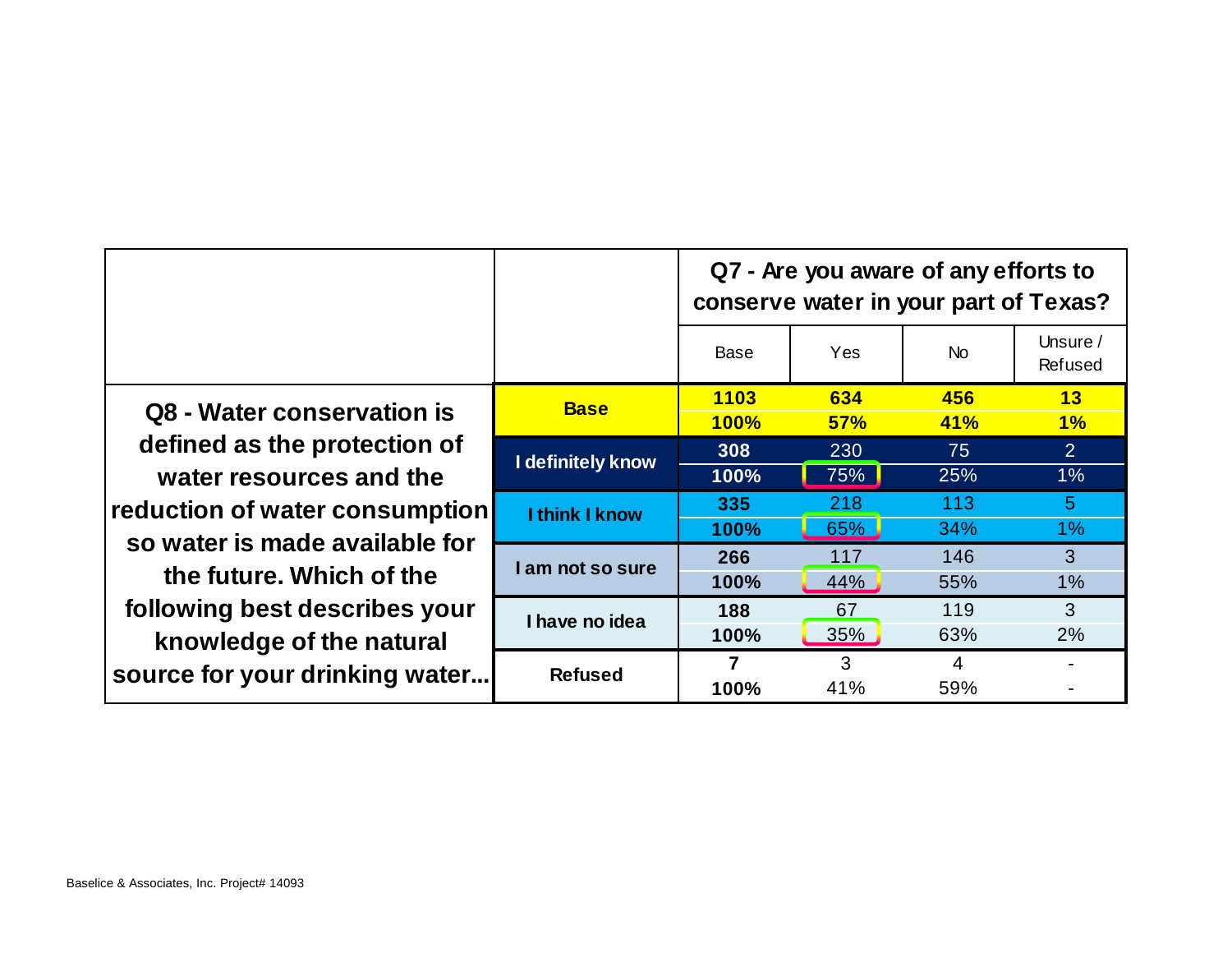#### **CONSERVATION SLOGAN / AD AWARENESS**

Q9. Are you aware of any slogans or ads about water conservation?



**\*Statistically significant increase since 2004**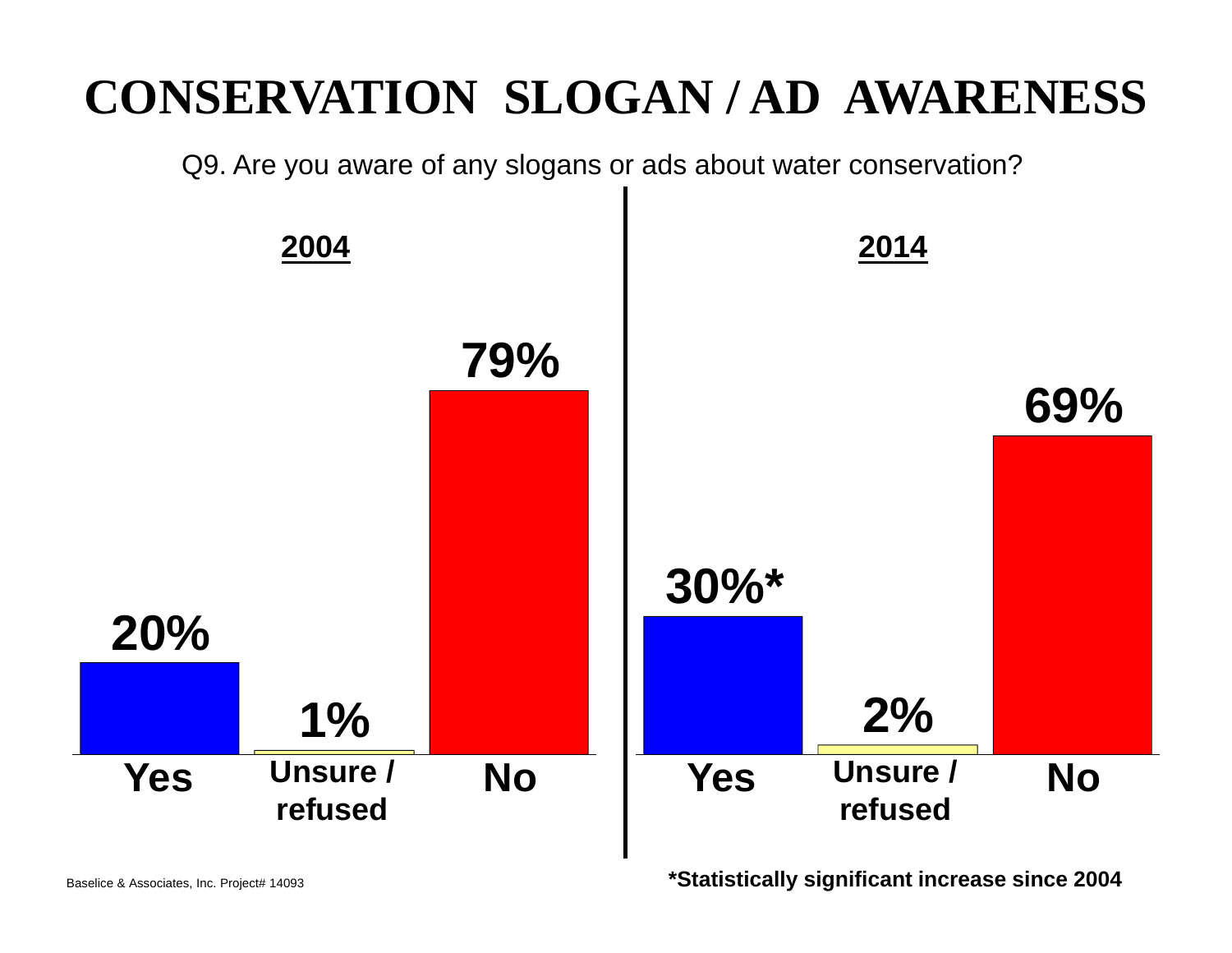#### **CONSERVATION SLOGAN / AD AWARENESS**

Q9. Are you aware of any slogans or ads about water conservation?

|                             | <b>Base</b> | Yes | No / unsure<br>/ refused | Yes - No/<br>Unsure /<br>Refused |                     | 2014     |           |
|-----------------------------|-------------|-----|--------------------------|----------------------------------|---------------------|----------|-----------|
| <b>Total</b>                | 1103        | 30% | 70%                      | $-40%$                           |                     |          |           |
| RR9655 - Age / Gender       |             |     |                          |                                  |                     |          |           |
| Male / 18-54                | 286         | 35% | 65%                      | $-30%$                           |                     |          |           |
| Male / 55+                  | 249         | 29% | 71%                      | $-42%$                           |                     |          |           |
| Female / 18-54              | 264         | 27% | 73%                      | $-45%$                           |                     |          |           |
| Female / 55+                | 287         | 28% | 72%                      | $-43%$                           |                     |          | 69%       |
| Age unknown                 | 17          | 18% | 82%                      | $-64%$                           |                     |          |           |
| <b>RRACE - Race and</b>     |             |     |                          |                                  |                     |          |           |
| <b>Ethnicity</b>            |             |     |                          |                                  |                     |          |           |
| Anglo                       | 522         | 31% | 69%                      | $-39%$                           |                     |          |           |
| African-American            | 152         | 21% | 79%                      | $-57%$                           |                     |          |           |
| Hispanic                    | 304         | 32% | 68%                      | $-36%$                           |                     |          |           |
| Other                       | 125         | 30% | 70%                      | $-39%$                           |                     |          |           |
| <b>RINCOME - Annual</b>     |             |     |                          |                                  | $30\%$ <sup>*</sup> |          |           |
| <b>Household Income</b>     |             |     |                          |                                  |                     |          |           |
| Under \$40,000              | 254         | 28% | 72%                      | $-44%$                           |                     |          |           |
| \$40,000 - \$79,999         | 280         | 27% | 73%                      | $-45%$                           |                     |          |           |
| \$80,000 - \$124,999        | 210         | 30% | 70%                      | $-40%$                           |                     |          |           |
| \$125,000 and over          | 188         | 31% | 69%                      | $-39%$                           |                     |          |           |
| Income unknow n             | 171         | 35% | 65%                      | $-30%$                           |                     | 2%       |           |
| <b>RPARTYTS - SOLID vs.</b> |             |     |                          |                                  |                     |          |           |
| <b>BROAD VOTERS</b>         |             |     |                          |                                  |                     |          |           |
| Solid GOP                   | 327         | 32% | 68%                      | $-36%$                           | <b>Yes</b>          | Unsure / | <b>No</b> |
| <b>Broad IND</b>            | 314         | 28% | 72%                      | $-44%$                           |                     |          |           |
| Solid DEM                   | 356         | 29% | 71%                      | $-41%$                           |                     | refused  |           |
| Not Registered              | 107         | 28% | 72%                      | $-44%$                           |                     |          |           |

**\*Statistically significant increase since 2004**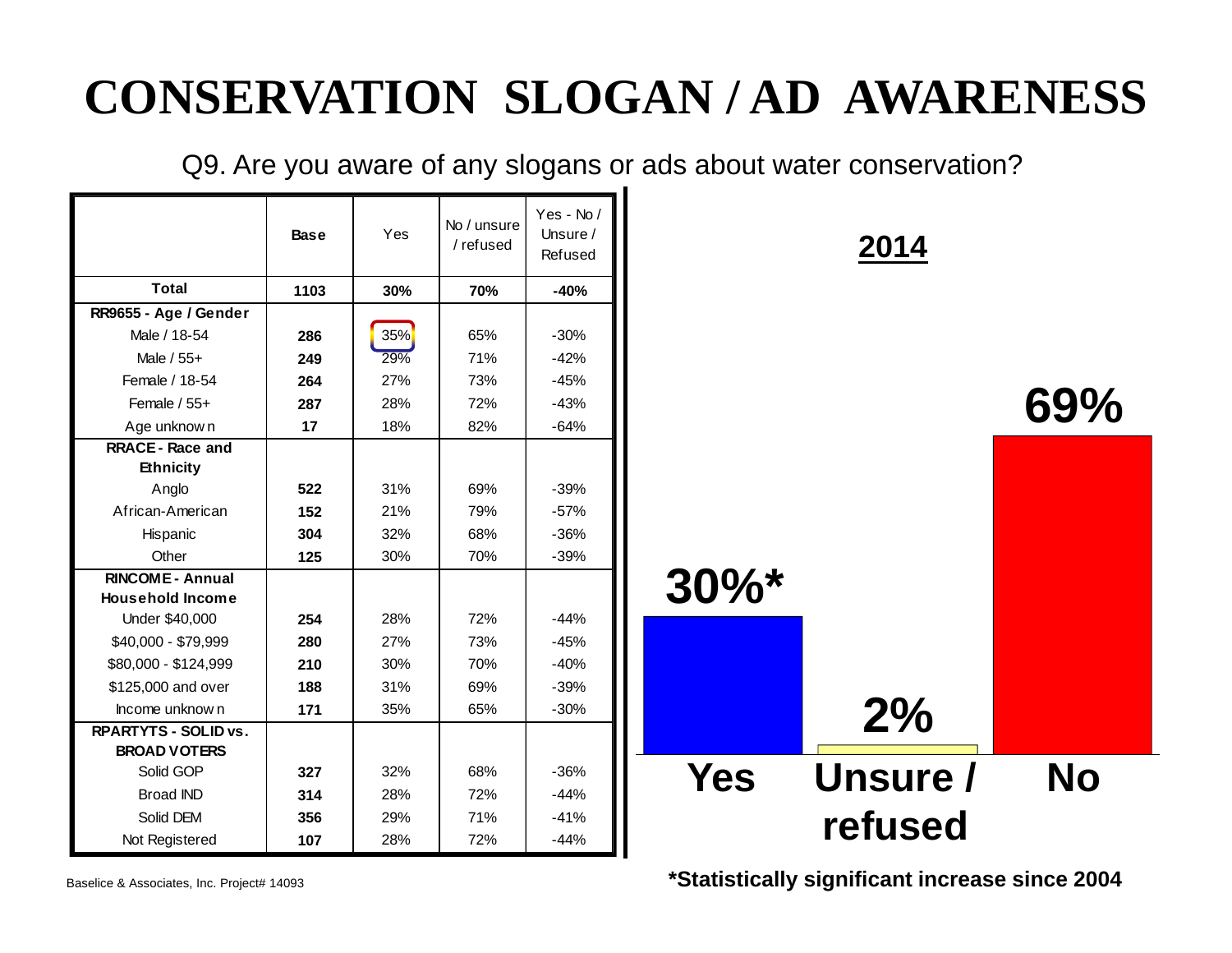|                                                                                                                         |                       | Q9 - Are you aware of any slogans or<br>ads about water conservation? |            |           |                            |  |  |  |
|-------------------------------------------------------------------------------------------------------------------------|-----------------------|-----------------------------------------------------------------------|------------|-----------|----------------------------|--|--|--|
|                                                                                                                         |                       | <b>Base</b>                                                           | <b>Yes</b> | <b>No</b> | Unsure /<br><b>Refused</b> |  |  |  |
| Q8 - Water conservation is<br>defined as the protection of<br>water resources and the<br>reduction of water consumption | <b>Base</b>           | 1103                                                                  | 328        | 756       | 19                         |  |  |  |
|                                                                                                                         |                       | <b>100%</b>                                                           | 30%        | 69%       | 2%                         |  |  |  |
|                                                                                                                         | I definitely know     | 308                                                                   | 127        | 171       | 9                          |  |  |  |
|                                                                                                                         |                       | 100%                                                                  | 41%        | 56%       | 3%                         |  |  |  |
|                                                                                                                         | <b>I think I know</b> | 335                                                                   | 121        | 209       | 6                          |  |  |  |
|                                                                                                                         |                       | 100%                                                                  | 36%        | 62%       | 2%                         |  |  |  |
| so water is made available for                                                                                          | I am not so sure      | 266                                                                   | 51         | 211       | 3                          |  |  |  |
| the future. Which of the                                                                                                |                       | 100%                                                                  | 19%        | 79%       | 1%                         |  |  |  |
| following best describes your                                                                                           | I have no idea        | 188                                                                   | 26         | 161       |                            |  |  |  |
| knowledge of the natural                                                                                                |                       | 100%                                                                  | 14%        | 85%       | $1\%$                      |  |  |  |
|                                                                                                                         | <b>Refused</b>        | 7                                                                     | 2          | 5         |                            |  |  |  |
| source for your drinking water                                                                                          |                       | 100%                                                                  | 30%        | 70%       |                            |  |  |  |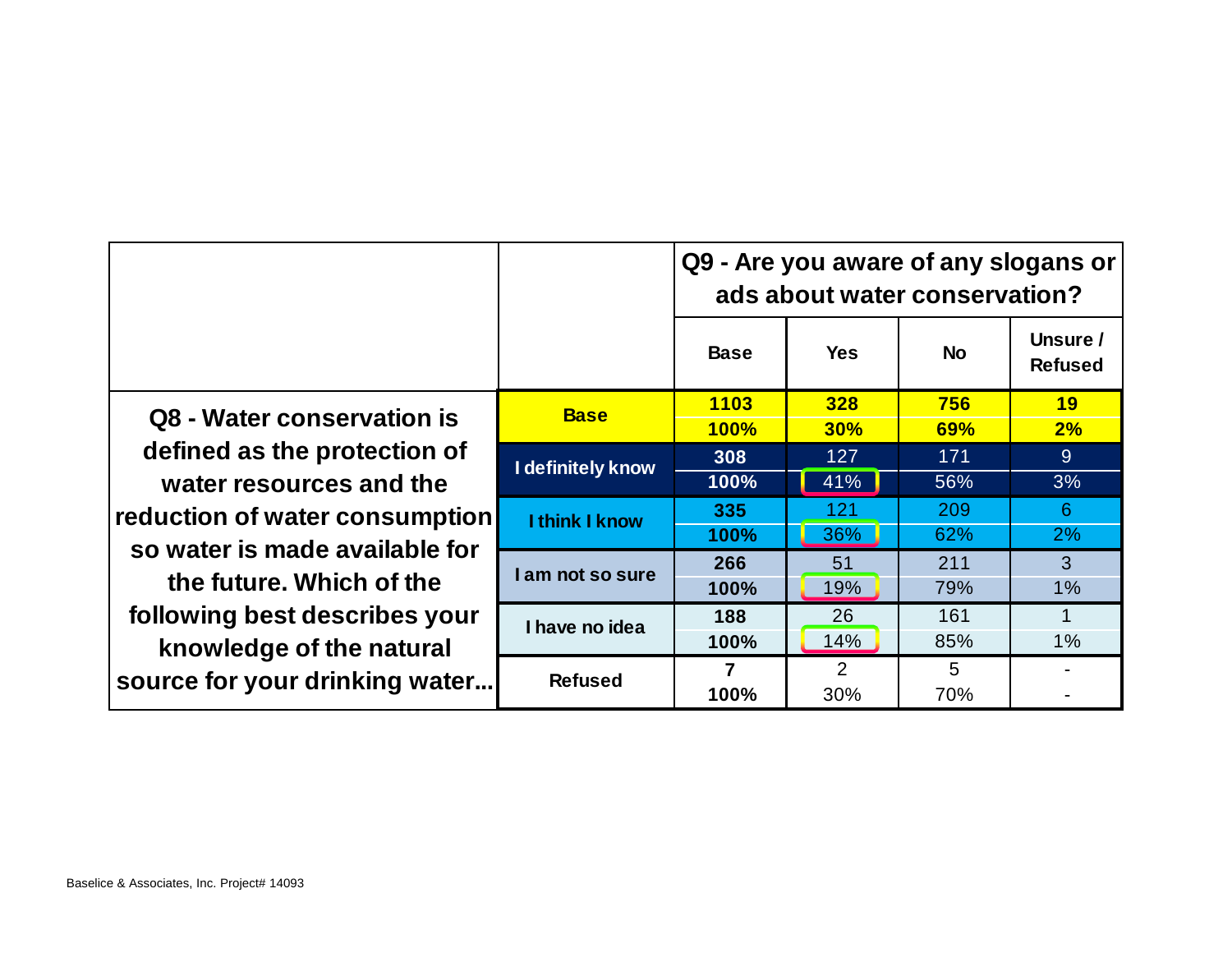#### **SEEN / READ / HEARD WATER I. Q.**

Q10. Have you seen, read or heard the message Water I.Q. Know your water?

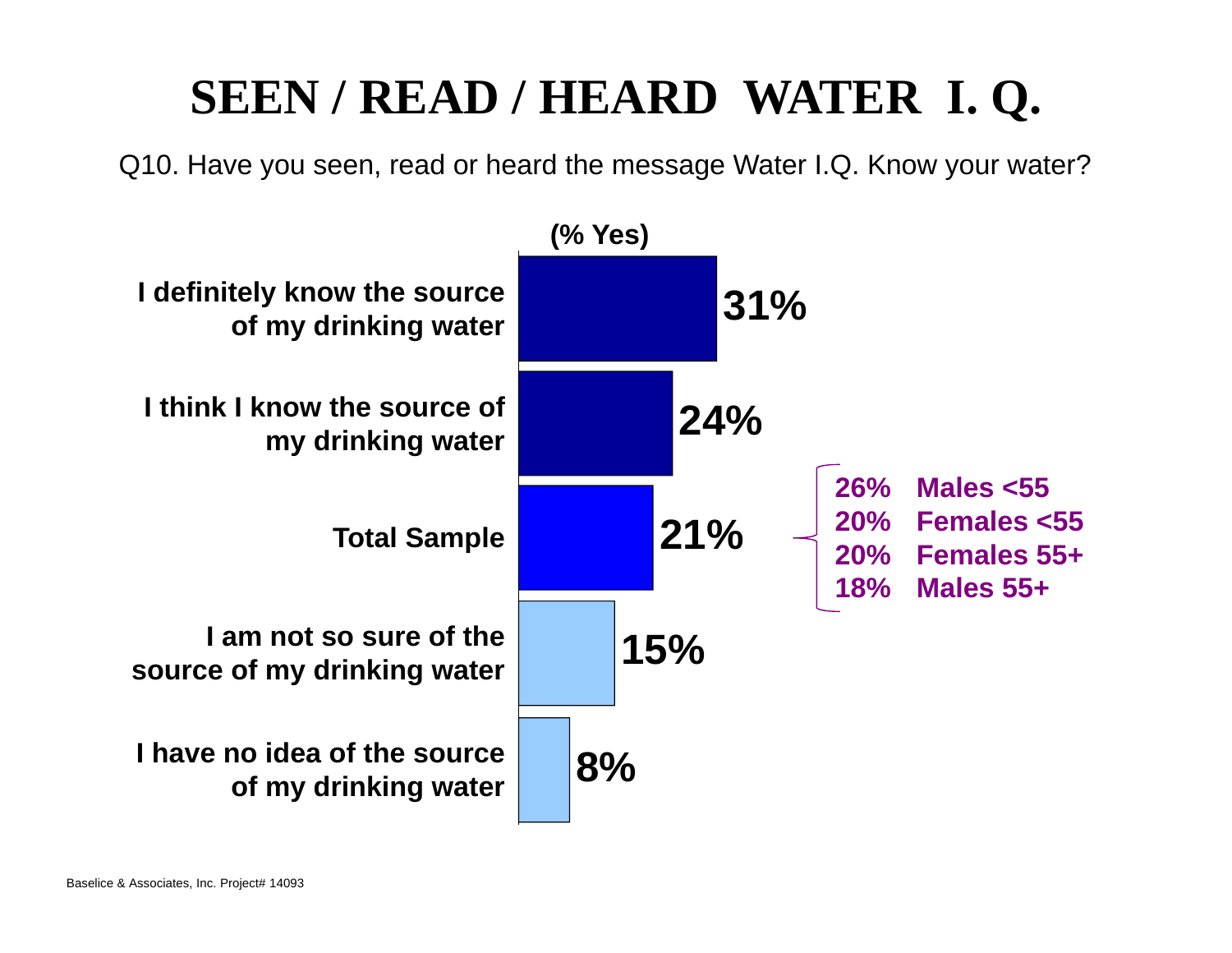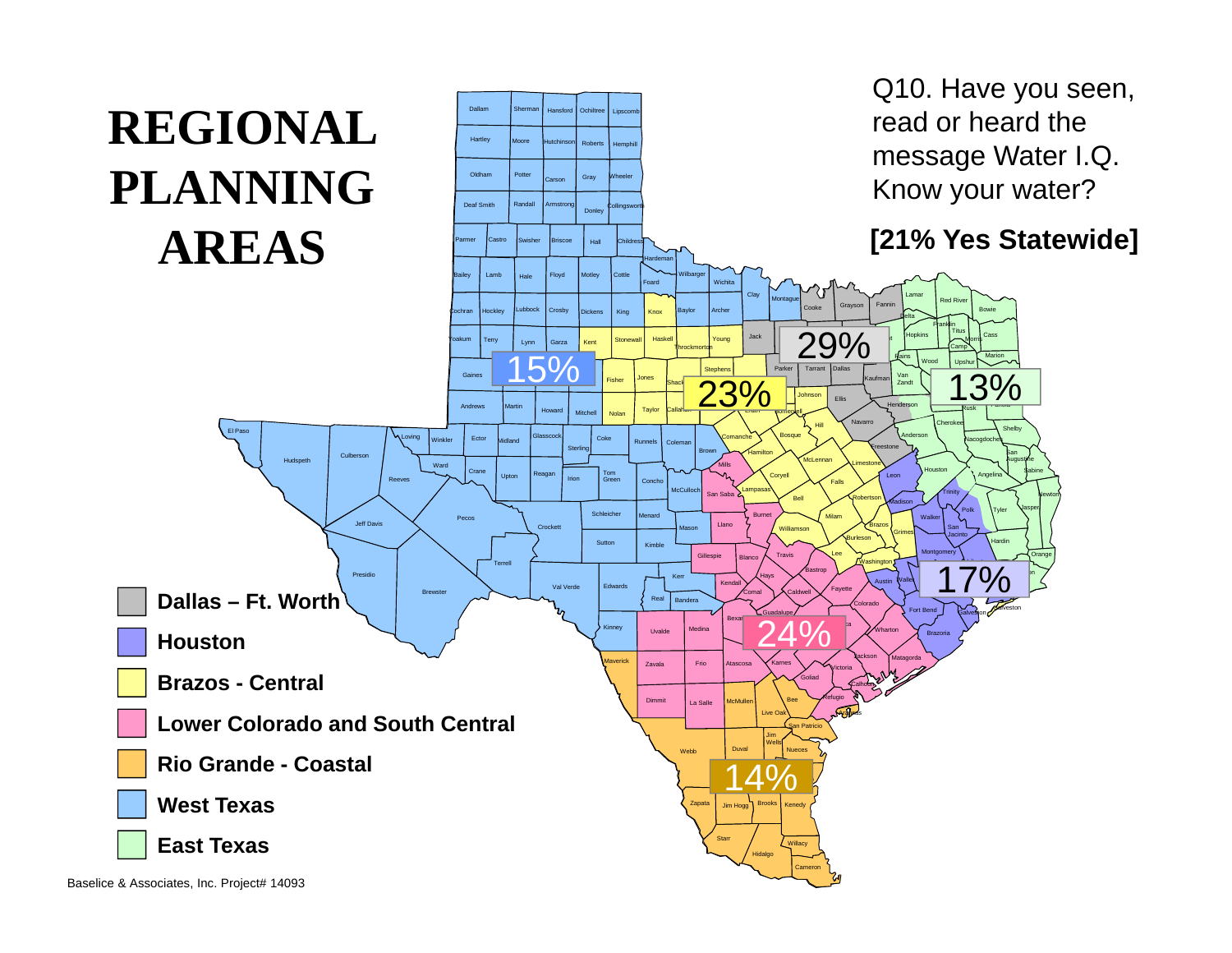## **AMOUNT OF WATER**

Q11. Thinking about the amount of water in your area 25 years from now, would you say there will be:

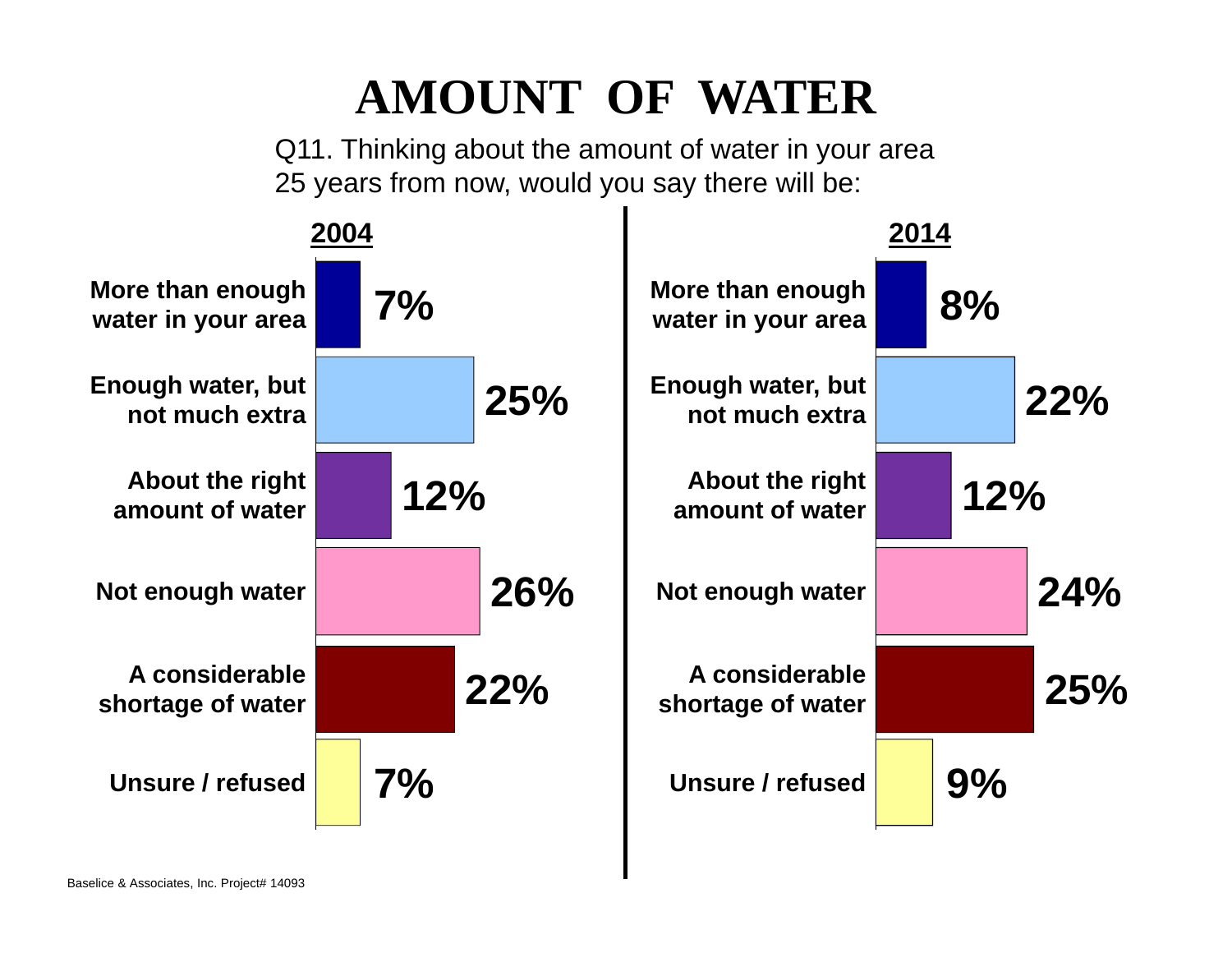#### **STATE GOVERNMENT**

Q12X. Do you believe the Texas state government is doing enough to **(Ver B:** educate the public on ways to**)** conserve water?

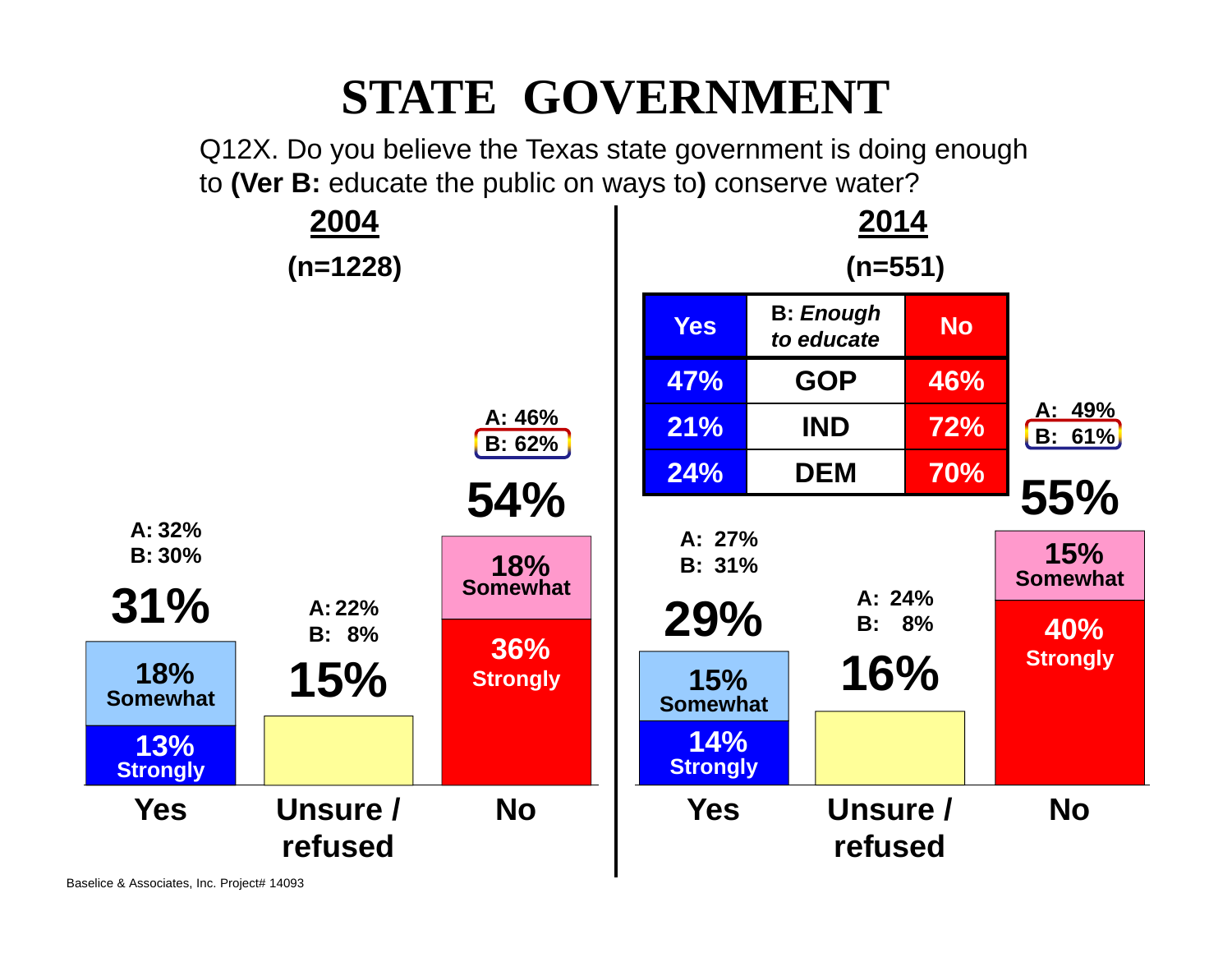#### **LOCAL WATER SUPPLIER**

Q12Y. Do you believe your local water supplier is doing enough to **(Ver B:** educate the public on ways to**)** conserve water?



Baselice & Associates, Inc. Project# 14093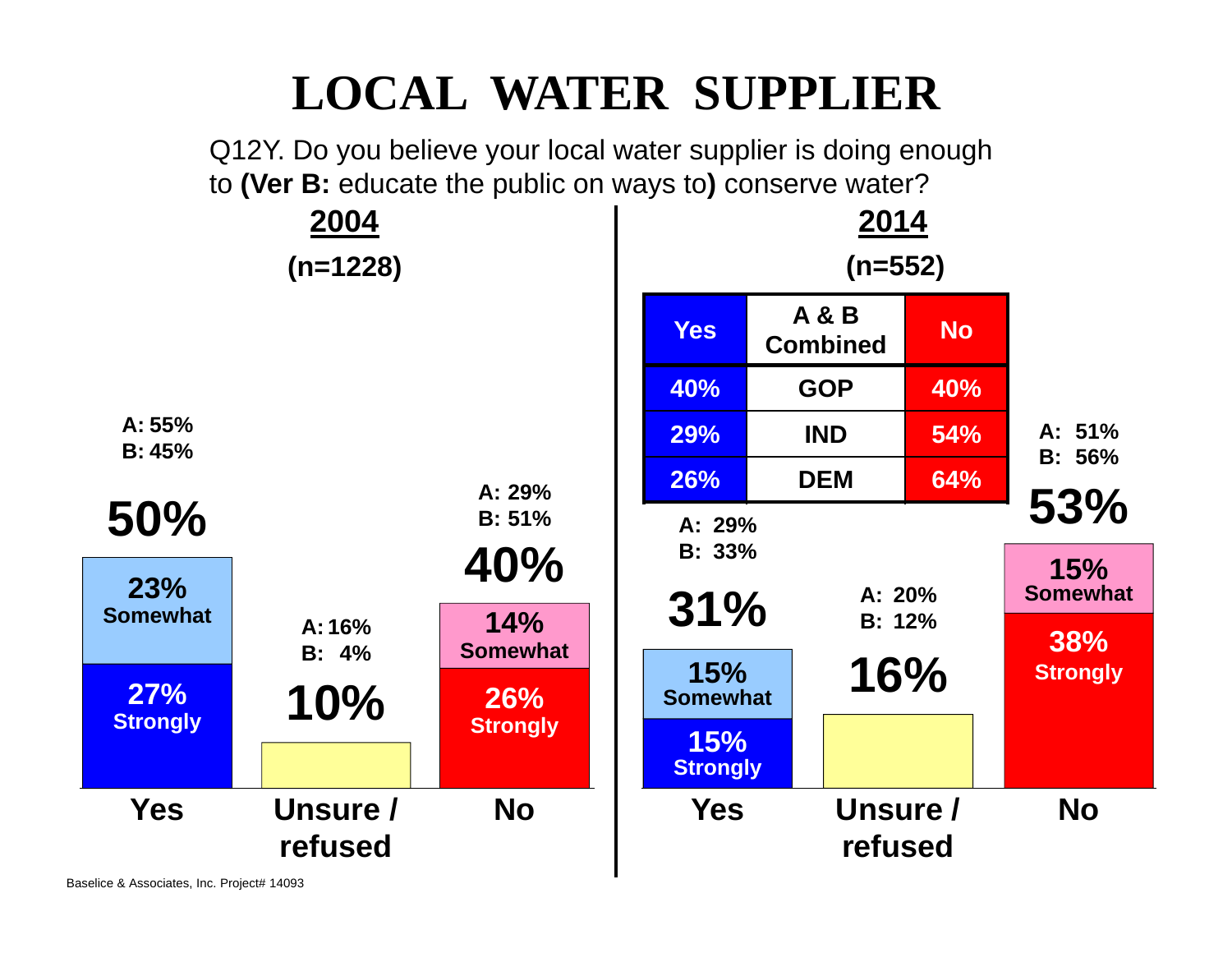#### **WATER USAGE**

Q13. Which of the following do you think uses the most water?

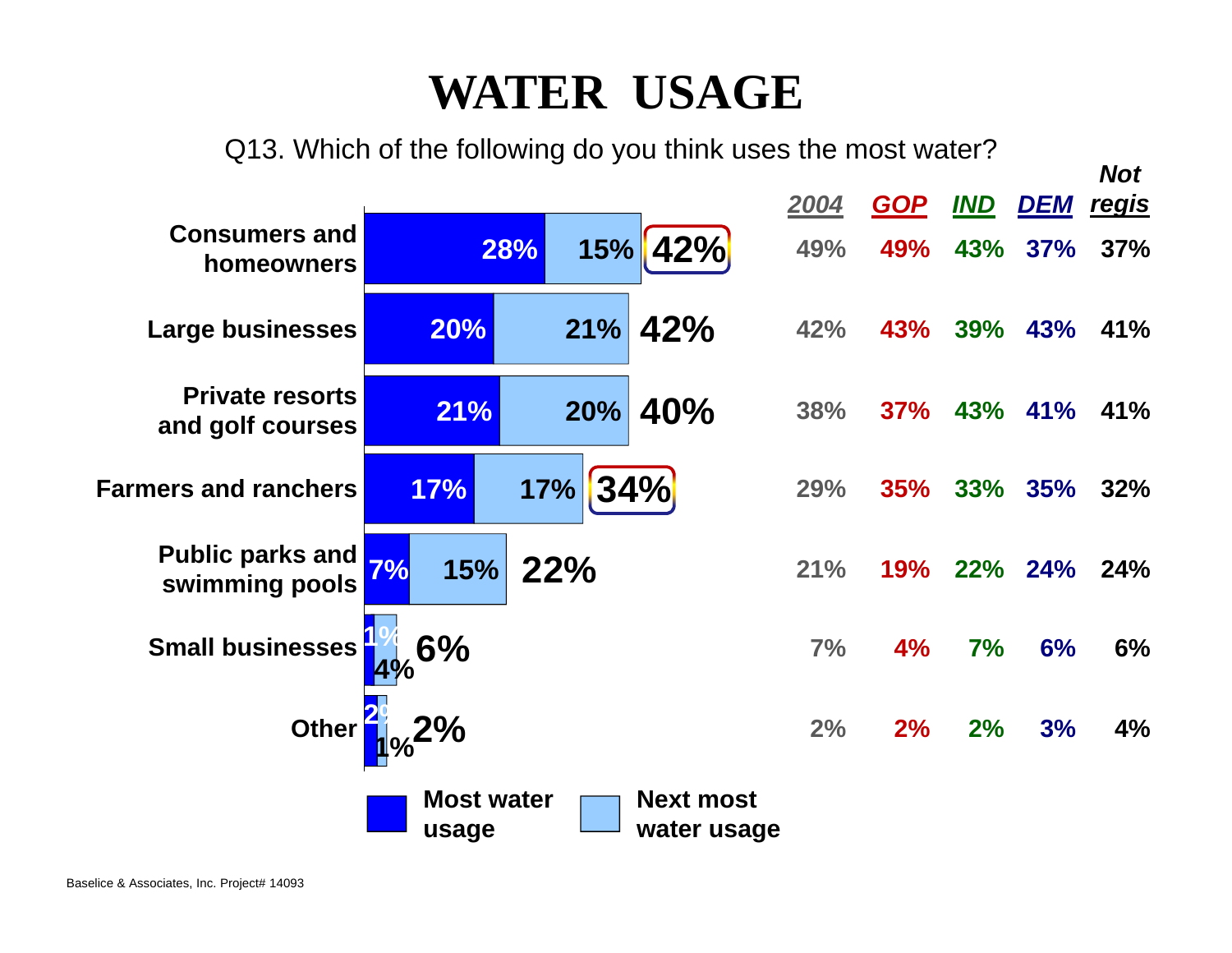#### **WATER CONSERVATION FUNDING**

Q14. Do you believe there should be statewide funding provided to implement water conservation strategies?



Baselice & Associates, Inc. Project# 14093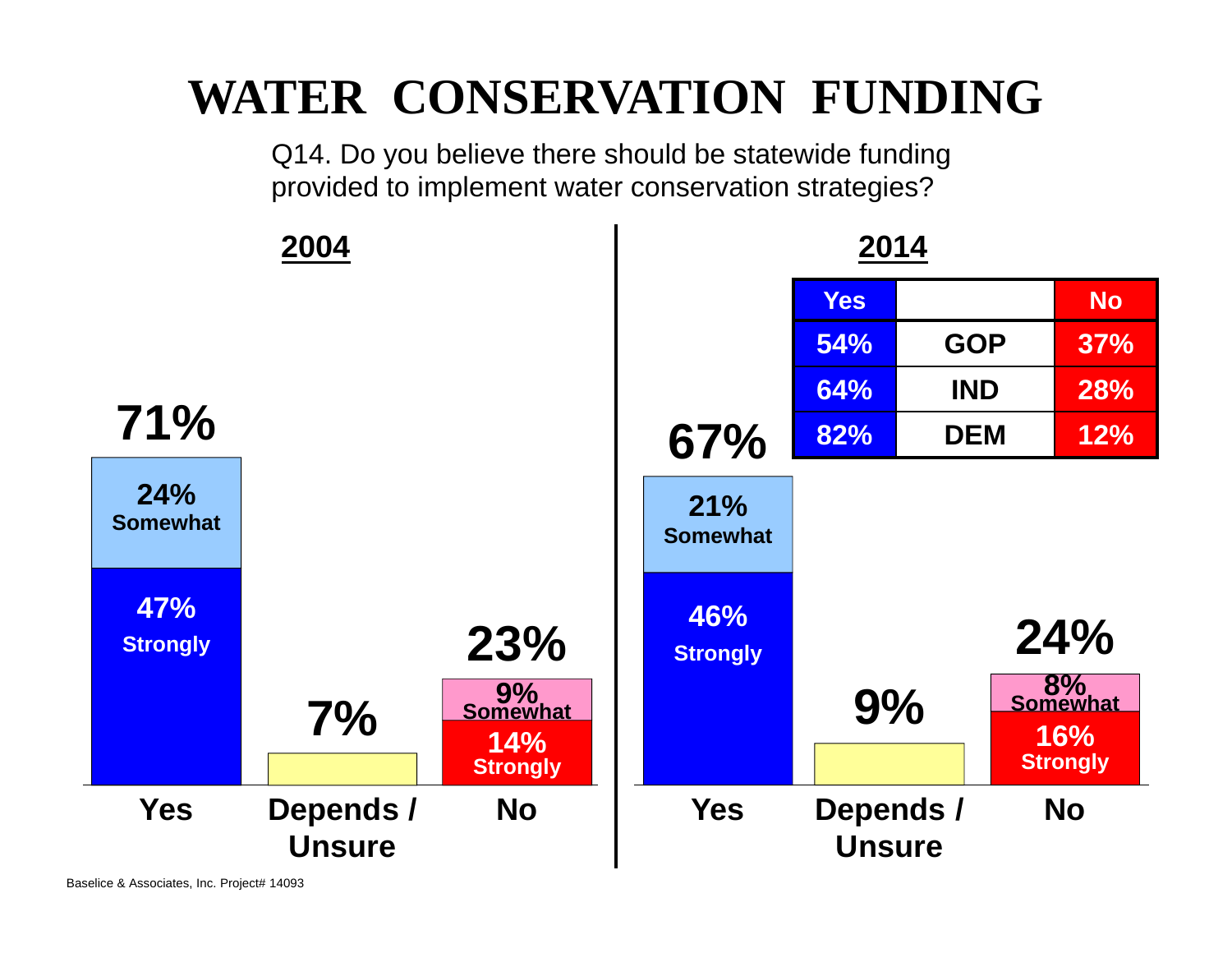#### **RESPONDENT WATER CONSERVATION**

Q15X. Do you conserve water now?

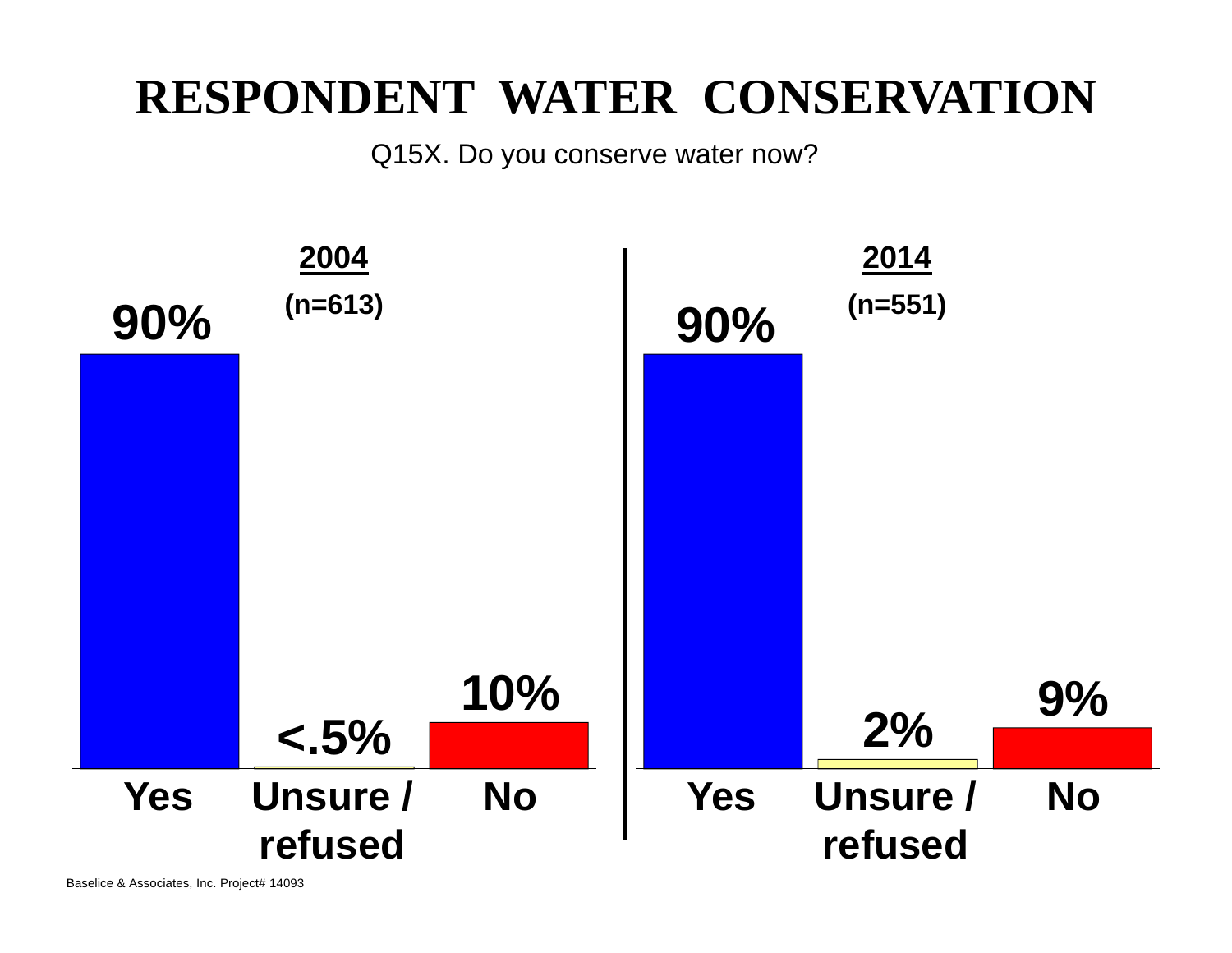### **HOW OFTEN CONSERVE WATER**

Q15Y. Which of the following best describes how often you conserve water?

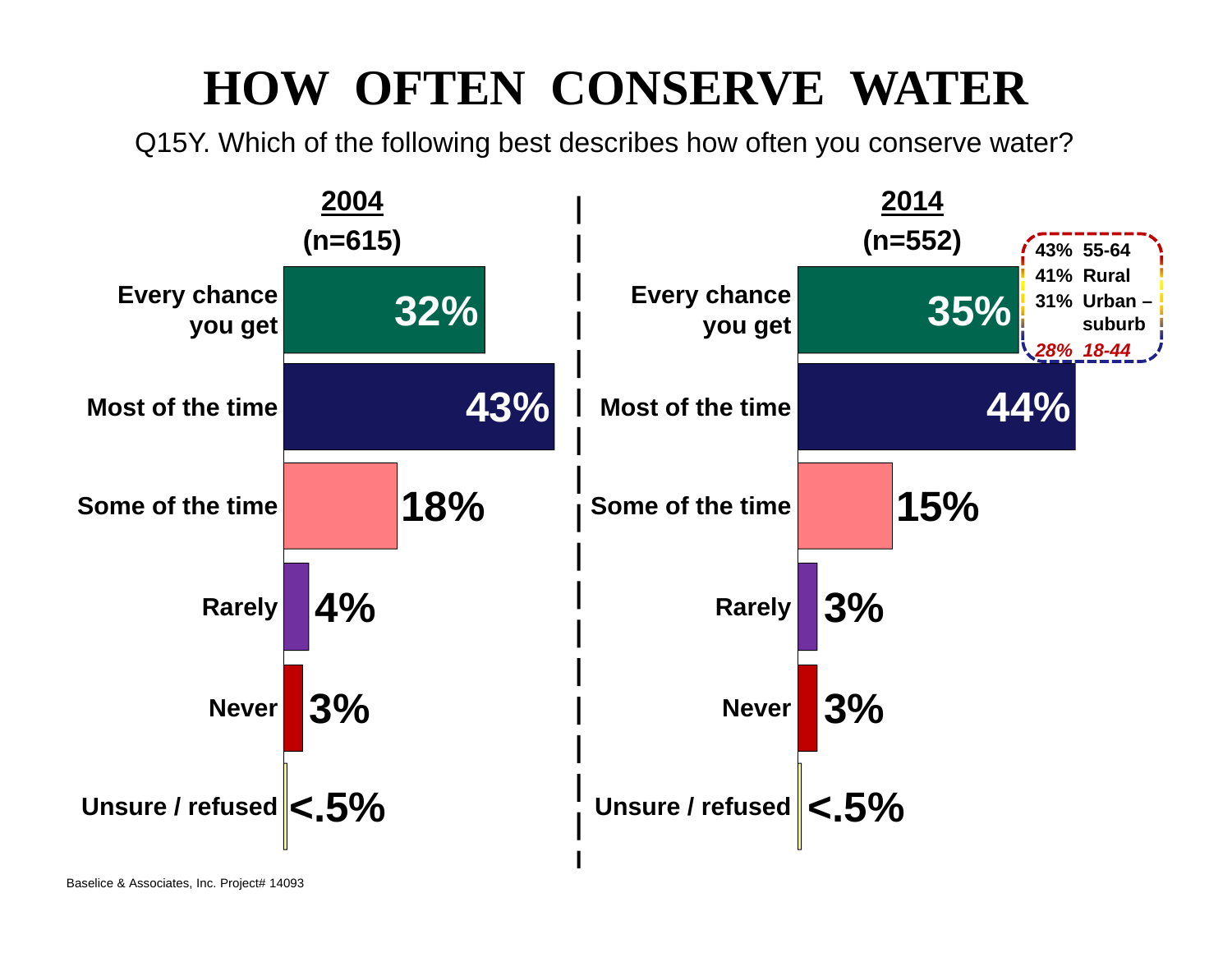#### **DO MORE TO CONSERVE WATER**

Q16. Regardless of how much you do to conserve water, do you think you could do more to conserve water?

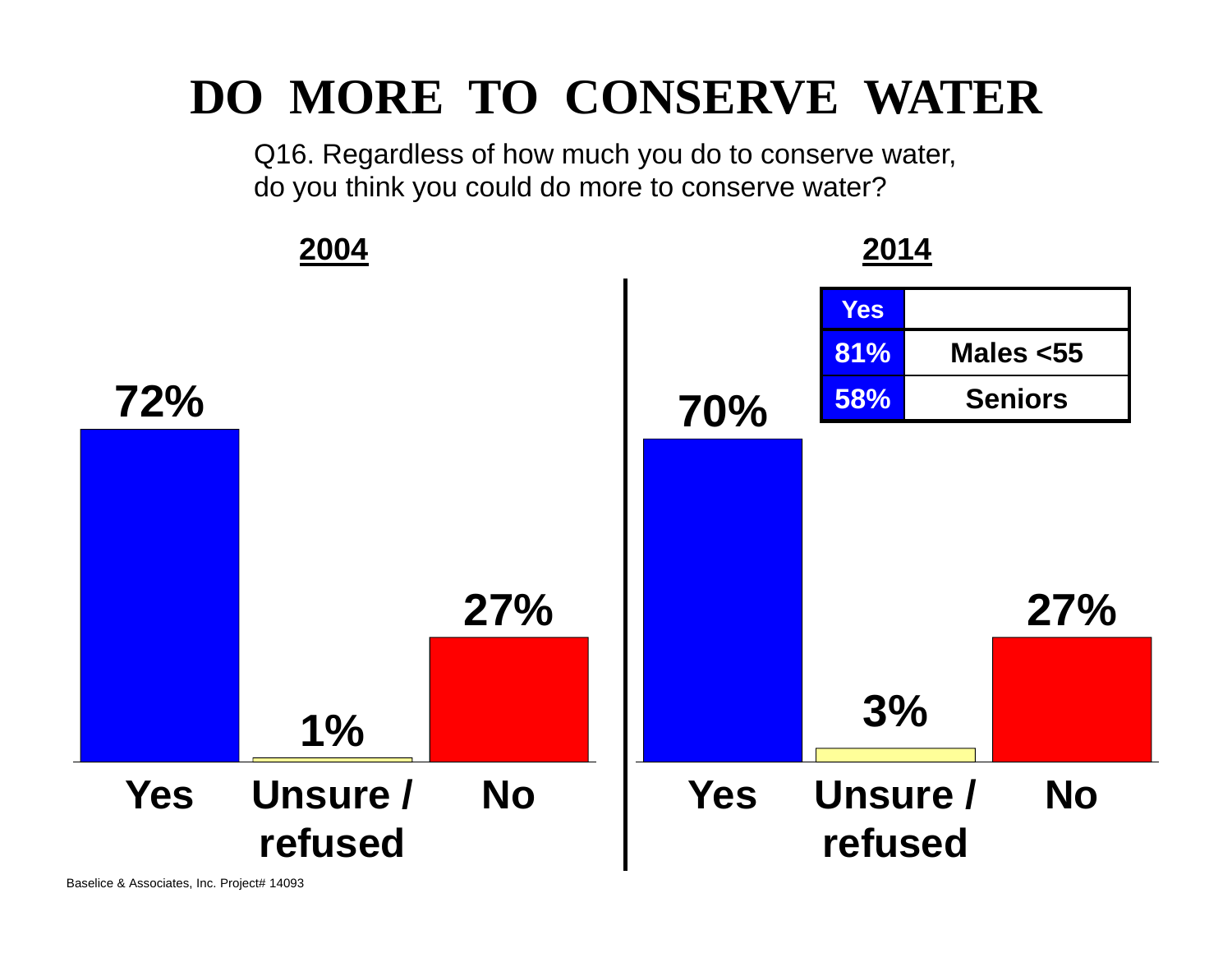#### **NEIGHBORS DO MORE TO CONSERVE WATER**

Q17. Regardless of how much your neighbors may do to conserve water, do you think they could do more to conserve water?

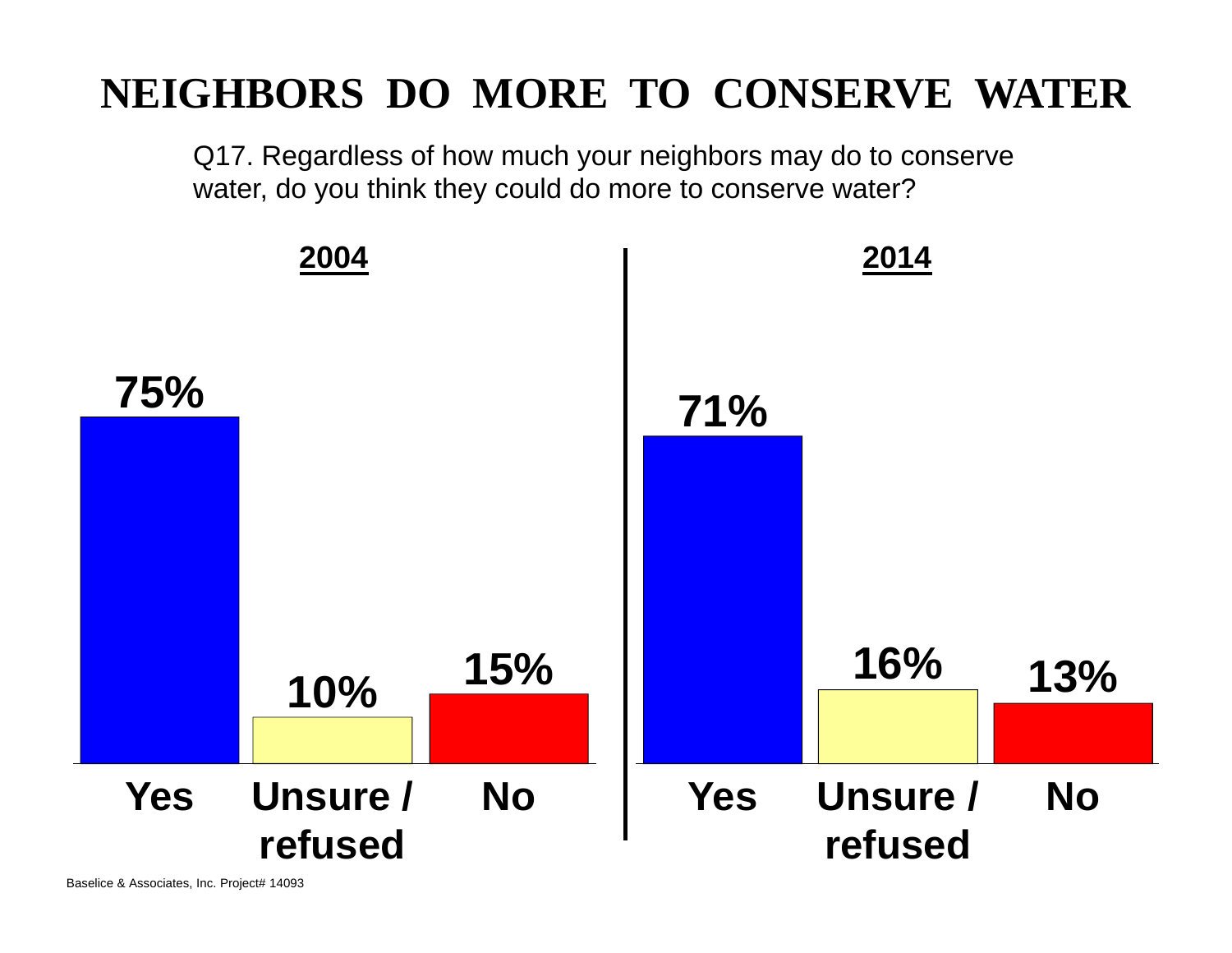## **HOUSEHOLD WATER USE**

Q18-25. Please tell me if each of the following describes you and your household's water use very well, somewhat well, not that well or not at all.

|     |                                                                                             | <b>Total Well</b> | <b>Total Not</b><br>Well | <b>Does Not</b><br><b>Apply /</b><br><b>Unsure</b> | <b>Net</b><br>Impact |
|-----|---------------------------------------------------------------------------------------------|-------------------|--------------------------|----------------------------------------------------|----------------------|
|     | Q18 I water my lawn two or more times per week.                                             | 30%               | 60%                      | 10%                                                | $-30%$               |
|     | I water my lawn during the day between 10am and<br>$Q19$ 6pm.                               | 12%               | <b>76%</b>               | 12%                                                | $-64%$               |
|     | When watering the lawn, water runs onto the<br>Q20 pavement, gutter, sidewalk, or driveway. | 22%               | 64%                      | 14%                                                | $-42%$               |
| Q21 | I don't repair leaky faucets as soon as I detect the<br>problem.                            | 36%               | <b>58%</b>               | 6%                                                 | $-22%$               |
|     | Q22 I take showers lasting longer than five minutes.                                        | 61%               | 35%                      | $4\%$                                              | $+26%$               |
|     | Q23 I don't repair running or leaking toilets right away.                                   | 36%               | <b>59%</b>               | 5%                                                 | $-23%$               |
|     | I don't manually operate my sprinkler system control<br>$Q24$ box.                          | 23%               | 40%                      | <b>38%</b>                                         | $-17%$               |
|     | Q25 I don't have any native plants in my yard.                                              | 38%               | 47%                      | <b>15%</b>                                         | $-10%$               |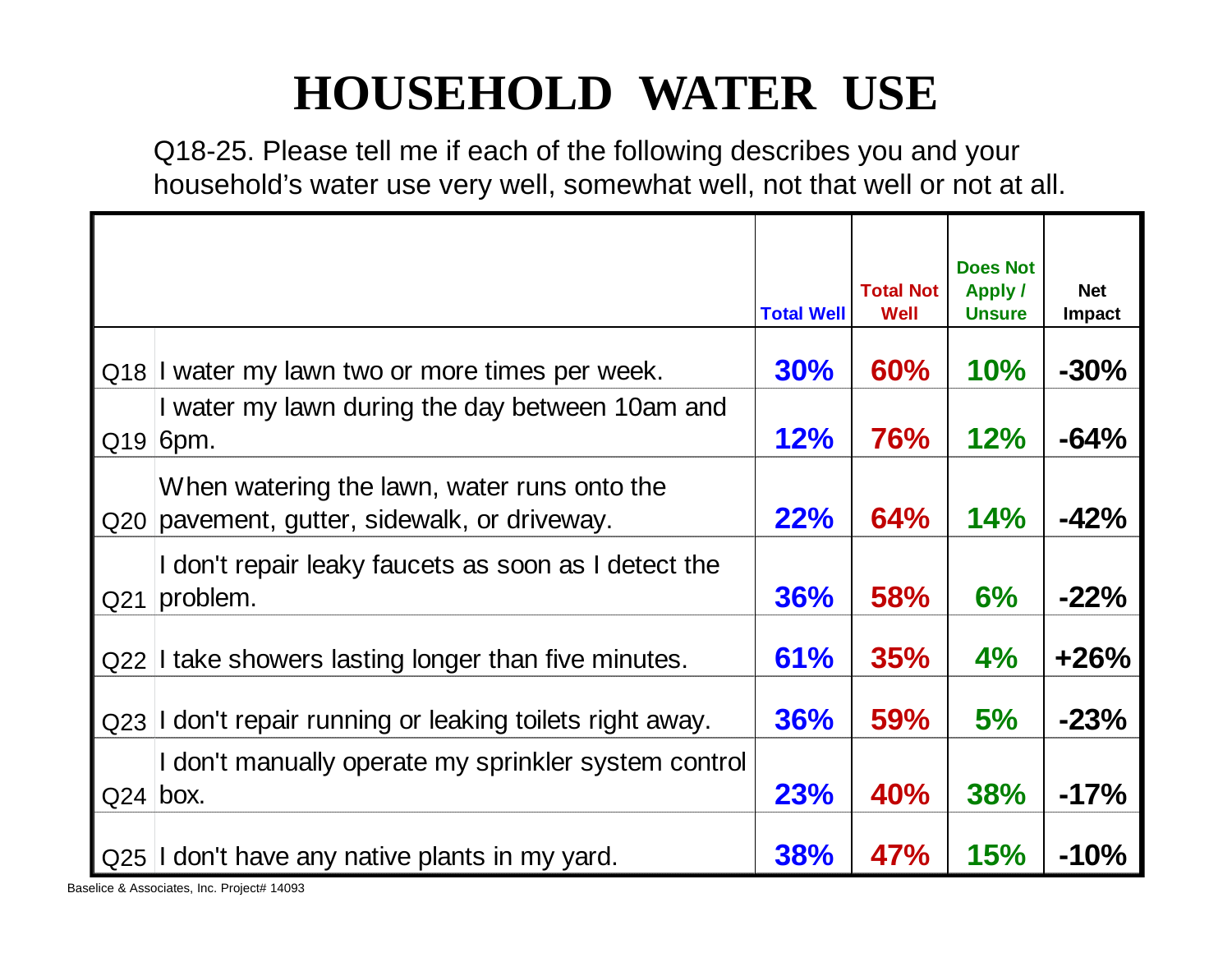#### **HOUSEHOLD WATER USE**

Q22. I take showers lasting longer than five minutes.

**Describes well** *(Very Well % plus Somewhat Well %)*

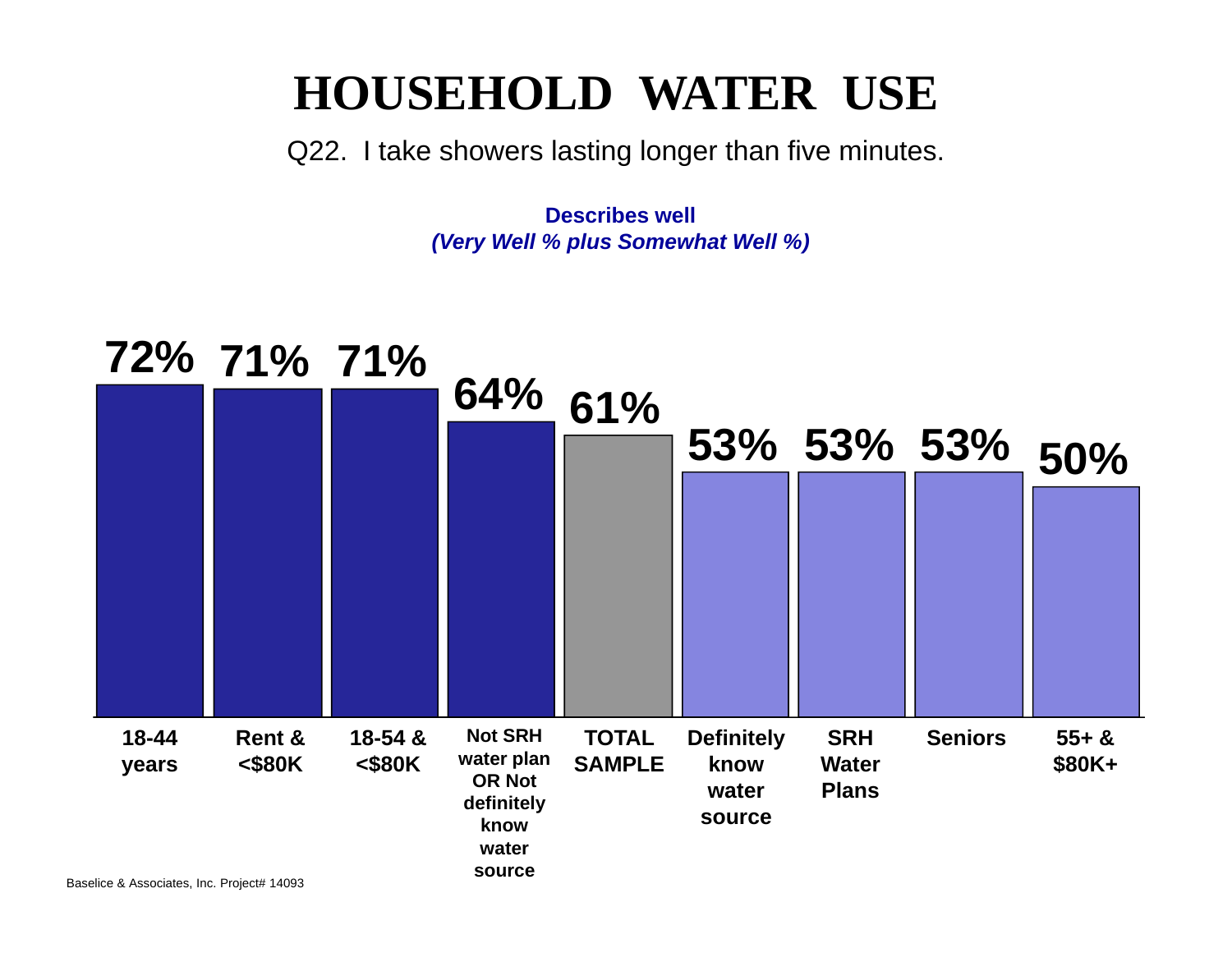### **VALUE OF WATER**

Q26-31. Please tell me if each of the following makes you consider water to be extremely valuable, very valuable, somewhat valuable, or not valuable.

|     |                                                  | <b>Total</b><br><b>Valuable</b> | <b>Total Not</b><br><b>Valuable</b> | <b>Depends</b><br>/ Unsure | <b>Net</b><br><b>Value</b> |
|-----|--------------------------------------------------|---------------------------------|-------------------------------------|----------------------------|----------------------------|
| Q26 | Water is used to raise cattle.                   | 85%                             | 14%                                 | 1%                         | $+70%$                     |
| Q27 | Water is used to grow cotton and other<br>crops. | 83%                             | 16%                                 | 2%                         | $+67%$                     |
| Q28 | Water is used to create electricity.             | 74%                             | 22%                                 | 3%                         | $+52%$                     |
| Q29 | Water is used for recreation.                    | 36%                             | 61%                                 | 3%                         | $-25%$                     |
| Q30 | Water is used in the manufacturing industry.     | 62%                             | <b>35%</b>                          | 3%                         | $+27%$                     |
| Q31 | Water is used in the oil and gas industry.       | 62%                             | 34%                                 | 5%                         | $+28%$                     |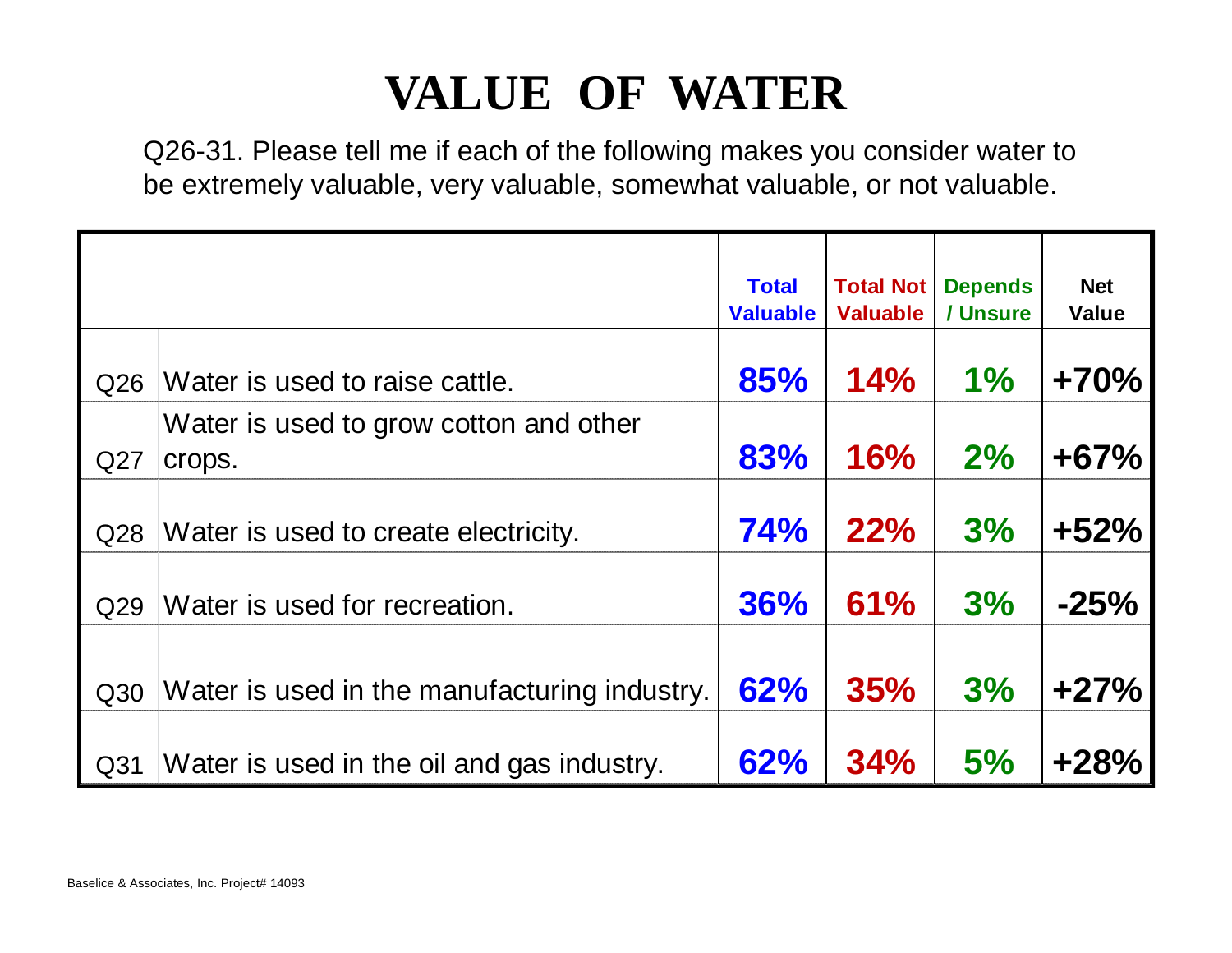## **MORE / LESS LIKELY STATEMENTS - I**

- **Q32. Ensuring there's enough water (Ver A: for the future / Ver B: to meet the needs of our growing population).**
- **Q33. Ensuring there's enough**

**Q34. Saving money on your water bill.\* 89%**

- **Q35. Being reminded that water is valuable and shouldn't be wasted.**
- **+84% 5%6% Net Impact More likely Less likely No Diff / Unsure+85%A:+85%B:***[89%] [4%] [+85%] [6%]* **86% 7% +79% 7%e** by the commission of the commission of the commission of the commission of the commission of the commission of  $3\%$  +92% **3% 90% 5% +85% 10**

**\*Denotes slightly different question wording: "Receiving savings on your water bill – 2004"**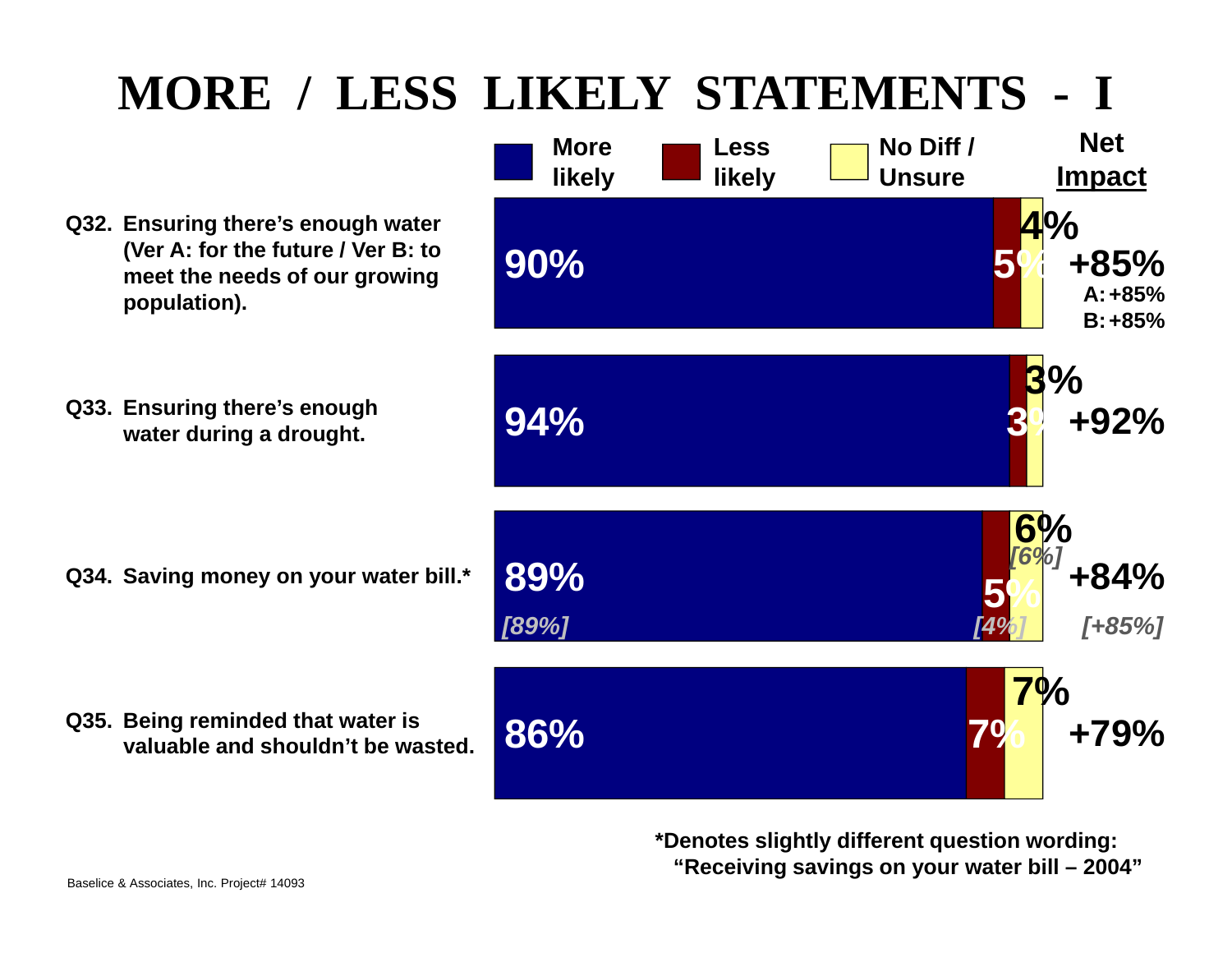### **MORE / LESS LIKELY STATEMENTS - II**

- **Q36. Receiving rebates for installing water saving equipment such as low-flow shower heads and toilets.**
- **Q37. Being fined for using too much water.**

**Q39. Having enough water supply to** 

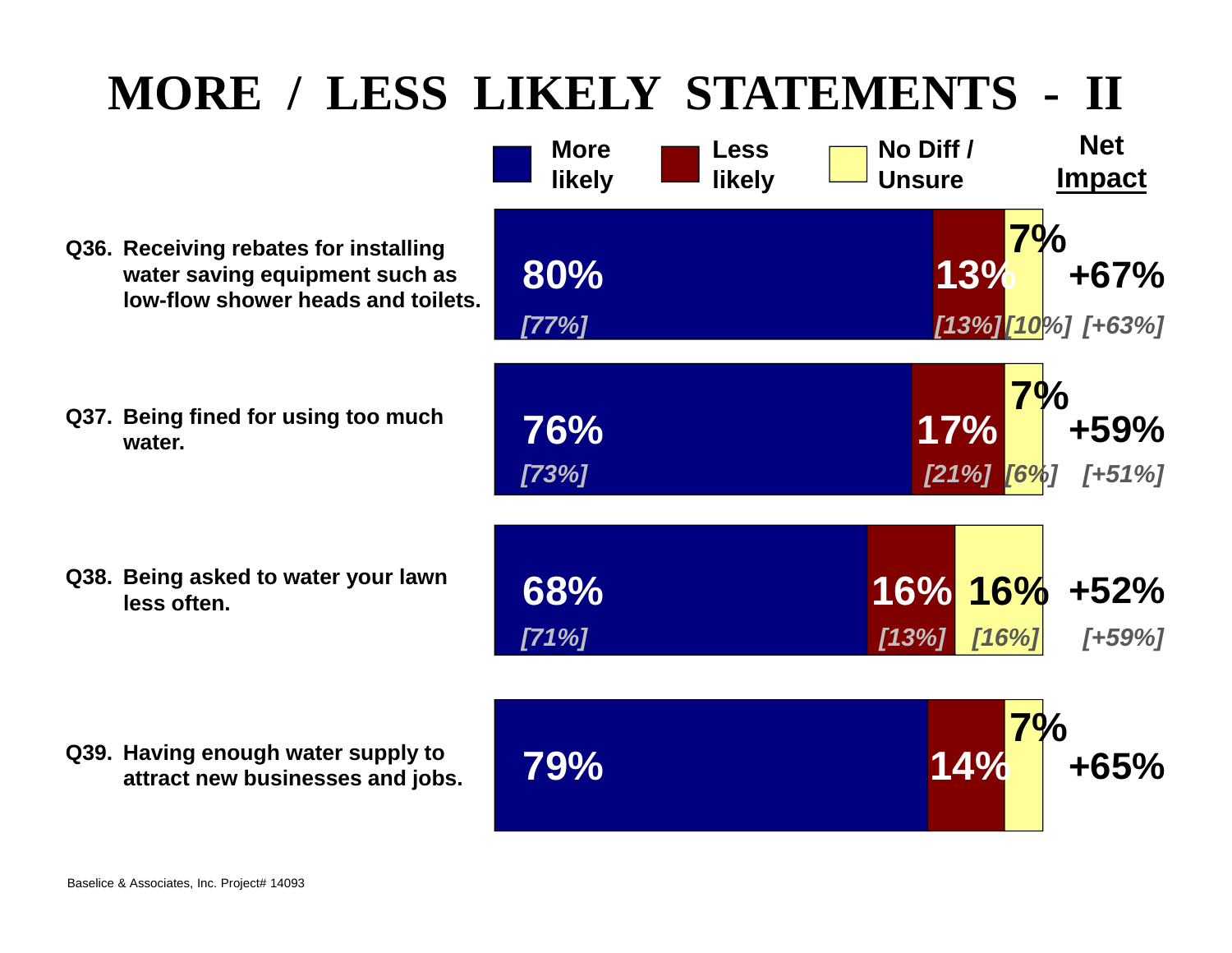#### **INFORMED POSITION ON CONSERVING WATER**

Q40. Having heard more about it, will you be much more likely, somewhat more likely, somewhat less likely or much less likely to conserve water in the future?

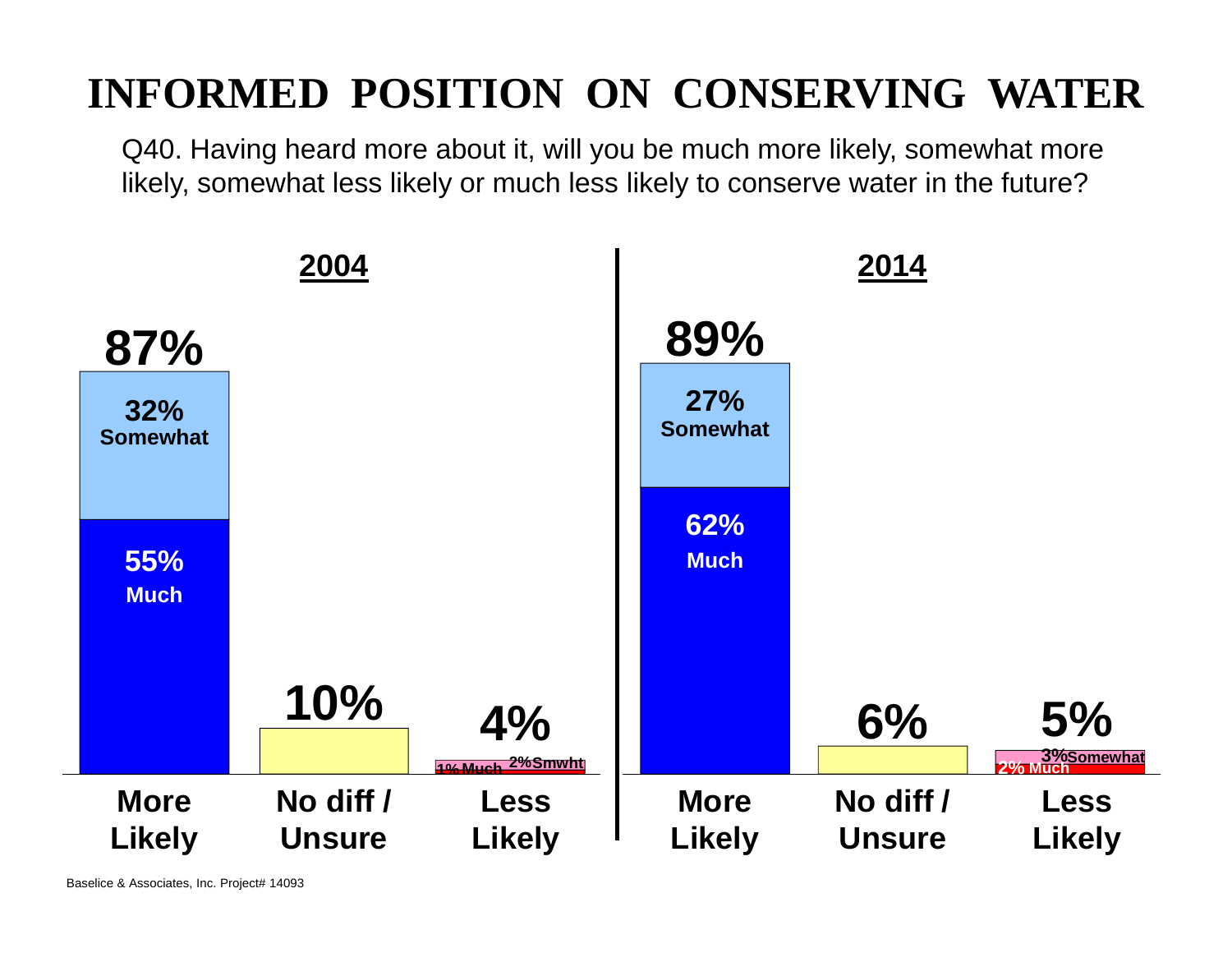#### **COMPARISON OF INITIAL & INFORMED POSITIONS ON CONSERVING WATER**

**Initial position (Q15TOT)**



**Informed position (Q40)**





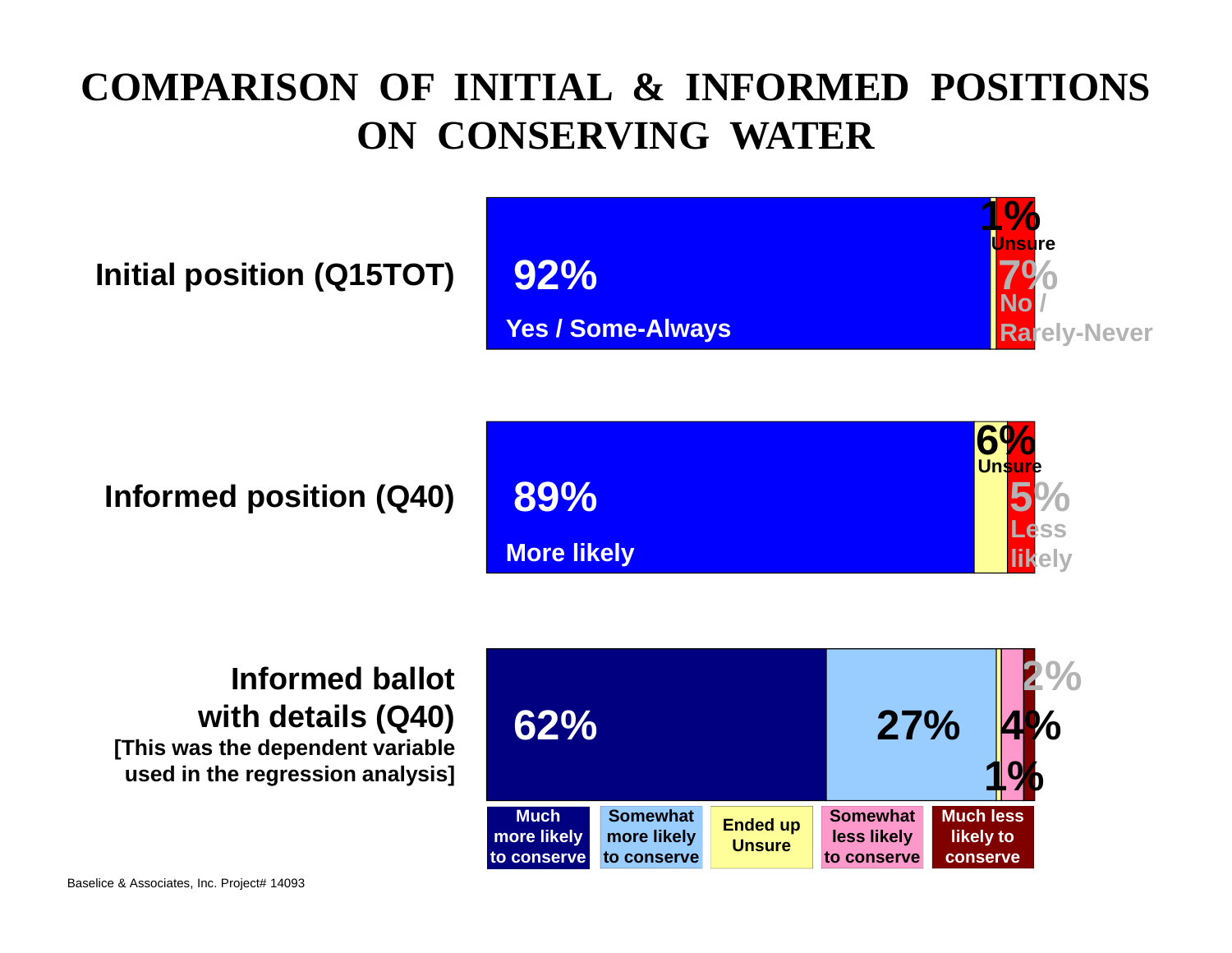## **REGRESSION (CORRELATION) ANALYSIS**

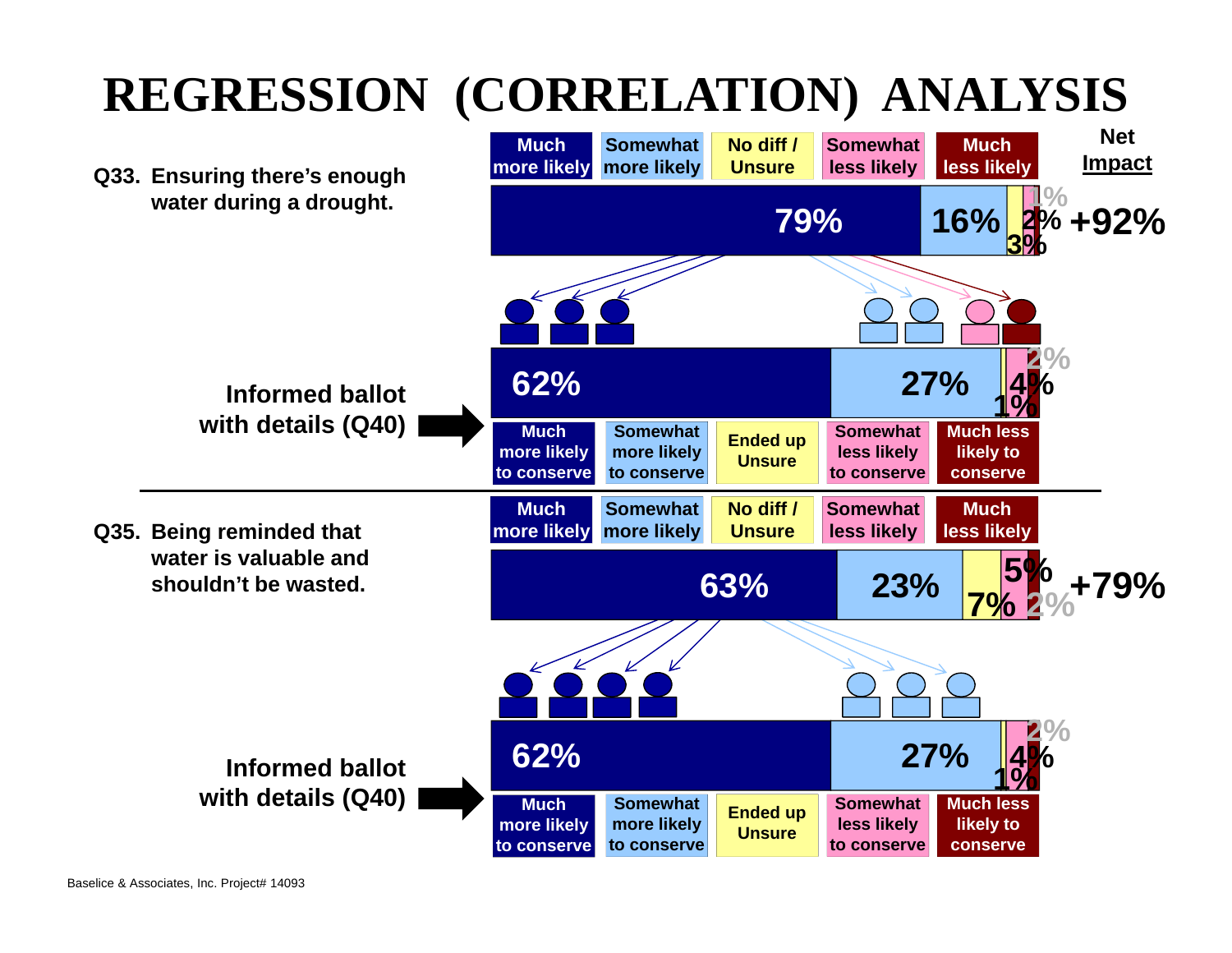### **CALCULATING PERSUASION SCORES**

**Q33. Ensuring there's enough water during a drought.** 



| Persuasion    | <b>Net</b> |          | <b>Persuasion</b> |
|---------------|------------|----------|-------------------|
| <b>Factor</b> | Impact     | $\equiv$ | <b>Score</b>      |
| 0.1288        | $+92%$     |          | 11.8              |

#### *5th highest score out of 14 statements*

| Q35. Being reminded that                      | <b>Much</b> | <b>Somewhat</b><br>more likely more likely | No diff /<br><b>Unsure</b> | Somewhat | <b>Much</b><br><b>Less likely Less likely</b> |                              |
|-----------------------------------------------|-------------|--------------------------------------------|----------------------------|----------|-----------------------------------------------|------------------------------|
| water is valuable and<br>shouldn't be wasted. |             |                                            | 63%                        |          |                                               | $23\%$ 7% $^{57}_{2}\%$ +79% |

| <b>Persuasion</b> | <b>Net</b>    |          | <b>Persuasion</b> |
|-------------------|---------------|----------|-------------------|
| <b>Factor</b>     | <b>Impact</b> | $\equiv$ | <b>Score</b>      |
| 0.3637            | +79%          |          | 28.7              |

#### *The highest score out of 14 statements*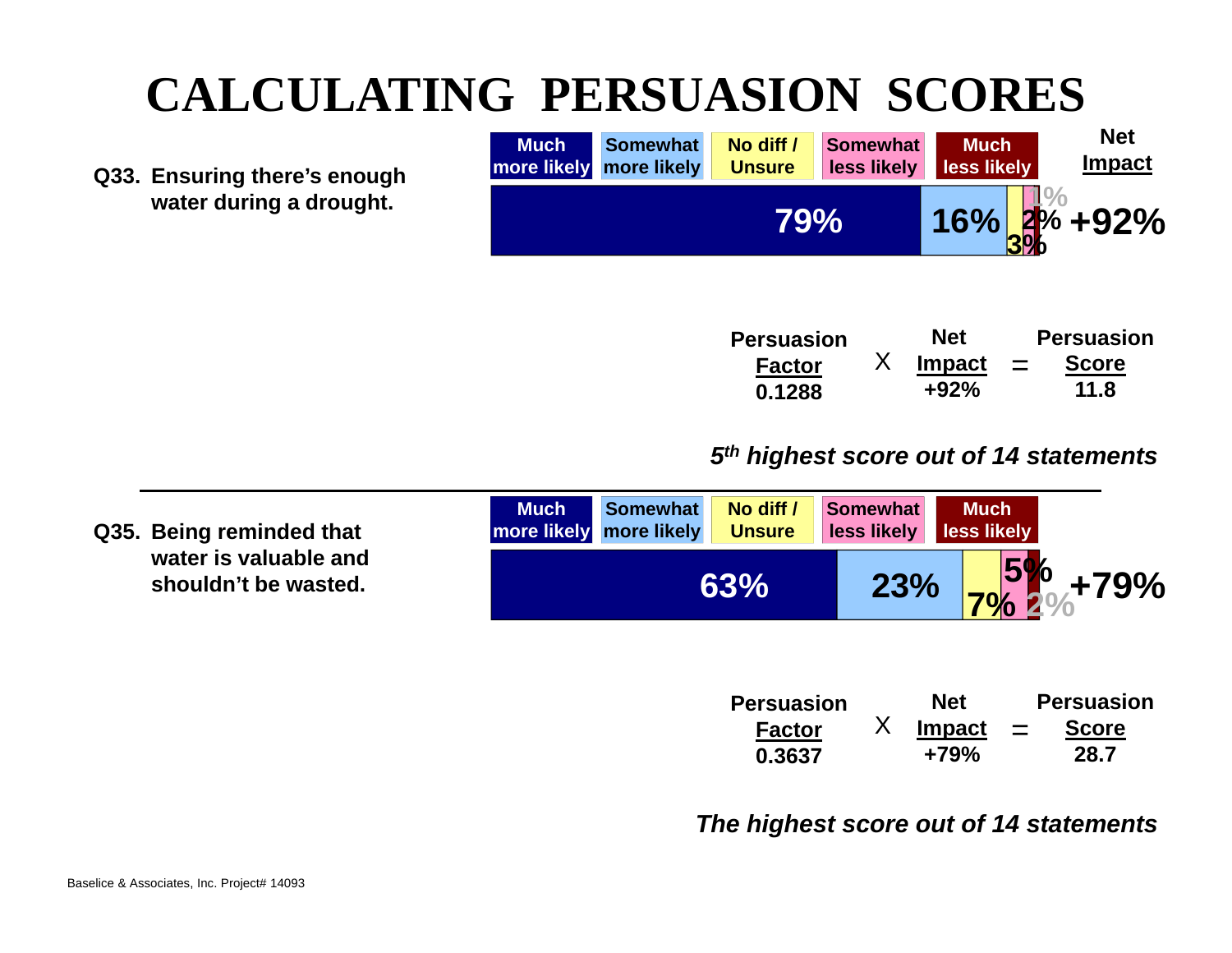|                 | <b>Summary of Persuasion Scores</b>                                                                                         |                                             |                           |                        |                                     |                                    |                          |                       |                            |
|-----------------|-----------------------------------------------------------------------------------------------------------------------------|---------------------------------------------|---------------------------|------------------------|-------------------------------------|------------------------------------|--------------------------|-----------------------|----------------------------|
|                 | The top two scores are highlighted in light blue. Persuasion<br>Scores are relative measures that should be compared within | <b>Total</b><br><b>Sample</b><br>$(N=1103)$ | Males $< 55$<br>$(n=286)$ | Males 55+<br>$(n=249)$ | <b>Females</b><br>$55$<br>$(n=264)$ | <b>Females</b><br>$55+$<br>(n=287) | <b>Anglos</b><br>(n=522) | Afr-Amer<br>$(n=152)$ | <b>Hispanic</b><br>(n=304) |
|                 | a subgroup, not compared between different subgroups.                                                                       | Persuasion<br>Score                         | Persuasion<br>Score       | Persuasion<br>Score    | Persuasion<br>Score                 | Persuasion<br>Score                | Persuasion<br>Score      | Persuasion<br>Score   | Persuasion<br>Score        |
| Q26             | Water is used to raise cattle.                                                                                              | 2.0                                         | 6.6                       | 5.4                    | 0.9                                 | 1.2                                | 5.0                      | 18.2                  | 9.1                        |
| Q27             | Water is used to grow cotton and other crops.                                                                               | 2.6                                         | 2.1                       | 4.4                    | 1.4                                 | 1.0                                | 0.8                      | 0.1                   | 9.2                        |
| Q28             | Water is used to create electricity.                                                                                        | 2.1                                         | 2.0                       | 5.6                    | 1.7                                 | 4.5                                | 0.4                      | 10.3                  | 7.7                        |
| Q29             | Water is used for recreation.                                                                                               | $-0.3$                                      | $-1.7$                    | $-1.4$                 | $-1.4$                              | $-1.6$                             | $-1.8$                   | $-0.2$                | $-0.8$                     |
| Q30             | Water is used in the manufacturing industry.                                                                                | 1.9                                         | 0.7                       | 3.4                    | 0.3                                 | 0.6                                | 1.9                      | 1.1                   | 0.3                        |
| Q <sub>31</sub> | Water is used in the oil and gas industry.                                                                                  | 1.5                                         | 0.1                       | 2.0                    | 0.5                                 | 3.1                                | 2.0                      | 0.2                   | 0.2                        |
|                 | Ensuring there's enough water (Ver A: for the future /                                                                      |                                             |                           |                        |                                     |                                    |                          |                       |                            |
| Q <sub>32</sub> | Ver B: to meet the needs of our growing population).                                                                        | 22.4                                        | 14.1                      | 13.3                   | 24.0                                | 18.6                               | 11.6                     | 24.7                  | 19.1                       |
| Q <sub>33</sub> | Ensuring there's enough water during a drought.                                                                             | 11.8                                        | 19.8                      | 15.0                   | 17.1                                | 1.6                                | 10.6                     | 0.5                   | 9.1                        |
| Q <sub>34</sub> | Saving money on your water bill.                                                                                            | 18.3                                        | 12.1                      | 13.0                   | 7.4                                 | 8.4                                | 5.2                      | 21.3                  | 27.0                       |
| Q <sub>35</sub> | Being reminded that water is valuable and shouldn't be<br>wasted.                                                           | 28.7                                        | 20.6                      | 13.7                   | 26.8                                | 15.4                               | 22.8                     | 9.0                   | 12.5                       |
|                 | Receiving rebates for installing water saving equipment                                                                     |                                             |                           |                        |                                     |                                    |                          |                       |                            |
| Q36             | such as low-flow shower heads and toilets.                                                                                  | 23.9                                        | 18.3                      | 12.2                   | 22.6                                | 13.0                               | 19.3                     | 17.2                  | 16.4                       |
| Q37             | Being fined for using too much water.                                                                                       | 3.6                                         | $1.2$                     | 6.4                    | 3.7                                 | 13.1                               | 6.0                      | 6.4                   | 0.4                        |
| Q38             | Being asked to water your lawn less often.                                                                                  | 7.4                                         | 0.1                       | 14.7                   | 6.6                                 | 2.8                                | 9.2                      | 1.9                   | 9.5                        |
| Q39             | Having enough water supply to attract new businesses<br>and jobs.                                                           | 0.1                                         | 5.2                       | 4.6                    | 4.5                                 | 9.8                                | 2.0                      | 9.3                   | 4.0                        |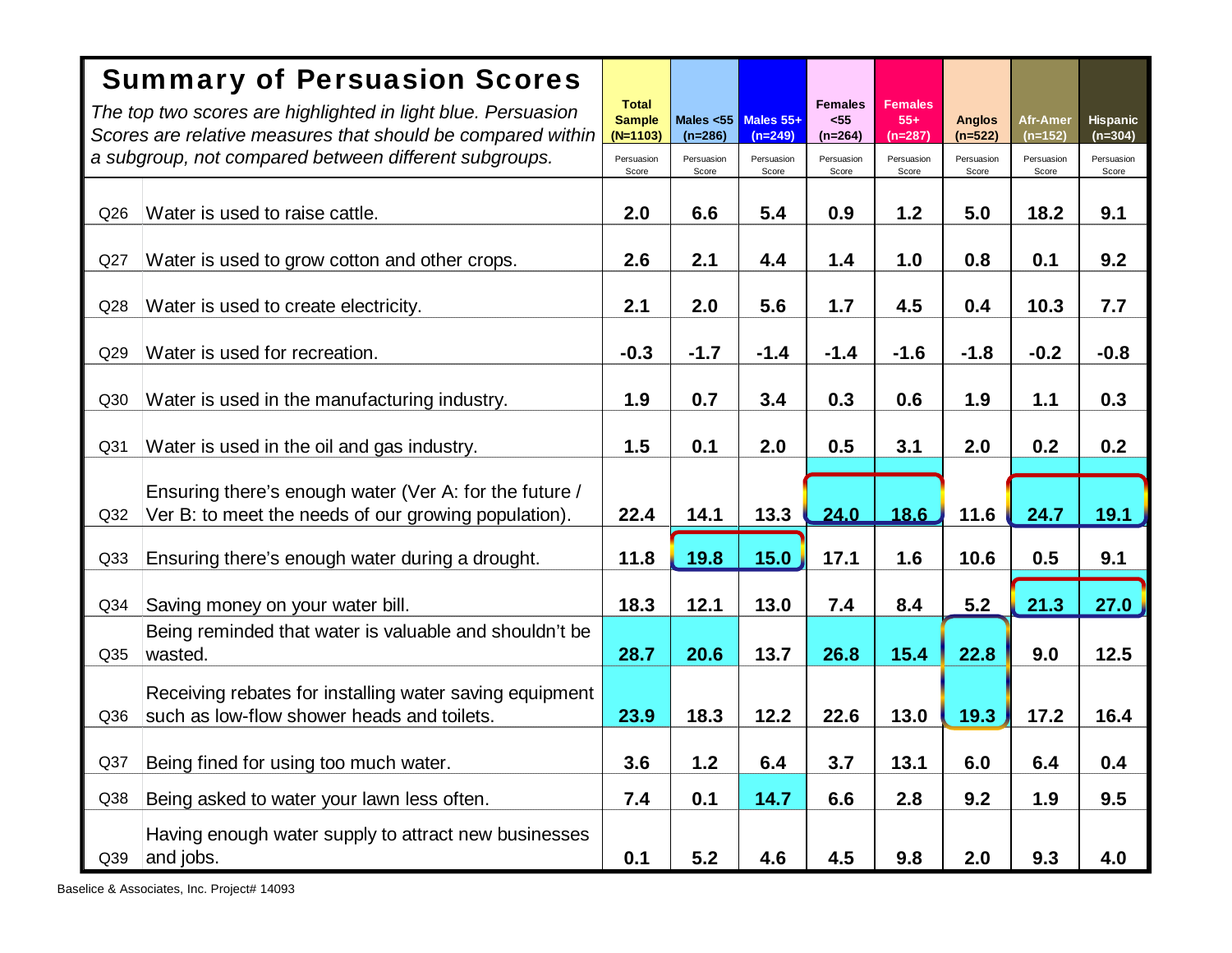|                 | <b>Summary of Persuasion Scores</b><br>The top two scores are highlighted in light blue. Persuasion<br>Scores are relative measures that should be compared within | <b>Total</b><br><b>Sample</b><br>$(N=1103)$ | Have<br><b>Sprinkler</b><br><b>System</b><br>$(n=326)$ | <b>No</b><br><b>Sprinkler</b><br><b>System</b><br>$(n=716)$ | <b>GOP</b><br>$(n=327)$ | <b>DEM</b><br>$(n=356)$           | <b>IND</b><br>$(n=314)$ | <b>Not</b><br><b>Registered</b><br>$(n=107)$ | <b>Conserve</b><br>some<br>$(n=83)$ | <b>Conserve</b><br>Some +<br><b>Most</b><br>$(n=326)$ |
|-----------------|--------------------------------------------------------------------------------------------------------------------------------------------------------------------|---------------------------------------------|--------------------------------------------------------|-------------------------------------------------------------|-------------------------|-----------------------------------|-------------------------|----------------------------------------------|-------------------------------------|-------------------------------------------------------|
|                 | a subgroup, not compared between different subgroups.                                                                                                              | Persuasion<br>Score                         | Persuasion<br>Score                                    | Persuasion<br>Score                                         | Persuasion<br>Score     | Persuasion<br>Score               | Persuasion<br>Score     | Persuasion<br>Score                          | Persuasion<br>Score                 | Persuasion<br>Score                                   |
| Q26             | Water is used to raise cattle.                                                                                                                                     | 2.0                                         | 0.7                                                    | 1.9                                                         | 10.8                    | 3.9                               | 3.3                     | 0.9                                          | 1.3                                 | 2.6                                                   |
| Q27             | Water is used to grow cotton and other crops.                                                                                                                      | 2.6                                         | 2.3                                                    | 1.6                                                         | 2.1                     | 6.8                               | 1.3                     | 0.1                                          | 4.0                                 | 9.0                                                   |
| Q <sub>28</sub> | Water is used to create electricity.                                                                                                                               | 2.1                                         | 4.2                                                    | 2.1                                                         | 3.5                     | 3.3                               | 0.4                     | 4.3                                          | 13.4                                | 2.0                                                   |
| Q29             | Water is used for recreation.                                                                                                                                      | $-0.3$                                      | $-1.5$                                                 | $-1.4$                                                      | $-0.5$                  | $-1.2$                            | 0.0                     | 0.1                                          | $-0.9$                              | $-1.6$                                                |
| Q30             | Water is used in the manufacturing industry.                                                                                                                       | 1.9                                         | 2.9                                                    | 1.8                                                         | 1.9                     | 1.6                               | $1.1$                   | 0.1                                          | 1.2                                 | 0.6                                                   |
| Q <sub>31</sub> | Water is used in the oil and gas industry.                                                                                                                         | 1.5                                         | 2.4                                                    | 1.4                                                         | 4.4                     | 0.2                               | 1.9                     | 2.2                                          | 0.4                                 | 1.4                                                   |
| Q <sub>32</sub> | Ensuring there's enough water (Ver A: for the future /<br>Ver B: to meet the needs of our growing population).                                                     | 22.4                                        | 12.7                                                   | 21.7                                                        | 8.2                     | $\left\lfloor 21.6 \right\rfloor$ | 12.0                    | 25.4                                         | 31.0                                | 16.8                                                  |
| Q33             | Ensuring there's enough water during a drought.                                                                                                                    | 11.8                                        | 3.9                                                    | 13.3                                                        | 20.1                    | 3.5                               | 1.5                     | 9.3                                          | 26.7                                | 2.5                                                   |
| Q34             | Saving money on your water bill.                                                                                                                                   | 18.3                                        | 7.4                                                    | 18.2                                                        | 9.0                     | 15.9                              | 5.5                     | 16.1                                         | 2.5                                 | 15.3                                                  |
| Q <sub>35</sub> | Being reminded that water is valuable and shouldn't be<br>wasted.                                                                                                  | 28.7                                        | 21.1                                                   | 25.0                                                        | 10.3                    | 16.2                              | 30.0                    | 22.2                                         | 28.4                                | 27.2                                                  |
| Q36             | Receiving rebates for installing water saving equipment<br>such as low-flow shower heads and toilets.                                                              | 23.9                                        | 15.9                                                   | 21.6                                                        | 15.7                    | 15.1                              | 18.9                    | 6.1                                          | 3.8                                 | 12.2                                                  |
| Q <sub>37</sub> | Being fined for using too much water.                                                                                                                              | 3.6                                         | 1.4                                                    | 4.2                                                         | 4.2                     | 4.1                               | 2.4                     | 2.0                                          | 6.0                                 | 5.3                                                   |
| Q38             | Being asked to water your lawn less often.                                                                                                                         | 7.4                                         | 4.5                                                    | 7.2                                                         | 8.3                     | 0.2                               | 7.3                     | 6.9                                          | 14.3                                | 2.0                                                   |
| Q39             | Having enough water supply to attract new businesses<br>and jobs.                                                                                                  | 0.1                                         | 1.8                                                    | 1.6                                                         | 7.6                     | 1.3                               | 10.0                    | 4.7                                          | 0.3                                 | 3.1                                                   |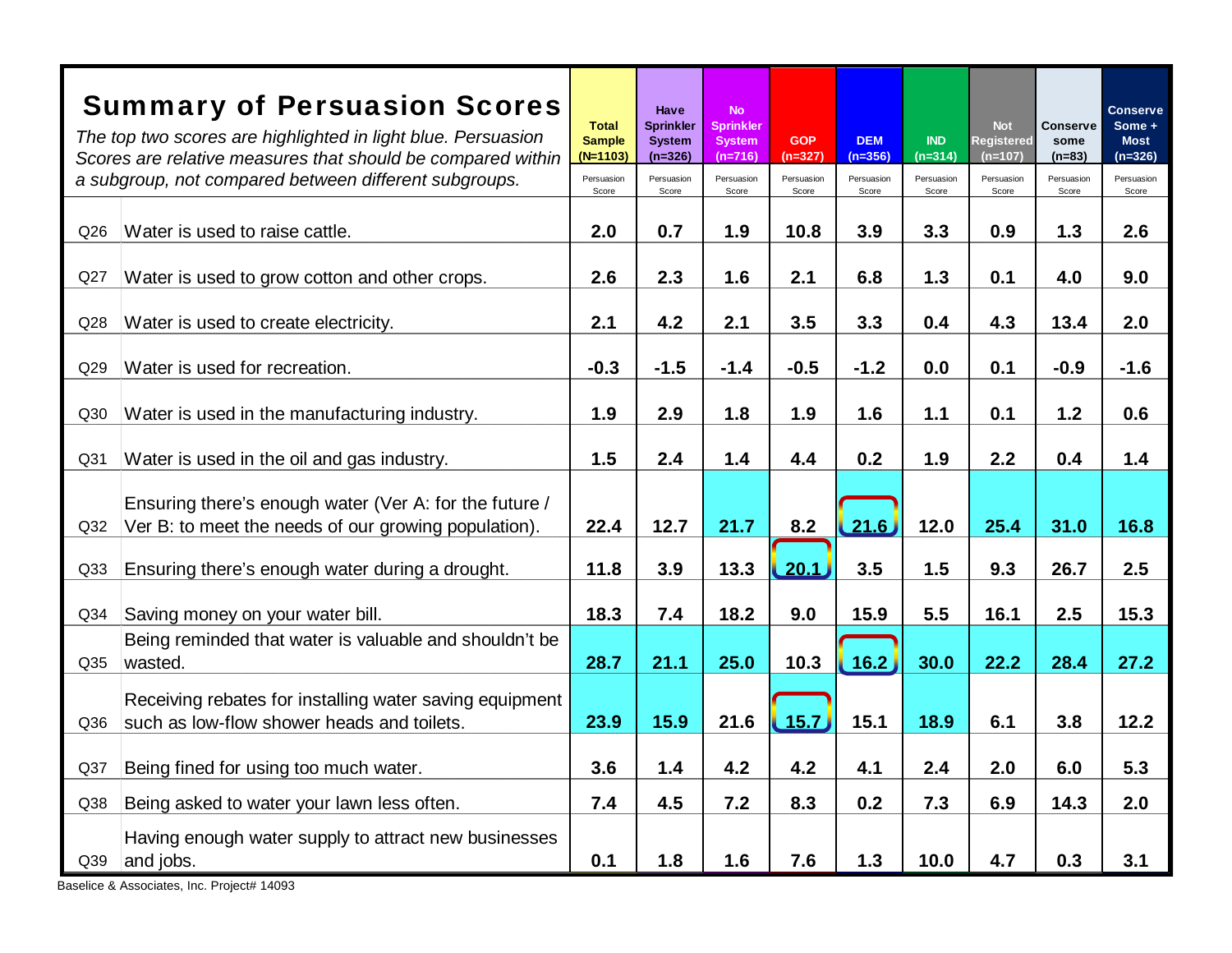|                 | <b>Summary of Persuasion Scores</b>                                                                                  |                                             |                         |                             |                                              |                                             | <b>Rio</b>                             |                                          |                                  |
|-----------------|----------------------------------------------------------------------------------------------------------------------|---------------------------------------------|-------------------------|-----------------------------|----------------------------------------------|---------------------------------------------|----------------------------------------|------------------------------------------|----------------------------------|
|                 | The top two scores are highlighted in light blue. Persuasion                                                         | <b>Total</b><br><b>Sample</b><br>$(N=1103)$ | <b>DFW</b><br>$(n=289)$ | <b>Houston</b><br>$(n=266)$ | <b>Brazos/</b><br><b>Central</b><br>$(n=80)$ | <b>South</b><br><b>Central</b><br>$(n=173)$ | Grande /<br><b>Coastal</b><br>$(n=95)$ | <b>West</b><br><b>Texas</b><br>$(n=119)$ | East<br><b>Texas</b><br>$(n=80)$ |
|                 | Scores are relative measures that should be compared within<br>a subgroup, not compared between different subgroups. | Persuasion<br>Score                         | Persuasion<br>Score     | Persuasion<br>Score         | Persuasion<br>Score                          | Persuasion<br>Score                         | Persuasion<br>Score                    | Persuasion<br>Score                      | Persuasion<br>Score              |
|                 |                                                                                                                      |                                             |                         |                             |                                              |                                             |                                        |                                          |                                  |
| Q26             | Water is used to raise cattle.                                                                                       | 2.0                                         | 0.0                     | 0.4                         | 6.1                                          | 4.9                                         | 0.9                                    | 5.9                                      | 14.6                             |
| Q27             | Water is used to grow cotton and other crops.                                                                        | 2.6                                         | 0.2                     | 10.3                        | 7.4                                          | 2.2                                         | 20.4                                   | 4.9                                      | 5.5                              |
| Q28             | Water is used to create electricity.                                                                                 | 2.1                                         | 4.8                     | 5.4                         | 1.8                                          | 11.1                                        | 4.1                                    | 1.5                                      | 3.1                              |
| Q29             | Water is used for recreation.                                                                                        | $-0.3$                                      | 0.0                     | 0.0                         | $-8.1$                                       | $-1.0$                                      | $-0.9$                                 | $-3.9$                                   | 0.0                              |
| Q30             | Water is used in the manufacturing industry.                                                                         | 1.9                                         | 0.7                     | 4.8                         | 1.3                                          | 2.2                                         | 0.0                                    | 1.2                                      | 3.1                              |
| Q <sub>31</sub> | Water is used in the oil and gas industry.                                                                           | 1.5                                         | 0.8                     | 1.0                         | 2.7                                          | 3.8                                         | 0.8                                    | 1.3                                      | 8.1                              |
|                 |                                                                                                                      |                                             |                         |                             |                                              |                                             |                                        |                                          |                                  |
|                 | Ensuring there's enough water (Ver A: for the future /                                                               |                                             |                         |                             |                                              |                                             |                                        |                                          |                                  |
| Q <sub>32</sub> | Ver B: to meet the needs of our growing population).                                                                 | 22.4                                        | 12.0                    | 3.4                         | 18.0                                         | 46.0                                        | 4.8                                    | 20.8                                     | 4.3                              |
| Q <sub>33</sub> | Ensuring there's enough water during a drought.                                                                      | 11.8                                        | 9.0                     | 8.2                         | 1.7                                          | 4.6                                         | 7.5                                    | 11.9                                     | 3.3                              |
| Q <sub>34</sub> | Saving money on your water bill.                                                                                     | 18.3                                        | 9.0                     | 11.0                        | 1.1                                          | 11.9                                        | 47.5                                   | 2.0                                      | 3.4                              |
|                 | Being reminded that water is valuable and shouldn't be                                                               |                                             |                         |                             |                                              |                                             |                                        |                                          |                                  |
| Q <sub>35</sub> | wasted.                                                                                                              | 28.7                                        | 19.6                    | 31.9                        | 14.9                                         | 11.6                                        | 15.9                                   | 1.0                                      | 8.5                              |
|                 | Receiving rebates for installing water saving equipment                                                              |                                             |                         |                             |                                              |                                             |                                        |                                          |                                  |
| Q36             | such as low-flow shower heads and toilets.                                                                           | 23.9                                        | 25.8                    | 14.2                        | 5.3                                          | 12.7                                        | 9.7                                    | 14.1                                     | 20.1                             |
| Q37             | Being fined for using too much water.                                                                                | 3.6                                         | 0.7                     | 2.1                         | 19.0                                         | 6.1                                         | 4.7                                    | 8.6                                      | 3.7                              |
| Q38             | Being asked to water your lawn less often.                                                                           | 7.4                                         | 6.9                     | 3.7                         | 4.1                                          | 0.2                                         | 2.7                                    | 3.3                                      | 3.5                              |
| Q39             | Having enough water supply to attract new businesses<br>and jobs.                                                    | 0.1                                         | 1.3                     | 2.2                         | 4.0                                          | 5.3                                         | 8.3                                    | 3.0                                      | 7.5                              |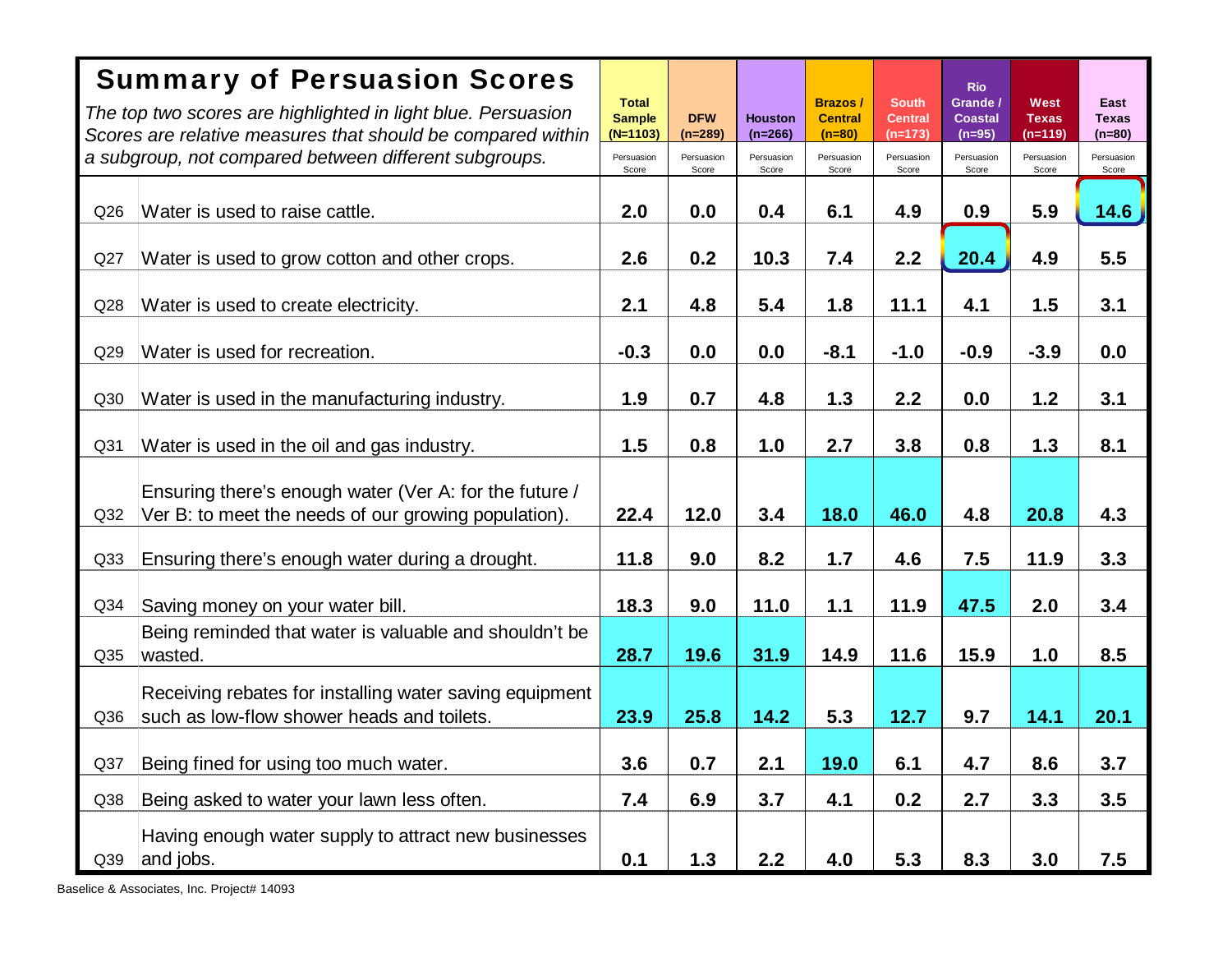|                 | <b>Summary of Persuasion Scores</b>                                                                                         |                                             |                           |                                |                               |                      | <b>Has</b>                           |                            | <b>No</b>                            |
|-----------------|-----------------------------------------------------------------------------------------------------------------------------|---------------------------------------------|---------------------------|--------------------------------|-------------------------------|----------------------|--------------------------------------|----------------------------|--------------------------------------|
|                 | The top two scores are highlighted in light blue. Persuasion<br>Scores are relative measures that should be compared within | <b>Total</b><br><b>Sample</b><br>$(N=1103)$ | $<$ \$40 $K$<br>$(n=254)$ | $$40K -$<br>\$79K<br>$(n=280)$ | \$80K-<br>\$124K<br>$(n=210)$ | \$125K+<br>$(n=188)$ | Cell net,<br>FB, & Twit<br>$(n=149)$ | Has<br>1 or 2<br>$(n=716)$ | Cell net,<br>FB, & Twit<br>$(n=238)$ |
|                 | a subgroup, not compared between different subgroups.                                                                       | Persuasion<br>Score                         | Persuasion<br>Score       | Persuasion<br>Score            | Persuasion<br>Score           | Persuasion<br>Score  | Persuasion<br>Score                  | Persuasion<br>Score        | Persuasion<br>Score                  |
| Q26             | Water is used to raise cattle.                                                                                              | 2.0                                         | 0.1                       | 2.0                            | 9.4                           | 5.1                  | 1.7                                  | 0.9                        | 6.2                                  |
| Q27             | Water is used to grow cotton and other crops.                                                                               | 2.6                                         | 1.3                       | 2.4                            | 1.7                           | 1.6                  | 0.9                                  | 4.6                        | 4.9                                  |
| Q28             | Water is used to create electricity.                                                                                        | 2.1                                         | 1.6                       | 2.5                            | 2.6                           | 0.3                  | 3.5                                  | 0.8                        | 2.7                                  |
| Q29             | Water is used for recreation.                                                                                               | $-0.3$                                      | $-0.4$                    | $-2.6$                         | $-0.6$                        | $-0.8$               | $-3.4$                               | $-1.5$                     | $-0.2$                               |
| Q30             | Water is used in the manufacturing industry.                                                                                | 1.9                                         | 0.6                       | 2.7                            | 3.5                           | 1.5                  | 0.5                                  | 3.0                        | 2.6                                  |
| Q <sub>31</sub> | Water is used in the oil and gas industry.                                                                                  | 1.5                                         | 0.9                       | 0.0                            | 4.8                           | 0.8                  | 0.0                                  | 0.8                        | 5.0                                  |
| Q32             | Ensuring there's enough water (Ver A: for the future /<br>Ver B: to meet the needs of our growing population).              | 22.4                                        | 29.8                      | 11.2                           | 21.8                          | 4.2                  | 19.8                                 | 17.6                       | 10.0                                 |
| Q33             | Ensuring there's enough water during a drought.                                                                             | 11.8                                        | 4.2                       | 11.5                           | 18.9                          | 25.3                 | <u>16.5</u>                          | 7.0                        | 10.6                                 |
| Q <sub>34</sub> | Saving money on your water bill.                                                                                            | 18.3                                        | 20.3                      | 10.7                           | 9.6                           | 0.1                  | 23.0                                 | 13.7                       | 11.3                                 |
| Q35             | Being reminded that water is valuable and shouldn't be<br>wasted.                                                           | 28.7                                        | 22.2                      | 24.4                           | 8.0                           | 15.6                 | 22.5                                 | 22.1                       | 24.4                                 |
| Q36             | Receiving rebates for installing water saving equipment<br>such as low-flow shower heads and toilets.                       | 23.9                                        | 10.7                      | 15.1                           | 22.2                          | 14.7                 | 0.0                                  | 22.6                       | 19.8                                 |
| Q37             | Being fined for using too much water.                                                                                       | 3.6                                         | 1.6                       | 7.8                            | 0.5                           | 4.5                  | 0.1                                  | 3.6                        | 2.0                                  |
| Q38             | Being asked to water your lawn less often.                                                                                  | 7.4                                         | 1.9                       | 9.1                            | 0.8                           | 9.7                  | 8.5                                  | 8.1                        | 1.8                                  |
| Q39             | Having enough water supply to attract new businesses<br>and jobs.                                                           | 0.1                                         | 7.8                       | 6.0                            | 0.1                           | 10.4                 | 0.0                                  | 4.8                        | 10.1                                 |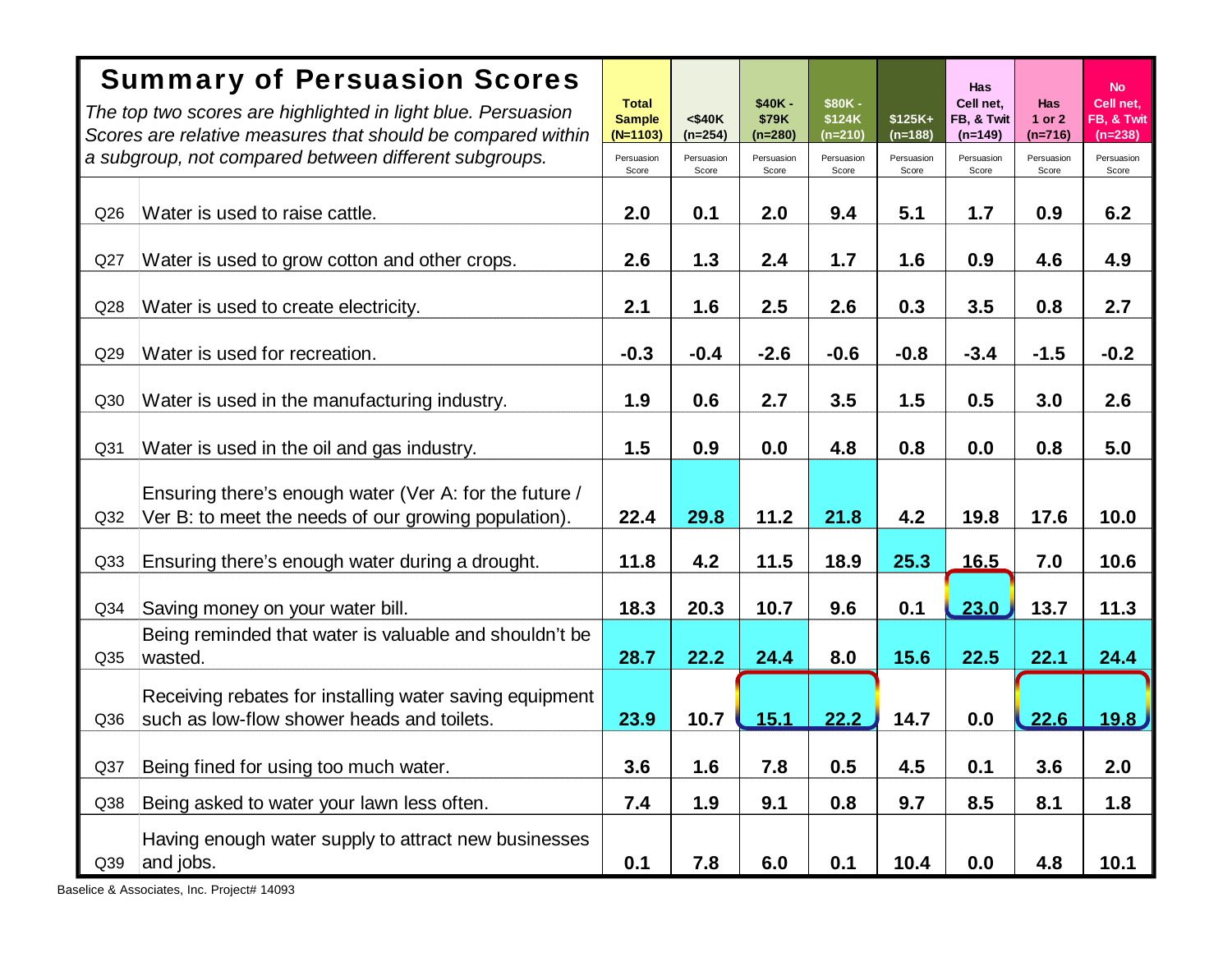|     | <b>Summary of Persuasion Scores</b><br>The top two scores are highlighted in light blue. Persuasion<br>Scores are relative measures that should be compared within<br>a subgroup, not compared between different subgroups. | <b>Total</b><br><b>Sample</b><br>$(N=1103)$<br>Persuasion | <b>Definitely</b><br>know water<br>source<br>$(n=308)$<br>Persuasion | <b>Think I</b><br>snow water<br>source<br>(n=335)<br>Persuasion | Not sure<br>water<br>source<br>$(n=266)$<br>Persuasion | No idea<br>water<br>source<br>$(n=188)$<br>Persuasion | Aware of<br>water<br>conserv.<br>efforts<br>$(n=634)$<br>Persuasion | <b>Not aware</b><br>of water<br>conserv.<br>efforts<br>$(n=231)$<br>Persuasion |
|-----|-----------------------------------------------------------------------------------------------------------------------------------------------------------------------------------------------------------------------------|-----------------------------------------------------------|----------------------------------------------------------------------|-----------------------------------------------------------------|--------------------------------------------------------|-------------------------------------------------------|---------------------------------------------------------------------|--------------------------------------------------------------------------------|
| Q26 | Water is used to raise cattle.                                                                                                                                                                                              | Score<br>2.0                                              | Score<br>1.3                                                         | Score<br>0.2                                                    | Score<br>0.5                                           | Score<br>6.0                                          | Score<br>0.6                                                        | Score<br>3.5                                                                   |
| Q27 | Water is used to grow cotton and other crops.                                                                                                                                                                               | 2.6                                                       | 2.7                                                                  | 0.7                                                             | 3.2                                                    | 10.4                                                  | 3.3                                                                 | 1.6                                                                            |
| Q28 | Water is used to create electricity.                                                                                                                                                                                        | 2.1                                                       | 8.0                                                                  | 0.9                                                             | 2.3                                                    | 4.5                                                   | 2.5                                                                 | 0.2                                                                            |
| Q29 | Water is used for recreation.                                                                                                                                                                                               | $-0.3$                                                    | $-0.7$                                                               | $-0.3$                                                          | $-1.1$                                                 | $-0.2$                                                | $-0.2$                                                              | $-0.2$                                                                         |
| Q30 | Water is used in the manufacturing industry.                                                                                                                                                                                | 1.9                                                       | 3.8                                                                  | 0.3                                                             | 0.6                                                    | 1.0                                                   | 0.6                                                                 | 2.4                                                                            |
| Q31 | Water is used in the oil and gas industry.                                                                                                                                                                                  | 1.5                                                       | 0.1                                                                  | 0.0                                                             | 1.2                                                    | 3.0                                                   | 0.4                                                                 | 3.1                                                                            |
| Q32 | Ensuring there's enough water (Ver A: for the future /<br>Ver B: to meet the needs of our growing population).                                                                                                              | 22.4                                                      | 14.6                                                                 | 1.3                                                             | 31.4                                                   | 28.6                                                  | 17.2                                                                | 21.6                                                                           |
| Q33 | Ensuring there's enough water during a drought.                                                                                                                                                                             | 11.8                                                      | 13.5                                                                 | 18.9                                                            | 5.8                                                    | 0.7                                                   | 7.8                                                                 | 9.1                                                                            |
| Q34 | Saving money on your water bill.                                                                                                                                                                                            | 18.3                                                      | 4.6                                                                  | 17.4                                                            | 4.4                                                    | 27.2                                                  | 14.1                                                                | 17.9                                                                           |
| Q35 | Being reminded that water is valuable and shouldn't be<br>wasted.                                                                                                                                                           | 28.7                                                      | 24.5                                                                 | 19.4                                                            | 16.9                                                   | 8.4                                                   | 32.8                                                                | 12.9                                                                           |
| Q36 | Receiving rebates for installing water saving equipment<br>such as low-flow shower heads and toilets.                                                                                                                       | 23.9                                                      | 15.1                                                                 | 14.7                                                            | 10.3                                                   | 23.2                                                  | 22.1                                                                | 15.0                                                                           |
| Q37 | Being fined for using too much water.                                                                                                                                                                                       | 3.6                                                       | 1.4                                                                  | 4.1                                                             | 10.4                                                   | 5.4                                                   | 1.5                                                                 | 3.2                                                                            |
| Q38 | Being asked to water your lawn less often.                                                                                                                                                                                  | 7.4                                                       | 3.3                                                                  | 5.6                                                             | 7.2                                                    | 3.7                                                   | 2.0                                                                 | 9.0                                                                            |
| Q39 | Having enough water supply to attract new businesses<br>and jobs.                                                                                                                                                           | 0.1                                                       | 0.7                                                                  | 2.5                                                             | 0.8                                                    | 5.7                                                   | 3.7                                                                 | 5.2                                                                            |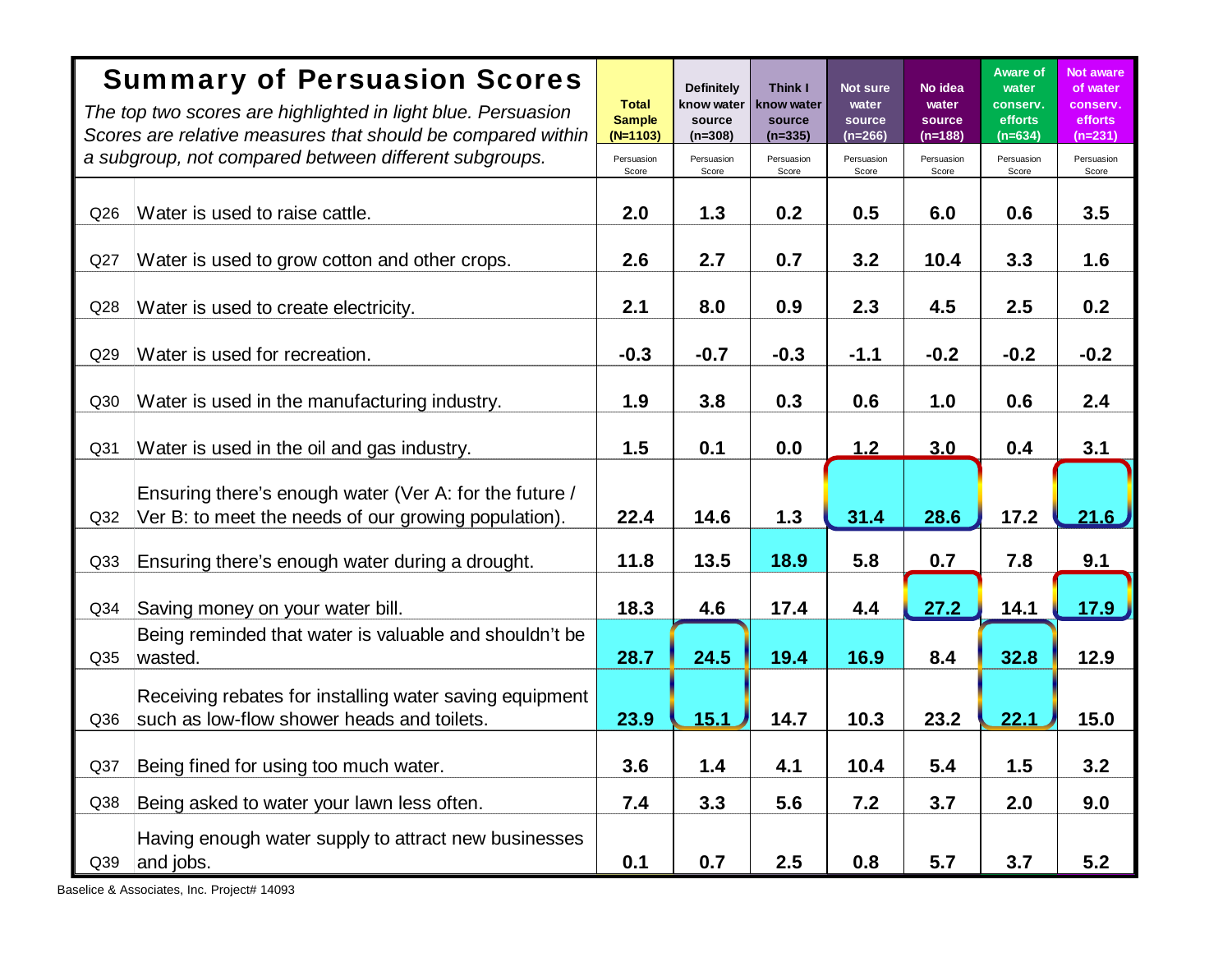|                 | <b>Summary of Persuasion Scores</b>                                                                                         |                                             |                                  | <b>No</b>                        | Low                                | <b>Medium</b>                      | <b>High</b>                        | Extreme                            |
|-----------------|-----------------------------------------------------------------------------------------------------------------------------|---------------------------------------------|----------------------------------|----------------------------------|------------------------------------|------------------------------------|------------------------------------|------------------------------------|
|                 | The top two scores are highlighted in light blue. Persuasion<br>Scores are relative measures that should be compared within | <b>Total</b><br><b>Sample</b><br>$(N=1103)$ | S/R/H<br>Water I.Q.<br>$(n=231)$ | S/R/H<br>Water I.Q.<br>$(n=872)$ | concern<br>water bill<br>$(n=543)$ | concern<br>water bill<br>$(n=156)$ | concern<br>water bill<br>$(n=187)$ | concern<br>water bill<br>$(n=223)$ |
|                 | a subgroup, not compared between different subgroups.                                                                       | Persuasion<br>Score                         | Persuasion<br>Score              | Persuasion<br>Score              | Persuasion<br>Score                | Persuasion<br>Score                | Persuasion<br>Score                | Persuasion<br>Score                |
| Q26             | Water is used to raise cattle.                                                                                              | 2.0                                         | 7.3                              | 3.5                              | 2.3                                | 10.8                               | 5.7                                | 0.4                                |
| Q27             | Water is used to grow cotton and other crops.                                                                               | 2.6                                         | 0.9                              | 4.3                              | 4.9                                | 7.9                                | 3.8                                | 3.0                                |
| Q28             | Water is used to create electricity.                                                                                        | 2.1                                         | 4.7                              | 0.2                              | 1.0                                | 2.1                                | 5.3                                | 6.3                                |
| Q29             | Water is used for recreation.                                                                                               | $-0.3$                                      | $-1.2$                           | $-0.7$                           | $-0.1$                             | $-7.1$                             | $-1.6$                             | $-1.2$                             |
| Q30             | Water is used in the manufacturing industry.                                                                                | 1.9                                         | 3.9                              | 2.7                              | 0.5                                | 2.0                                | 2.3                                | 5.1                                |
| Q <sub>31</sub> | Water is used in the oil and gas industry.                                                                                  | 1.5                                         | 0.7                              | 2.0                              | 0.2                                | 1.7                                | 3.9                                | 2.4                                |
|                 | Ensuring there's enough water (Ver A: for the future /                                                                      |                                             |                                  |                                  |                                    |                                    |                                    |                                    |
| Q <sub>32</sub> | Ver B: to meet the needs of our growing population).                                                                        | 22.4                                        | $1.7$                            | 26.5                             | 26.9                               | 3.1                                | 3.5                                | 12.2                               |
| Q <sub>33</sub> | Ensuring there's enough water during a drought.                                                                             | 11.8                                        | 5.1                              | 12.6                             | 14.7                               | 24.9                               | 16.2                               | 11.2                               |
| Q <sub>34</sub> | Saving money on your water bill.                                                                                            | 18.3                                        | 0.0                              | 22.5                             | 13.7                               | 0.7                                | 12.6                               | 2.5                                |
| Q35             | Being reminded that water is valuable and shouldn't be<br>wasted.                                                           | 28.7                                        | 38.6                             | 20.3                             | 12.5                               | 22.2                               | 27.0                               | 30.1                               |
|                 | Receiving rebates for installing water saving equipment                                                                     |                                             |                                  |                                  |                                    |                                    |                                    |                                    |
| Q36             | such as low-flow shower heads and toilets.                                                                                  | 23.9                                        | 24.5                             | 17.7                             | 15.9                               | 9.4                                | 17.3                               | 21.7                               |
| Q37             | Being fined for using too much water.                                                                                       | 3.6                                         | 6.6                              | 5.2                              | 0.2                                | 11.5                               | 5.1                                | 7.1                                |
| Q38             | Being asked to water your lawn less often.                                                                                  | 7.4                                         | 3.5                              | 7.1                              | 4.4                                | 10.1                               | 6.0                                | 8.3                                |
|                 | Having enough water supply to attract new businesses                                                                        |                                             |                                  |                                  |                                    |                                    |                                    |                                    |
| Q39             | and jobs.                                                                                                                   | 0.1                                         | 4.8                              | 1.5                              | 2.5                                | 5.6                                | 8.7                                | 0.3                                |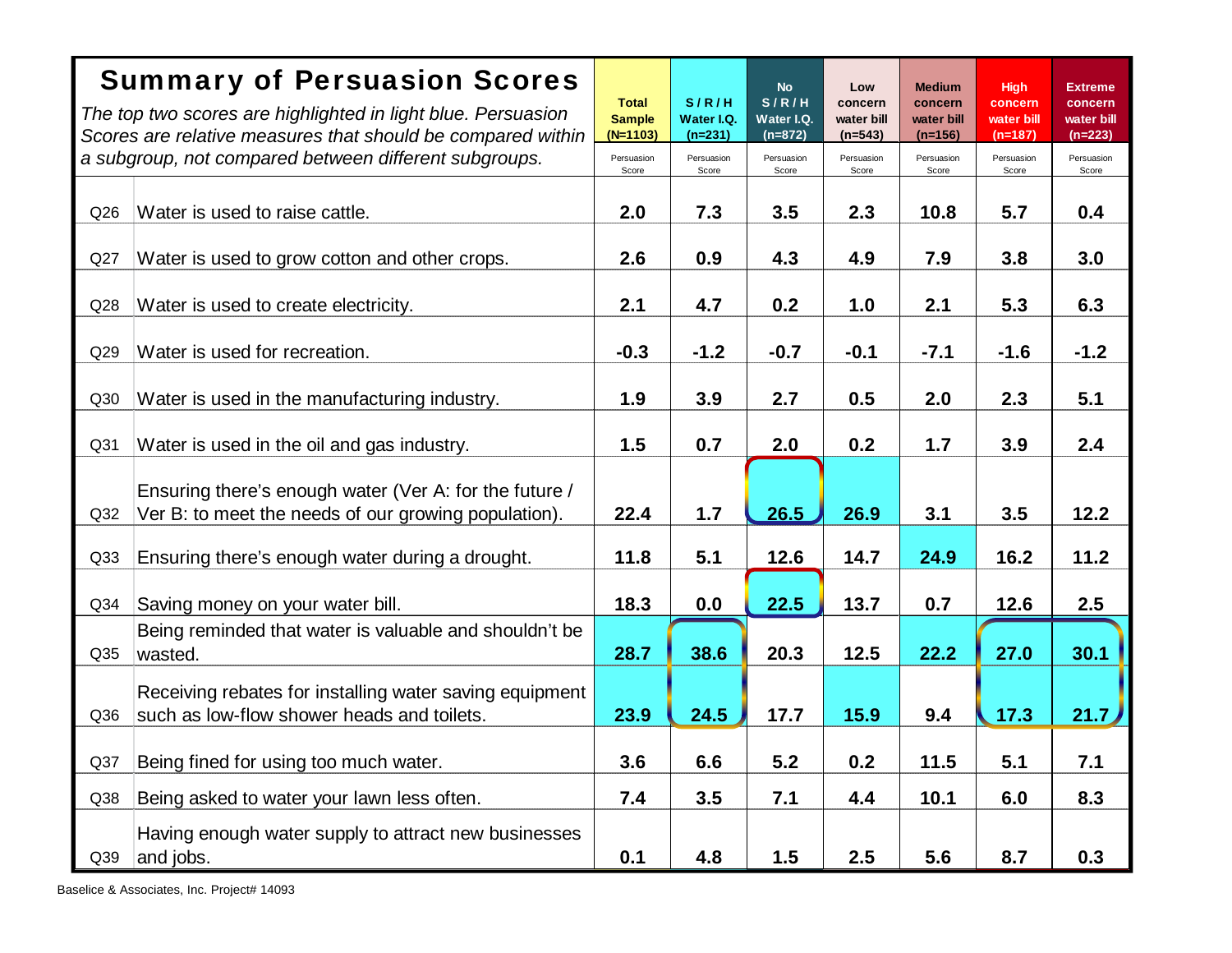### **WATER CONSERVATION MESSAGE MATRIX**

- **Anglo**
- **Definitely knows water source**
- **Aware of conservation effects**
- **Know SRH water I.Q.**
- **Minority**
- **No idea of water source**
- **Not aware of conservation effects**
- **Not SRH water I.Q.**

**Being reminded that water is valuable and shouldn't be wasted (Q35).**

**Ensuring there's enough water (Ver A: for the future / Ver B: to meet the needs of our growing population). (Q32).**

**Receiving rebates for installing water saving equipment such as low-flow shower heads and toilets(Q36).**

**Saving money on your water bill (Q34).**